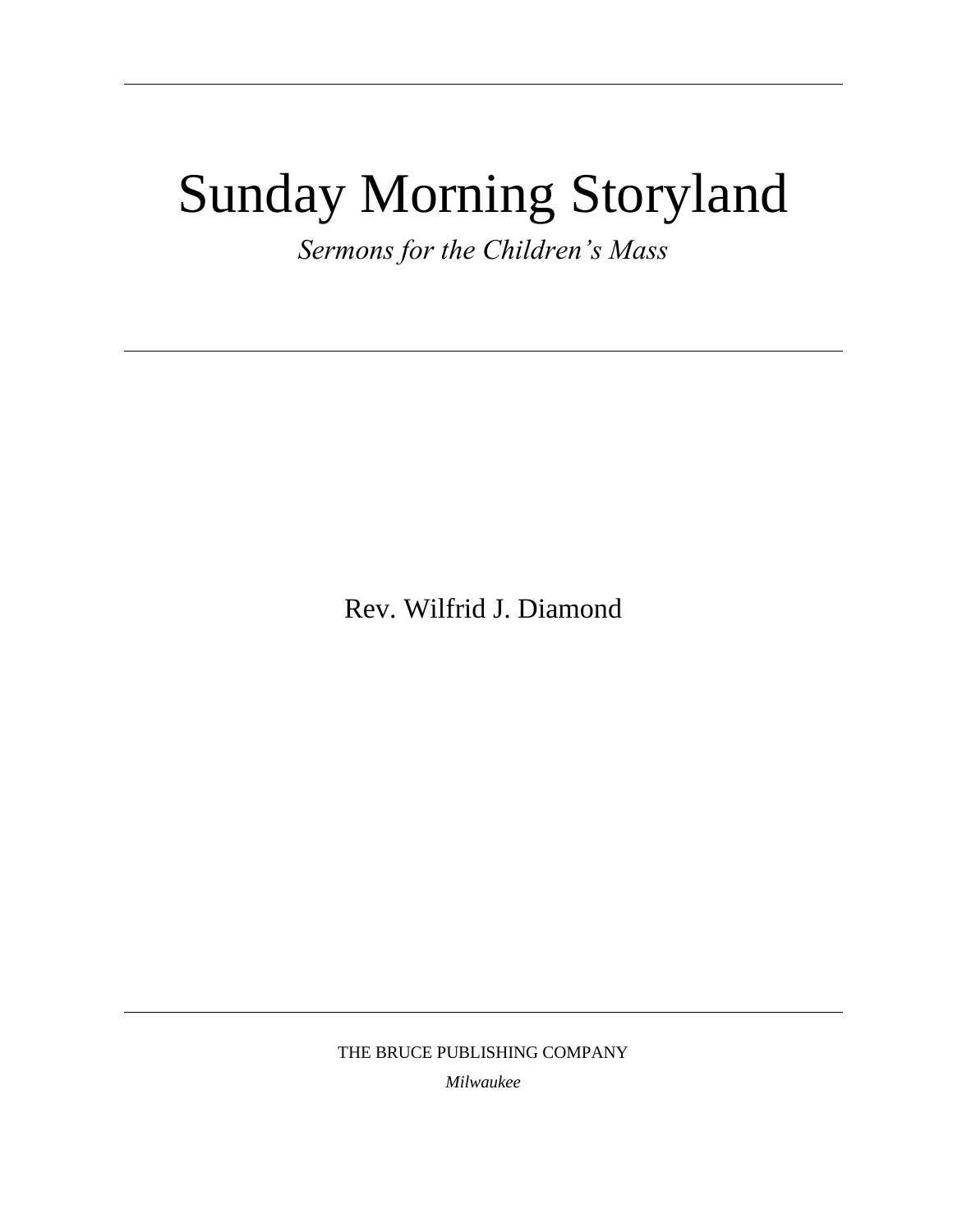*Nihil obstat:* H. B. Ries, Censor librorum *Imprimatur:* Moses E. Kiley, Archbishop of Milwaukee November 19, 1945

To the memory of Father "Mike" Shea, who left us a rich legacy of Christ-like insight into human frailty and a sympathetic understand of human problems.

In his book, Sunday Morning Storyland, Father Diamond speaks of Christ to children in the language of a child. He knows that the hearts of the young must be touched with fire, and through stories he enkindles fires of faith, hope and love. These stories will help parents, priests and teachers to fulfill their responsibility for the spiritual guidance of Catholic children.

> Frances J. Spellman Archbishop of New York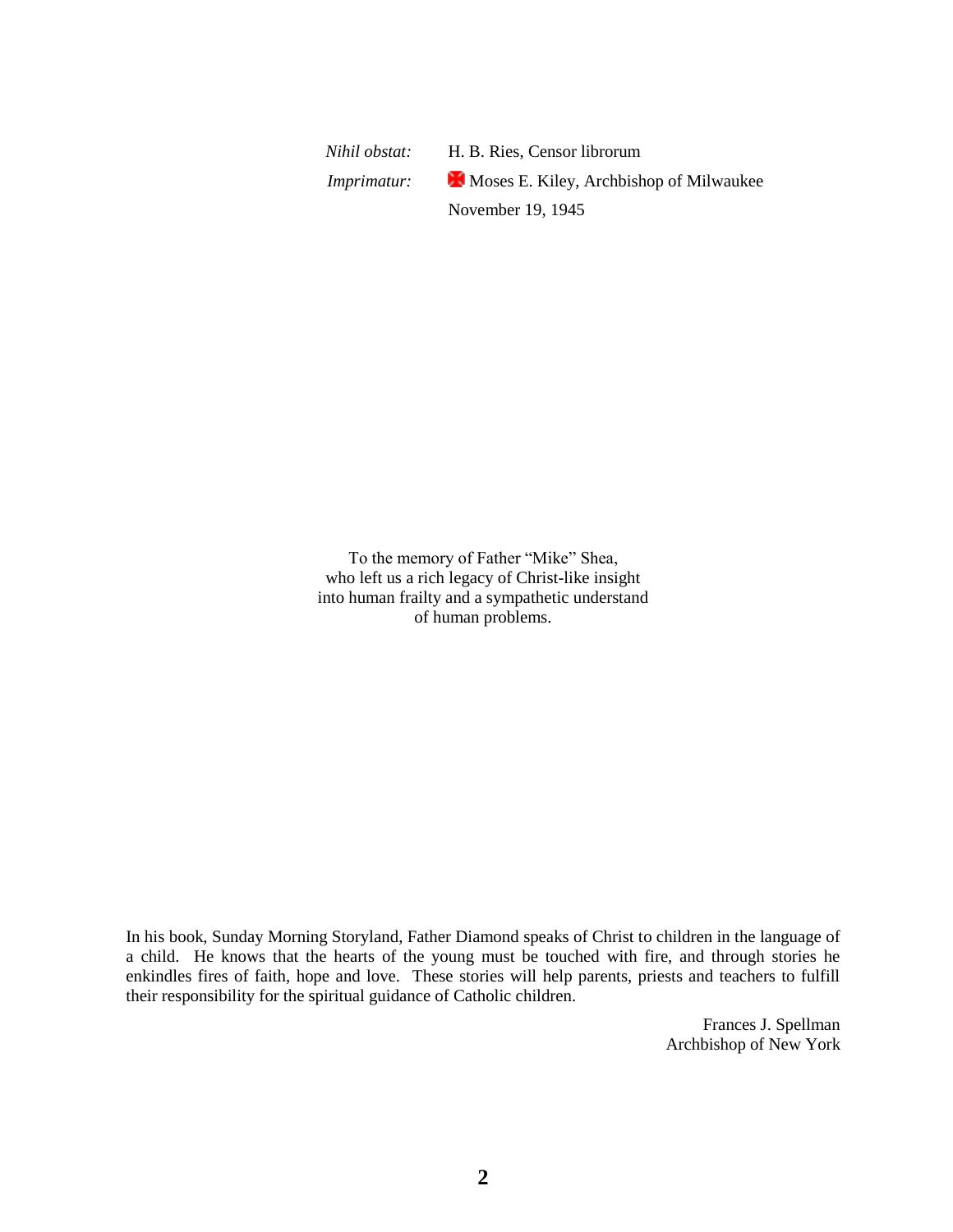#### TABLE OF CONTENTS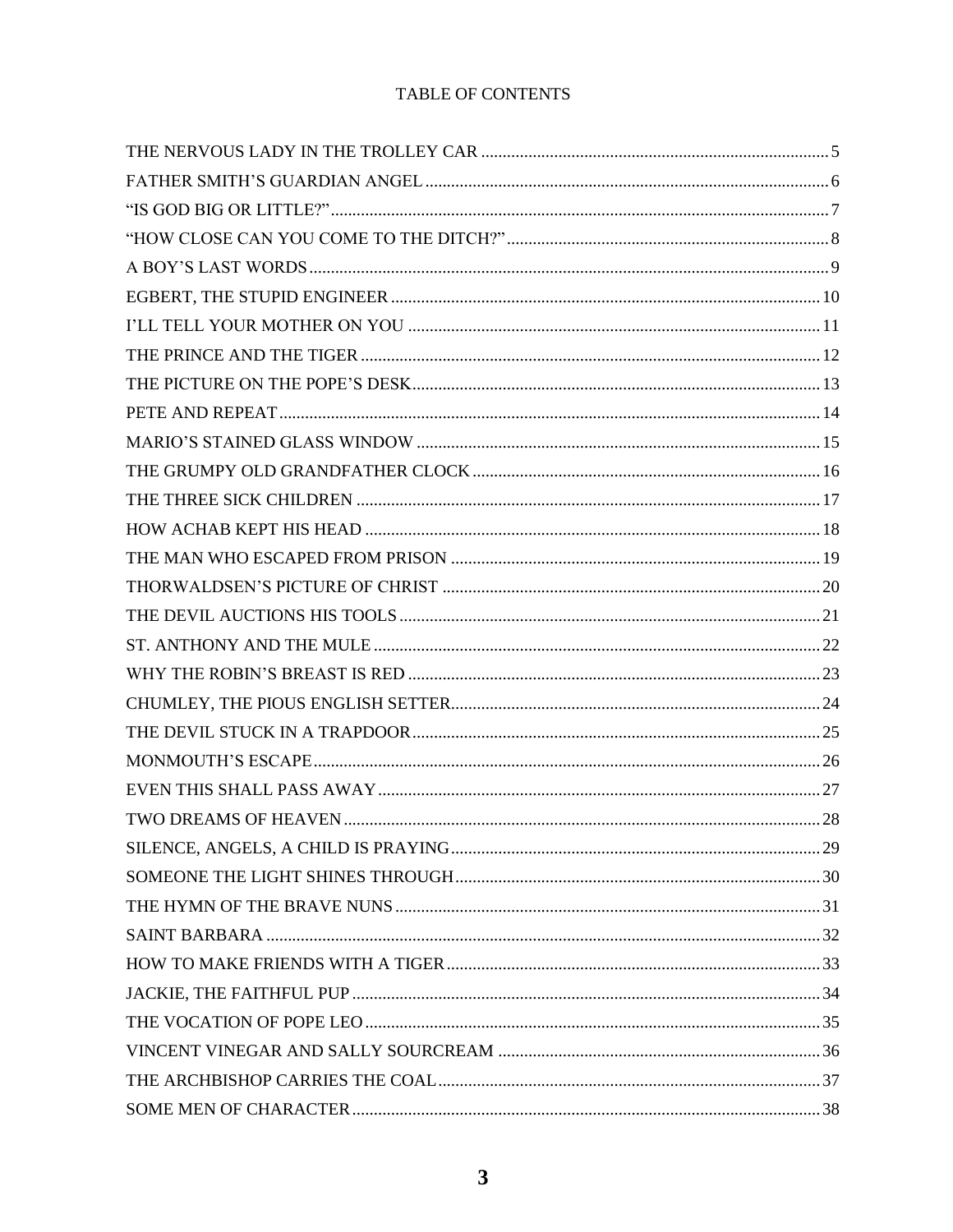#### INTRODUCTION

The primary purpose of this book is to assist busy priests in the difficult but pleasant task of preaching to children. The secondary purpose is to supply nuns and lay-teachers with material for explaining the Gospels in the classroom. Parents may also find it useful in the home.

The plan of the book is to take a text from the Gospel of each Sunday of the year and to explain it with illustrative anecdotes and moralizings. These sermons are intended merely to be a framework around which a priest can build an edifice embellished with the ornaments of his own personality and intellect.

The priest who preaches at the children"s Mass is confronted with a unique problem in the field of sacred eloquence. No audience is so quick to decide that they will not bother listening or on the other hand so eager to give full-souled attention. No priest, however, will ever regret the time and effort he puts into his sermons for children. Those little souls which are so big in the sight of God await the touch of a priestly hand to mould them into images of Christ. The priest will be gratified by the fruits of his labors, if he has caught and held the children"s attention, he will find on later questioning that they can repeat the very words he said with uncanny accuracy. They repeat them at home and thus perhaps the Holy Ghost, through one of His little ones whom He has taught to speak and understand, will reach a heart that would ordinarily be beyond the hearing of the preacher"s voice. The priest will also be gratified to find that years later the echo of his words still rings in the hearts of the lambs of his Rock, so that they heed the warnings of the shepherd although they may not longer be within his call. What priest"s heart would not blow with divine rapture to learn that a story he told many years ago stood by one of his flock in a time of need.

Thus does the priest carry out Christ"s commission to "feed my lambs." It is hoped that this little work will help priests to fulfill that divine command.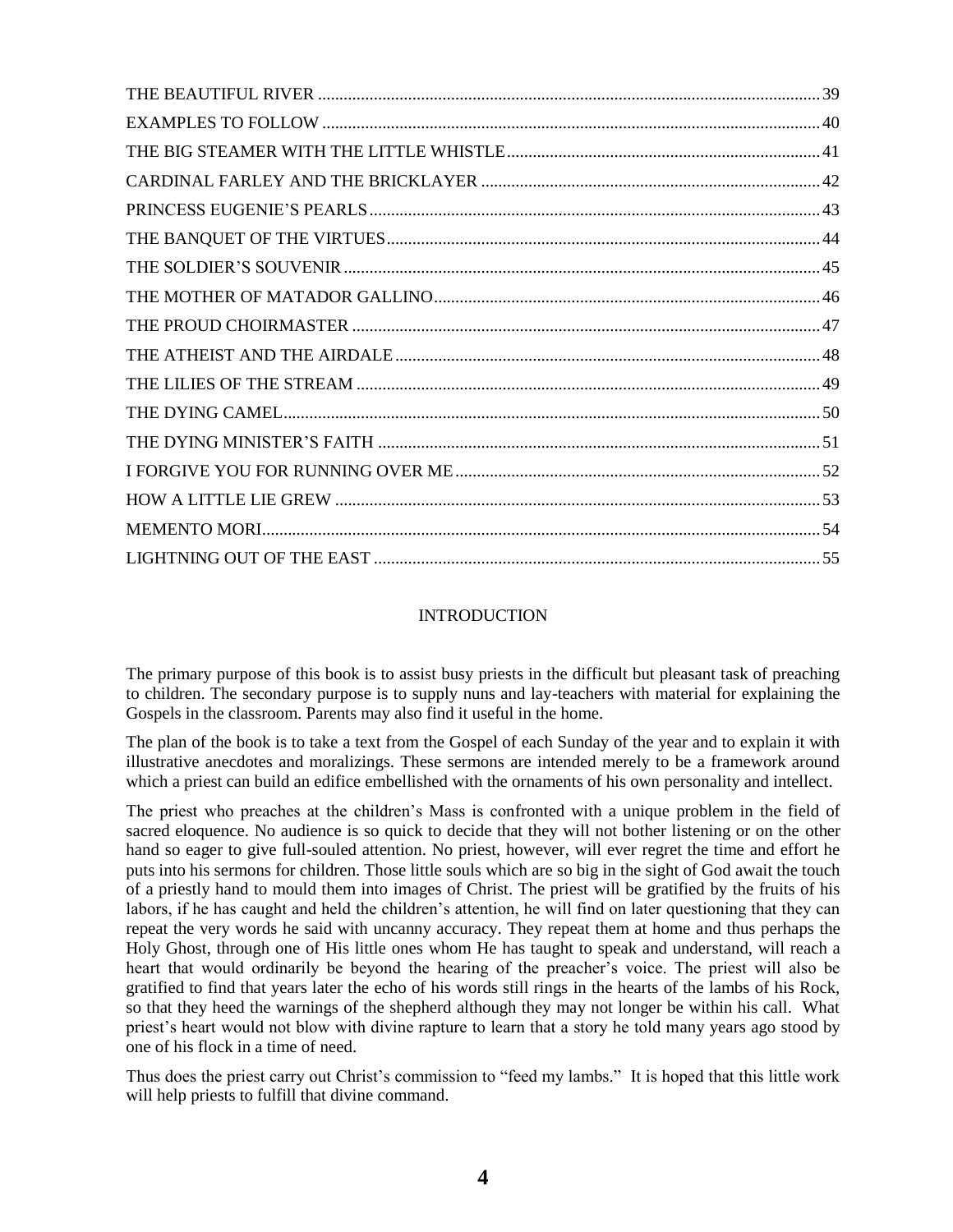# THE NERVOUS LADY IN THE TROLLEY CAR

<span id="page-4-0"></span>*"Then they shall see the Son of Man coming in a cloud with great power and majesty."*

NERVOUS lady was riding an electric trolley car. As the car was speeding along it came to a A NERVOUS lady was riding an electric trolley car. As the car was speeding along it came to a downgrade. She asked the conductor, "Will we be able to stop?" "Oh yes," he replied. "We have an electric brake."

But the lady was not satisfied. "Suppose that fails. Can you stop the car?" "Oh yes. We have an emergency brake."

She was still not satisfied. "And if that should fail, can you stop the car?" "Oh yes. We have a hand brake."

The nervous lady was still not satisfied. "But suppose the handbrake should fail. What will happen to us then?" "If the handbrake should fail," said the conductor, "some of us will go to heaven and some of us will go to hell."

Today the Church wishes us to ask ourselves this question:

Are we ready for the judgment? The coming of the Son of Man is like lightning out of the East. We should always be ready. People who say, "I have no time to take care of my soul; I have too many other things to do," will have all eternity to regret that they did not take the time.

It is better for us to be like the blacksmith of a little village who was asked, "Aren"t you ashamed to be seen in church? A big strong man like you? What will people say if they see the blacksmith in church? To which he answered, "What will people say if they see the blacksmith in hell?"

The judgment will go something like this: God asks Himself about each soul that comes before Him, "Do I see the image of Myself in you?" If the soul is in the state of grace then it shines forth in the image of God Who made it. If the soul is not in the state of grace, then God cannot see Himself and He says to the soul, "I do not know you."

According to an old Chinese legend, a soul crept up to heaven, and knocked timidly at the gate. When asked who was there, the soul replied, "It is I, Lord." "If you say, "It is I," said a voice, "you are not ready yet for heaven."

Back to earth the poor soul went and lived a life of prayer and penance. During that time, the soul learned the lesson that at judgment God is going to ask, "Do I see the image of Myself in you?"

Back to the gate of heaven crept the soul and when the voice asked, "Who is there?" he replied, "It is Thyself, Lord."

The voice told him to enter: "Good and faithful servant, enter thou into the joy of the Lord."

"It is appointed for men once to die and after that the judgment." Our whole lives lead up to this. Are we ready for the judgment? Is there anything in our souls which would make God say "I do not know you?" If there is something that stands between you and God, make up your minds to remove it this week by a good confession. Then you need not be worried like the nervous lady in the trolley car. You will be ready like the soul that crept to heaven"s gate carrying within himself the likeness of God. God will look at you and ask, "Do I see the image of Myself in you?" If He does He will say to you, "Good and faithful servant, enter thou into the joy of the Lord."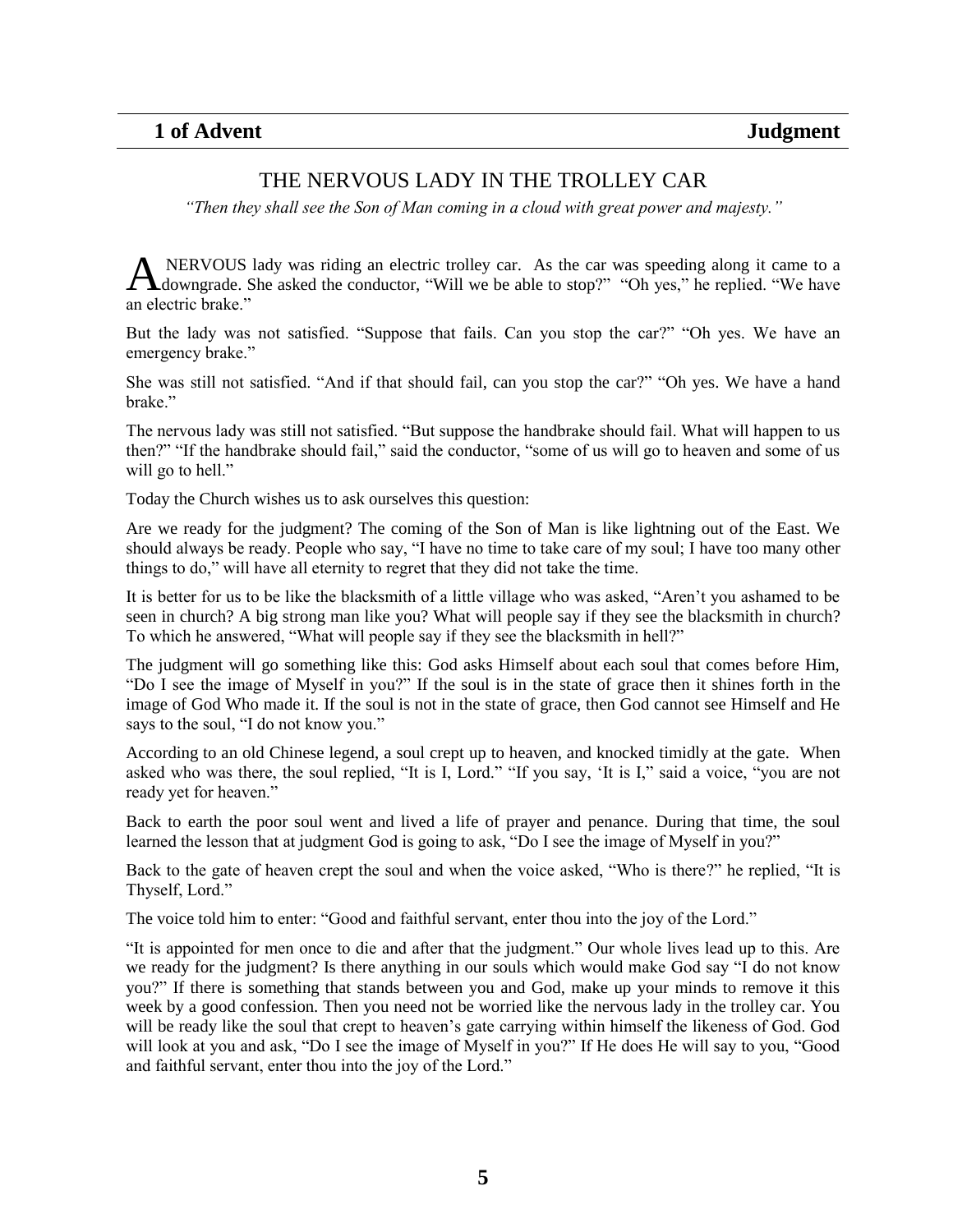#### FATHER SMITH"S GUARDIAN ANGEL

*"Behold, 1 send my angel before thy face."*

<span id="page-5-0"></span>NOT so many years ago, a priest named Father Frank Smith died in New York. Father Smith's story is a very sad one. Before he was ordained a priest, while he was still in the Seminary, he was It is a very sad one. Before he was ordained a priest, while he was still in the Seminary, he was helping to decorate the hall for the feast of Our Lady. He slipped and fell while climbing a ladder. He hurt his back a little but thought nothing of it at the time. Several years passed. He was already ordained and had been working in a city parish for a while. One morning he felt very weak and asked to have a doctor. And the doctor told him that he had the beginnings of paralysis. His fall from the ladder years be-fore was only now making trouble for him. From that day onward, for more than ten years, Father Smith was confined to the sick room. One by one his limbs began to lose their power. For a while he was able to say Mass by himself, then he had to be supported, and finally he had to stay in bed all the time. Priests used to come in and say Mass for him in his bedroom. He would prepare the Chalice for them, but after a while he could not do even that. Father Frank Smith lay helpless until he died, just a few years ago.

Here is the point of the story: Someone once asked him what he thought about all day long, alone. He replied, "My Guardian Angel and I are very good friends. I talk to him all day long." Sometimes the book he was reading would slip from the bed or he would be unable to reach something which he needed. His Guardian Angel would pick up the book from the floor and put it within reach, or get him whatever else he needed. Time and time again, Father Frank Smith was found with something that he could not possibly have reached by himself.

This is an example of the power of our Guardian Angel. Most children neglect their Guardian Angels very much. You all know that when we were born, God gave us an angel to be our guide and guard. He is to be beside us day and night. Where we go, he will go. He will be with us -- not like our shadow which disappears when the sun goes down, but all the time from the day we were born to the day we die. It is very rude to neglect him. We could very easily say "hello" to him now and then and ask him to watch over us. He doesn't take up any space but he is there all the time.

A little girl used to leave a space on the bench beside her. "This is for my Guardian Angel," she would say. She didn"t have to do that. Guardian angels have no bodies. They don"t need space but it is a good thing always to remember that you have an angel of God beside you. He goes wherever you go. He is forced to listen to the things you say. He sees what you do. Don't force him to look upon things which displease him. Rather treat him like a friend. Have a little chat with him now and then about yourself and your worries. Ask him to wake you early in the morning if you want to get up. Ask him to help you during the exams, ask him for whatever you need.

Do you remember this little prayer? It is a good one to say every morning.

Angel of God, my guardian dear, To whom God"s love commits me here, Ever this day be at my side, To light and guard, to rule and guide.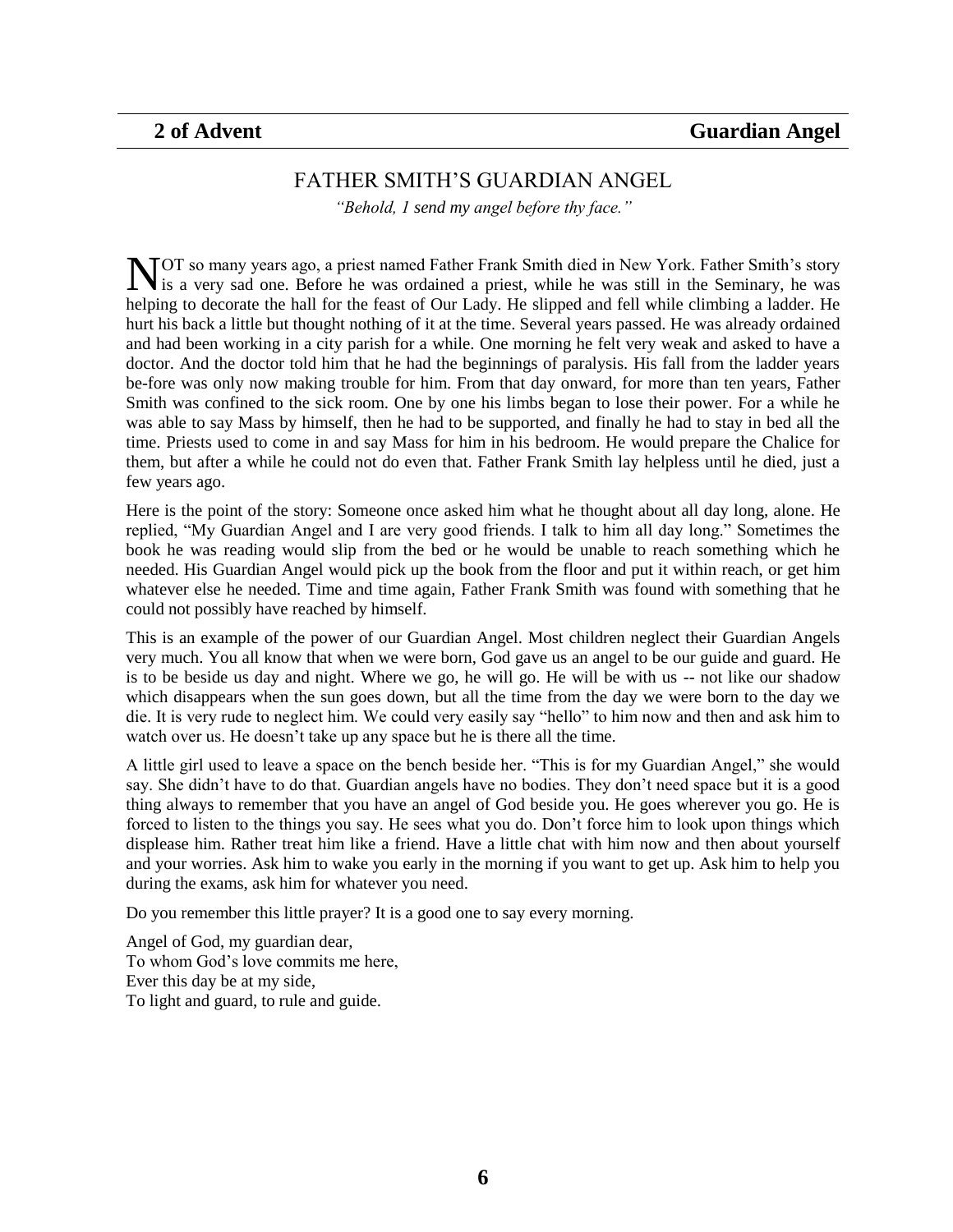### "IS GOD BIG OR LITTLE?"

*"There hath stood one in the midst of you whom you know not."*

<span id="page-6-0"></span> $\Gamma$  aint John scolds the people in this mornings Gospel, because they did not know Christ even though Solution scolds the people in this mornings Gospel, because they did not know Christ even though He stood at their elbows. He was beside them and they did not know it. God stands beside us all the time. Only, very often, we forget that He is there.

A wicked man once tried to trap a little girl by asking her questions about God. First of all, he asked her, "Can you tell me where God is?"

She replied, "You tell me where He isn't."

Then he asked, "Is your God a big God?"

"Yes"

"Is He a little God?"

"Yes."

"How can He be both big and little at the same time?" The child gave a beautiful answer. "He is so big that the Heavens do not hold Him and yet He is so small that He can fit right inside my heart."

That girl knew very well what we mean when we say that God is everywhere. "He is so big that the heavens do not hold Him and yet He is small enough to fit right inside my heart."

There are two things that we should always remember. First, that God is always thinking of us; and, then, that we should always try to think of Him.

God is always thinking of us; in fact, He thinks more about us than we do ourselves. He thinks more about us than our mothers do. Anytime we want to remember how much God loves us, we have just to think of our mothers" love and remember that God loves us more than they do. He numbers every hair on our heads. He counts every winking of our eyelids. He helps us digest our breakfast. If it were not for Him, the blood would stop flowing in our veins and our heart would stop beating. At every moment, no matter where we are, God is thinking of us.

Wherever we go, then, we should always try to think of Him. He should not be one who stands in the midst of us whom we do not know. If we always kept in our minds the thought that God sees us, we would never sin.

A young boy was once talking with Saint Philip Neri and told him that he was troubled with bad thoughts which would not go away. No matter what he did, he could not get them out of his mind. The things which the kind old Saint suggested did not seem to help very much until he told him this, "Would you keep these thoughts in your mind if your head were made of glass and everyone could see what was going on inside your brain?" The boy of course said that he would not.

Our heads are made of glass before the eyes of God because He knows our thoughts, even our most secret ones. We should make it a rule never to do anything that we would not want God to see. He sees our every action. Therefore, we should not do anything to displease Him. He sees your every thought. Therefore, you should pretend that your head is made of glass.

Remember, finally, the clever words of the girl in the beginning of this sermon. "God is so big that the heavens cannot hold Him and yet He is so small that He can fit right inside my heart."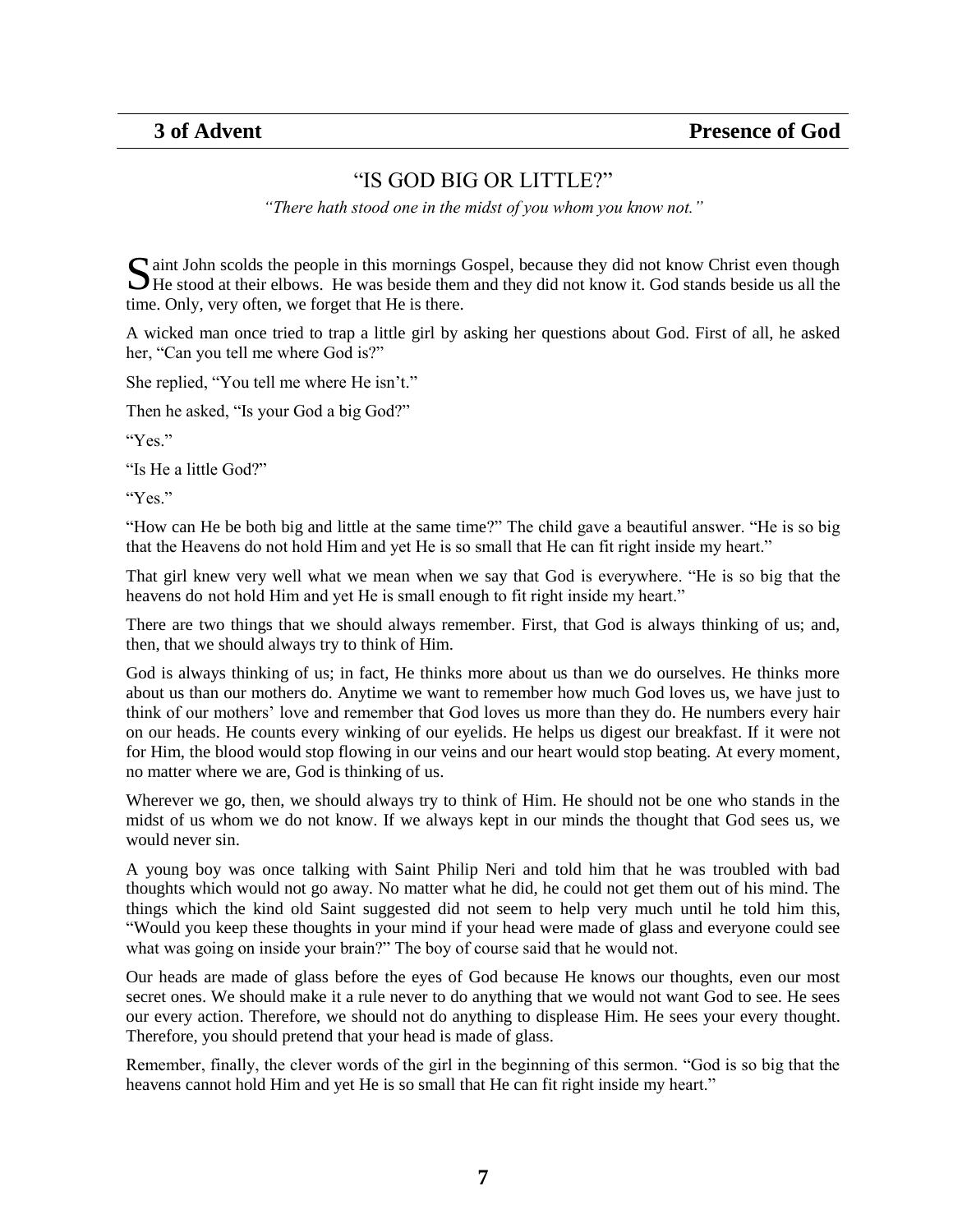### "HOW CLOSE CAN YOU COME TO THE DITCH?"

*"Prepare ye the way of the Lord."*

<span id="page-7-0"></span>WE PREPARE the way of the Lord by rooting sin out of our lives, and the way to root out sin is to avoid the occasions of sin. Avoid occasions and prepare the way of the Lord. This morning's avoid the occasions of sin. Avoid occasions and prepare the way of the Lord. This morning"s story tells us how we can avoid occasions of sin.

There was once a rich man who was very fond of his aged mother. One day he was going to hire a chauffeur to take her out for a drive every afternoon. Three men asked for the job.

The rich man said to them, "I wouldn"t want any accidents to happen while you are taking my mother for a drive. I"ll give you all the same test and see how well you can drive. Beside the road, there is a ditch. I want you to see how close you can drive to that without falling in."

The first driver said to himself, "This is easy." He got behind the steering wheel and came zooming down the road to miss the ditch by four inches.

The second man whispered to himself, "I can do better than that." He came zooming down the road and missed the ditch by two inches.

The third man had been thinking very hard in the meantime. He missed the ditch by three feet.

The other two men giggled. But the rich man said to him, "The job is yours. I want a man who will drive safely. A safe driver does not come as close to the ditch as he can."

The lesson is that we must avoid the occasion of sin. We must not see how close we can come to sin without falling into it. We must stay away from it. If, then, whenever you go out with so and so, he tempts you to steal, stay away from him. If when you are with a certain girl, you always backbite someone, stay away from her. Those people are bad company for you. They are occasions of sin and are to be avoided. If you know that you have sinned in someone"s company, avoid him in the future, if you curse and swear when you are with a certain group, avoid that group. Do not see how close you can come to the ditch of sin without falling in. Stay in your lane. The man who was hiring the chauffeurs knew that if they drove close to the ditch all the time they would fall into it some day.

The devil tries to tempt you to come close to sin. He knows that you will fall into it if you do. You can fool him if you want to simply by staying in your own lane and by not driving close to the ditch. Stay away from the occasions of sin. Root sin out of your soul and you will be preparing the way of the Lord.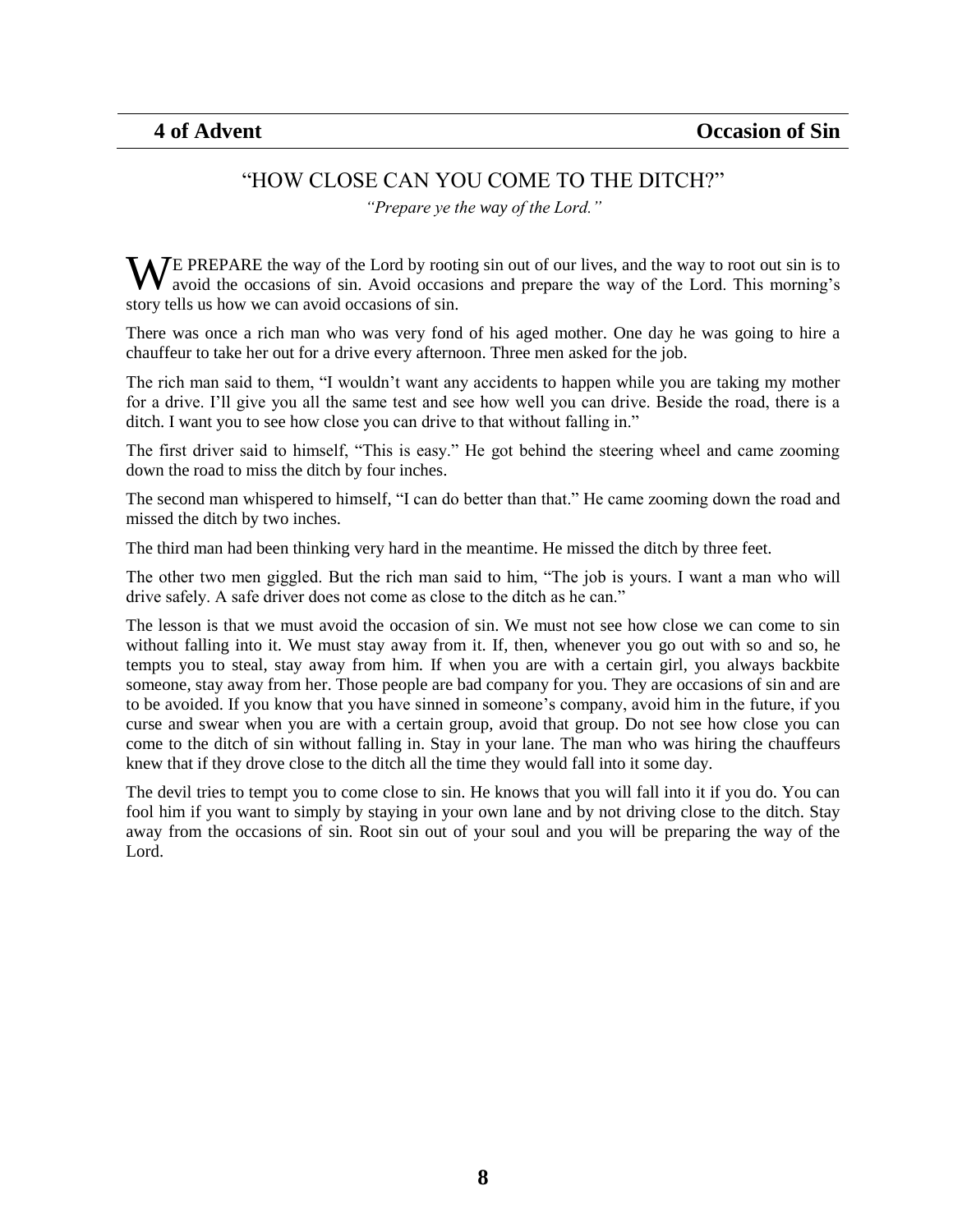### A BOY"S LAST WORDS

*"They wondered at these things which were spoken concerning Him."*

<span id="page-8-0"></span>HE THINGS which had been spoken concerning Christ were wonderful things. There was the THE THINGS which had been spoken concerning Christ were wonderful things. There was the message of the angel to Mary and to the Shepherds. All wonderful things. But listening to the way some children speak of Him, Mary and Joseph must still be wondering. They must be wondering what sort of children they are who take the Name of Jesus in vain. "Thou shalt not take the name of the Lord thy God in vain." We should respect the Name of Jesus above all names.

Today, we have a problem for you. You will have to think very hard, but then you will find that the answer is really very simple. We begin with a story.

A boy was ill in the hospital, very ill. On examining him, the doctor said, "I"m sorry to tell you this, Sonny. You will have to be very brave. But then I know you can take it. You have cancer of the tongue. The only way we can save your life is to operate. You will never be able to speak again." The boy was very sad, but brave.

When the time for the operation came, the doctor leaned over him and whispered very kindly, "This will be the last time you'll be able to speak, Sonny. Say whatever you want." The boy said something and kept repeating it until he went under the ether.

That is a sad story, but the problem is: If you were in that boy"s place, just what would you say? I said that you would have to think very hard, but that the answer was very simple. Try to figure out what you would say.

What the boy in the story did was very simple. He just kept repeating over and over again the sacred Name of Jesus. It was a pleasant memory to him in the future years to think that the last words he spoke were the holiest and most sacred ones that he could possibly say. When he gets to Heaven and his body is made perfect again, how sweet it will be for him to look at Our Lord and say this was his last word spoken in life and his first word spoken in eternity -- "Jesus, Jesus."

This boy is very different from children who use the sacred Name of Jesus carelessly and in vain. Such action is the result not so much of bad will as of habit. Just the same, it is a very bad habit. Some children fall into the habit because they think it is smart. They think they sound grown up. Real men, however, use the Holy Name of Jesus only in reverence. You will never hear a true gentleman taking the Name of Jesus in vain.

There is a simple cure if you are foolish enough to have fallen into that habit. That is simply to get into the habit of saying something else. There are enough good words with which to relieve your feelings - words which do not make you common or cheap. Pick one of these and use it when you strike out or get caught off second or miss a drop kick. Because you try to hit a home run and miss is not a reason for you to shout God"s sacred Name in vain.

It is the name given to His Son by God Himself. An angel told it to Mary. It is a name which tells why He came into the world, for it means "Saviour." To live up to His Name, He died.

This is what St. Bernard says, "Are you downhearted? Let the Name of Jesus be in your heart, let it be on your lips. Have you been guilty of grievous offense? Call on the Name of Jesus and hope revives. By it, all temptation is overcome, every passion subdued. O my soul, you have a universal remedy in that Holy Name of Jesus, that Name so sweet and so powerful."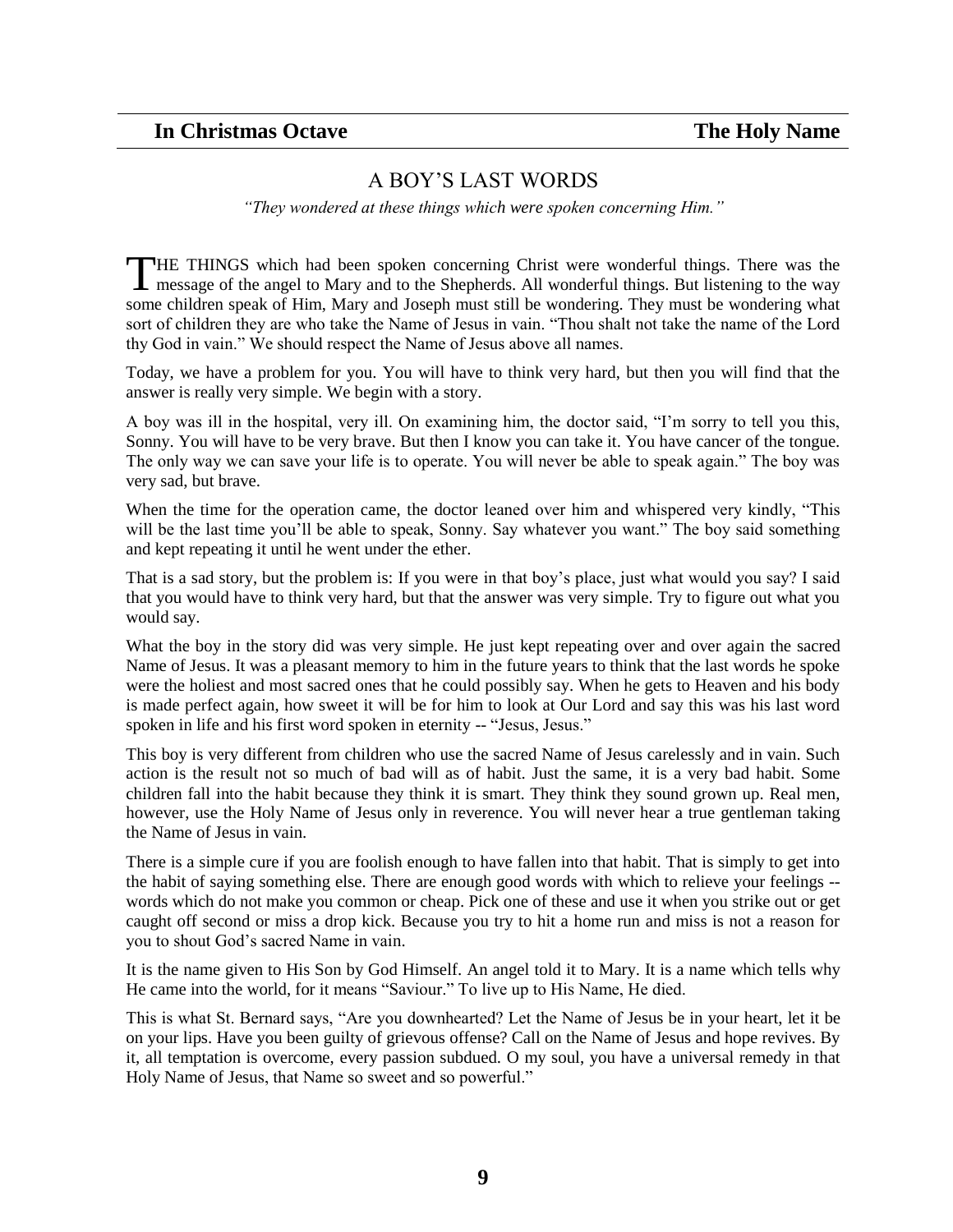#### EGBERT, THE STUPID ENGINEER

*"He was subject to them."*

<span id="page-9-0"></span>THE GOSPEL this morning gives us a picture of perfect home life. "He went down to Nazareth and THE GOSPEL this morning gives us a picture of perfect home life. "He went down to Nazareth and was subject to them." There is a big difference between a house and a home. We speak of going to someone else's house but we call the house in which we live a "home." Our love for our parents and theirs for us; our love for our brothers and sisters and theirs for us makes a house become a home.

The secret of a happy home lies in the obedience of the children. Why must we obey? For the simple reason that our parents are placed over us by God. They know more than we do and have a right to command.

On an ocean-going steamer, there was once an engineer by the name of Egbert. Egbert's job was to stay in the engine room of the ship and obey the orders that were signaled down to him from the captain on the bridge. Egbert had made the trip across the ocean so many times that he knew what the signals would be before they came. The captain would ring down "Full Steam Ahead," and Egbert would obey. "Hard to Starboard," and Egbert would obey again.

One day Egbert sat thinking and saying to himself, "Nobody appreciates me on this ship. I"m really the most important man on it but the captain up there in his gold braid likes to ring bells and show off. He knows I am buried down here in the engine room and cannot see where we are going so he rings bells all day long to make me unhappy. It is all part of a vast plot to keep me from enjoying myself."

Deep in his thoughts, Egbert began to think of himself as more and more important. Then the bell rang, "Hard Astern."

"You see what I mean," continued Egbert, "I"ve been an engineer for thirty years and I"ve crossed the ocean hundreds of times. This is the first time anyone told me to go backwards in the middle of the ocean. That captain is just being bossy."

So instead of going backward, Egbert went forward twice as fast. When they collided with another ship, Egbert wasn"t seen or heard of again.

When our parents ask us to obey, we are like the man in the engine room of the ship. We can't see where we are going. We don't know why the command is given, but our parents know and we must obey. They were children themselves once and they know what is good for us. When you feel likc rebelling and saying, "They don"t know what they are talking about," just remember -- don"t be an Egbert.

Home is the place where we are treated best and yet we grumble most. Children will grumble for almost any reason at all. Just like Egbert, the stupid engineer. If our home is to be peaceful like the house at Nazareth, we too must be like Christ and be subject, be obedient. Perhaps this motto will help you:

"Christ is the unseen bead of this house, The welcome guest at every meal, And the silent listener to every conversation."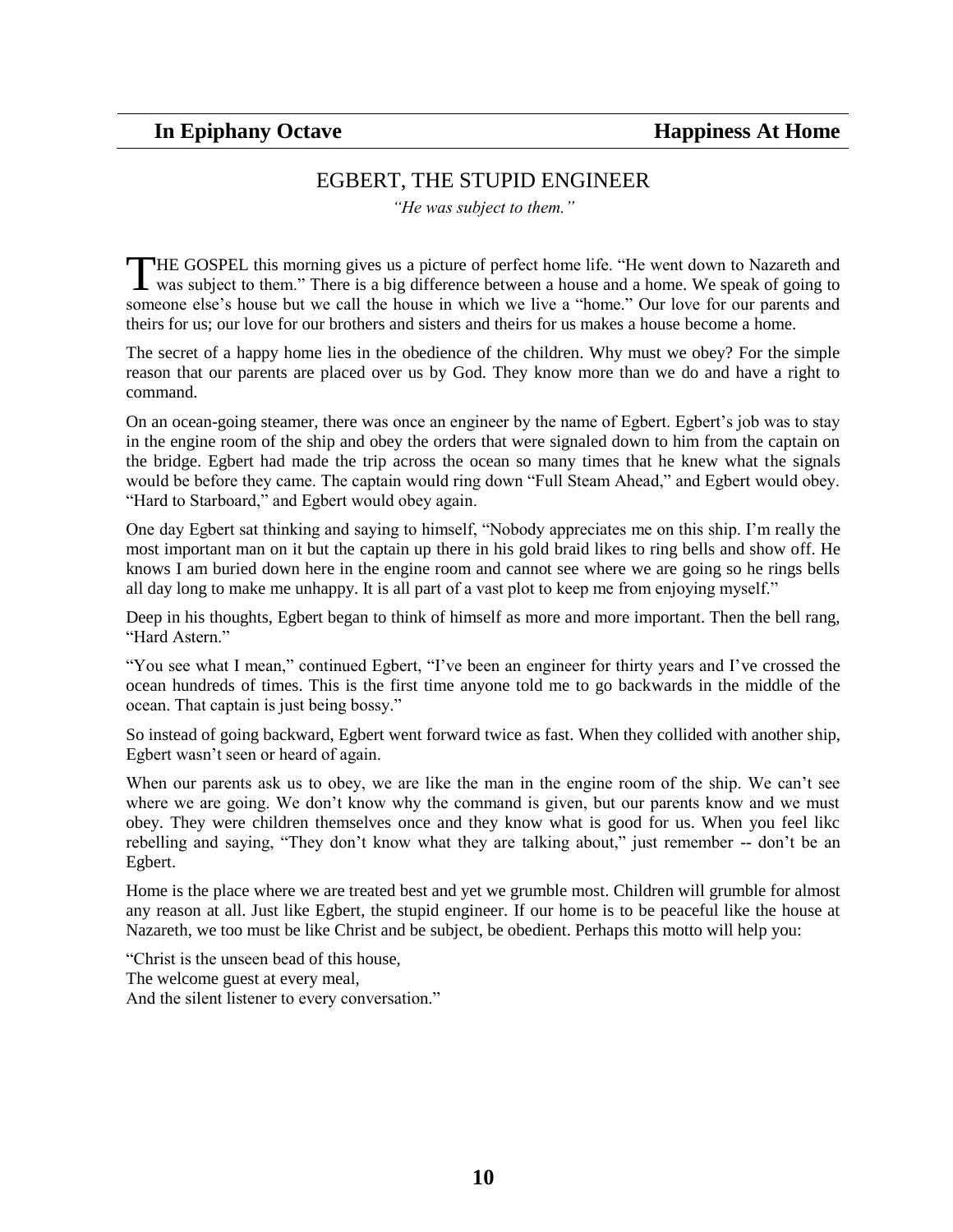#### I"LL TELL YOUR MOTHER ON YOU

*"Mary the mother of Jesus was there."*

<span id="page-10-0"></span>EEP in the heart of every child should be a love of Mary the Mother of God. It should be a DEEP in the heart of every child should be a love of Mary the Mother of God. It should be a devotion like that of the little boy who went to Lourdes on a pilgrimage. He was a victim of paralysis, a helpless cripple in a wheel chair. As he sat in the great court of Lourdes, he prayed for a cure. "Lord, let me walk like other kids."

The long procession was passing by. The strains of the Lourdes hymn, "Ave Maria," were sung in hopeful voices. The priest was at the end of the procession carrying the sacred Host in the monstrance. As he passed the lines of the sick he blessed them with the Host. Coming near the boy"s chair, he stopped, blessed him, and passed on. How the boy hoped his prayers had been answered! He looked down at his withered limbs. They were still the same. He tried to get out of his chair and could not move. There was no cure.

Then across that vast courtyard above the noise of the crowd, above the swell of the organ and the chant of the hymn, a cry rang out from the heart of that child, "Jesus, I"ll tell your Mother on you!"

Of course Our Lady of Lourdes answered a prayer like that one.

Mary"s position as the Mother of God places her high above the angels. It places her closest to the heart of God Himself, and yet from that lofty position she is always willing to reach down and help us. No request is too large or too small for her attention. How sweet and charming was her behavior in this morning"s Gospel! Seeing that the young bride would be embarrassed by the shortage of wine, she asked our Lord to perform His first miracle. Nobody is as close and dear to anyone as Mary is to her Son. She has but to ask and He grants her wish. That is why we must pray to Mary often -- always. We ask her to use her sweet power in our behalf.

There is always one way in which you can test a person's religion. Ask: Is he sincere in his beliefs? Then ask how he feels toward the Mother of God. In paying attention to her we do not take away any honor from Christ. In praising His Mother, we are praising Him and there should be no limit to our praise. That is the way Christ wants it.

The artist Murilo painted his picture of the Immaculate Conception twenty-seven times. After each attempt, he was not satisfied. It did not praise Mary enough. On the twenty-seventh attempt, he painted the most beautiful picture of Mary ever painted.

Somewhere in the world there is a soul which loves Mary more than anyone else in the world. Why couldn"t that soul be one of you?

A blind girl was once asked what she would most like to see and she replied "Sometimes, I think that I should like to see the Mother of God."

We too hope someday to see the Mother of God in heaven. Therefore, we should listen to the words of Saint Bernard:

"If the winds of temptation arise, if you should fall on the rocks of tribulation, look toward that star - call on Mary. If anger or avarice or the allurements of the flesh have dashed against the ship of your soul look towards Mary. When endangered, when perplexed, think of Mary -- call on Mary."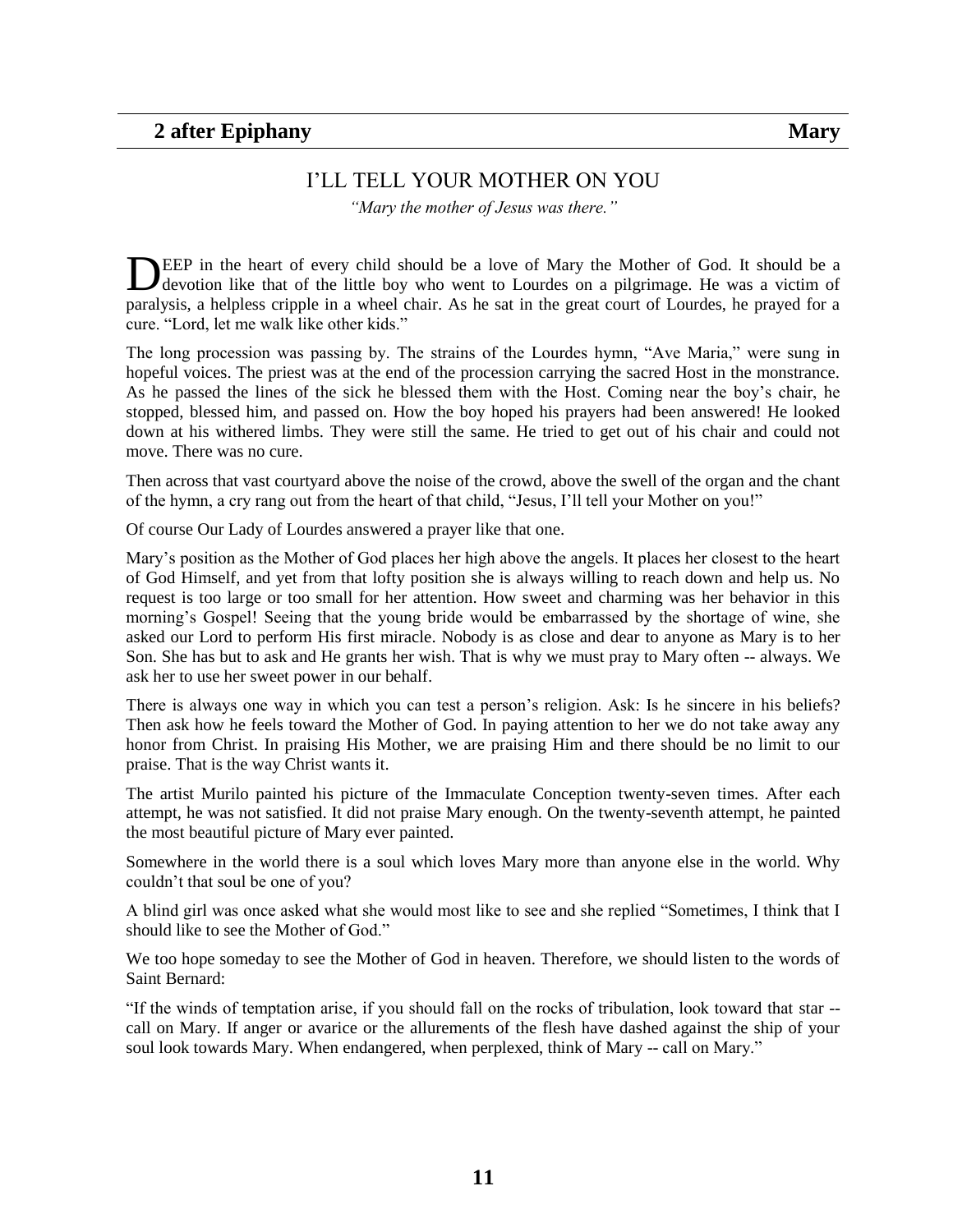# THE PRINCE AND THE TIGER

*"Lord if Thou wilt Thou canst make me clean."*

<span id="page-11-0"></span>PERSIAN prince went out hunting one day. He had a good day because he killed the largest tiger A PERSIAN prince went out hunting one day. He had a good day because he killed the largest tiger<br>A in the forest. He brought the tiger's cub home with him as a pet, and a wonderful pet it was. Every day, he would play with the tiger cub and take it with him wherever he went. Even when the tiger grew bigger, the prince took it along. It grew to full size and even then the prince would walk through the streets with his tame tiger on a chain. The tiger was so gentle that children used to pat him on the head.

One day the prince was playing and wrestling with his strange pet. By accident, it scratched him, and drew blood. As soon as the tiger had tasted blood it turned on his master and tore him to pieces.

So it is with sins of impurity. Once our lower instincts are aroused, they can get the better of us, if we are not careful. In matters of purity, we should watch out for beginnings. We should be on our guard for little sins of impurity which can easily lead to bigger ones. We must remember never to put our purity in danger because impurity is like a tiger which can eat us up once it has tasted blood. Don"t feed the tiger blood.

While hunting one day, a hunter saw an ermine. An ermine, as you know, is an animal with beautiful white fur. The white fur of the ermine is very highly prized by hunters because it is used to make ermine wraps and coats. This hunter chased the ermine to a place where he could catch it, to a place where it would have to cross a swamp.

Between the animal and safety lay a field of mud and ooze. Rather than plunge into the filth and stain its beautiful white coat, the ermine ran around the swamp. It risked death rather than place mud stains on its spotless white fur.

It is well known among hunters that an ermine will do anything rather than stain its white coat. No wonder the fur of the ermine is worn by kings and cardinals. Our purity is much like a white coat which we should guard against all stain.

From these two stories we can learn two lessons. First of all, to resist beginnings and not to feed the tiger blood. Second, to protect our purity from all stain. Christ said, "Unless you become as little children you shall not enter the kingdom of heaven." He also said, "Blessed are the clean of heart for they shall see God."

The reason Christ loves children so much is that they are clean of heart. You should not do anything that would make you less attractive to Christ.

A good prayer that will help you is the prayer of the leper in the Gospel today: "Lord if Thou wilt Thou canst make me clean."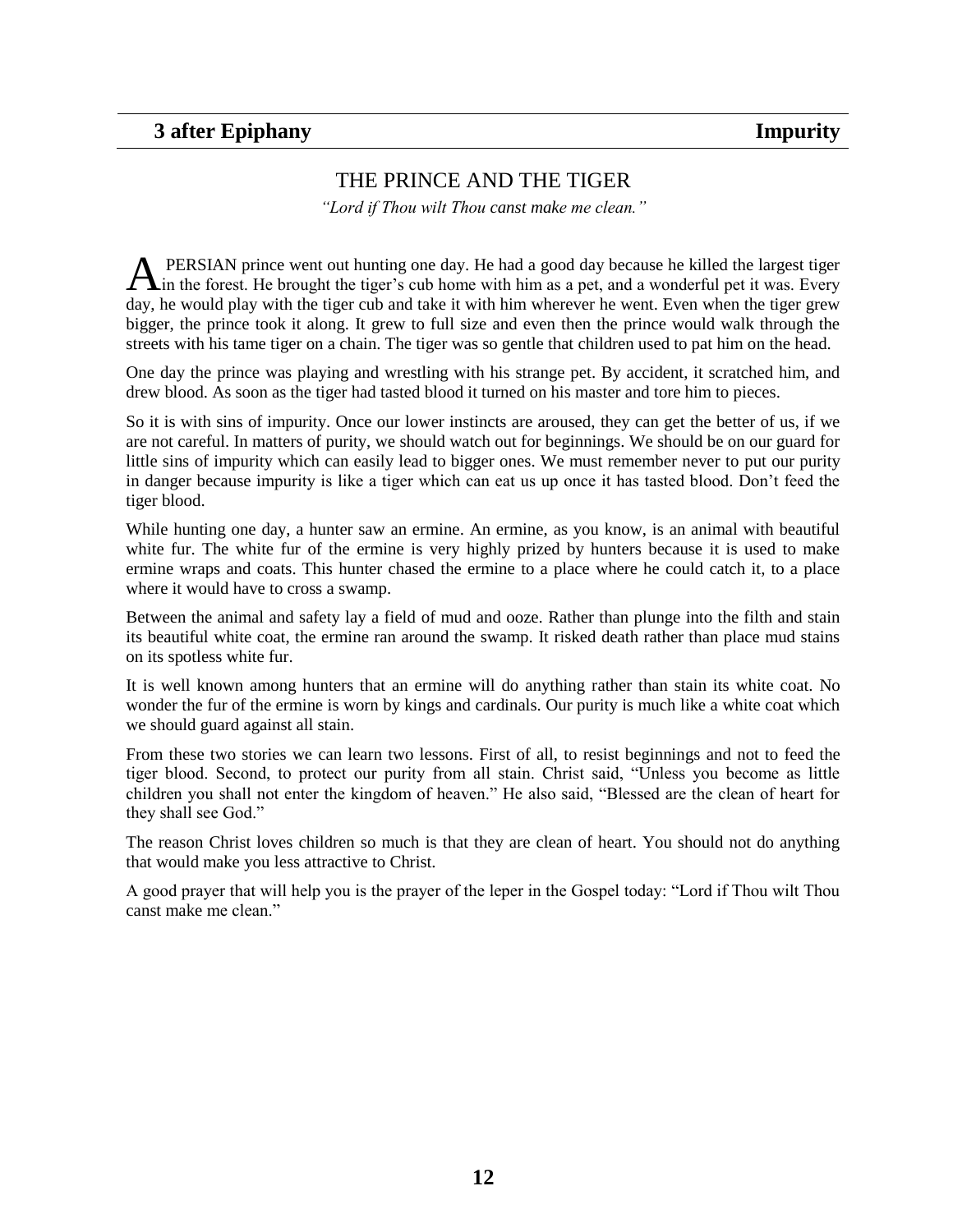# THE PICTURE ON THE POPE"S DESK

*"Why are you fearful?"*

<span id="page-12-0"></span>EING crowned Pope is a serious thing. When Pius XI was crowned, he went through all the BEING crowned Pope is a serious thing. When Pius XI was crowned, he went through all the ceremonies bravely, but after they were over, he went into his room and sat at the desk which had belonged to the Pope before him, Benedict XV. As he sat at the desk a great fear fell upon his soul. It was not a very easy time for a man to be pope. There were attacks on the Church from all sides. The first World War was just over and the world was in a turmoil. They were very trying times for the Church.

Thinking of all these things, Pope Pius XI was filled with fear. Then he did the only thing a man should do when he is afraid. He fell on his knees and prayed. While he was praying, his hand reached out and touched a picture which was left on the desk by Pope Benedict. He picked it up and looked at it and his fear vanished. His soul was filled with peace. It was a picture of Christ calming the waters and saying to the wind and the waves, "Peace be still." The waves of fear in Pius" soul subsided. He kept that picture on his desk all the time. After that, whenever he was worried, he could always look at the picture and remember that Christ stands ready to calm any storm by a word.

Christ always brings peace into the soul. If your soul is not at peace then you can recognize the work of the devil. Any time you are upset, nervous, worried, anxious, all those things mean that the devil is at work in your soul. His favorite weapon is confusion. He gets you all upset so that you do not know just what to do. Then while you are that way, he tempts you to sin. Wherever there is confusion, there is the work of the devil. When Christ acts in the soul, however, there is peace and calm. Everything is clean cut and straightforward. The cards are all on the table and there is no hesitation. You know just what has to be done.

Very often we may find ourselves undecided about something, perhaps about our vocation. To make up our minds properly about a matter like that we need three things. These three things are guaranteed to solve your problems.

*Prayer.* The first thing to do is to pray for light.

*Advice.* We should ask help from our parents, our confessor, or someone else whom we trust.

*Thought.* Use your head and a little common sense.

In the storms of life we should imitate the example of the Apostles, who ran to Christ and said, "Lord, save us, we perish!" For an answer Christ will calm the storm, just as He brought calm to the soul of Pope Pius XI with the one word, "Peace."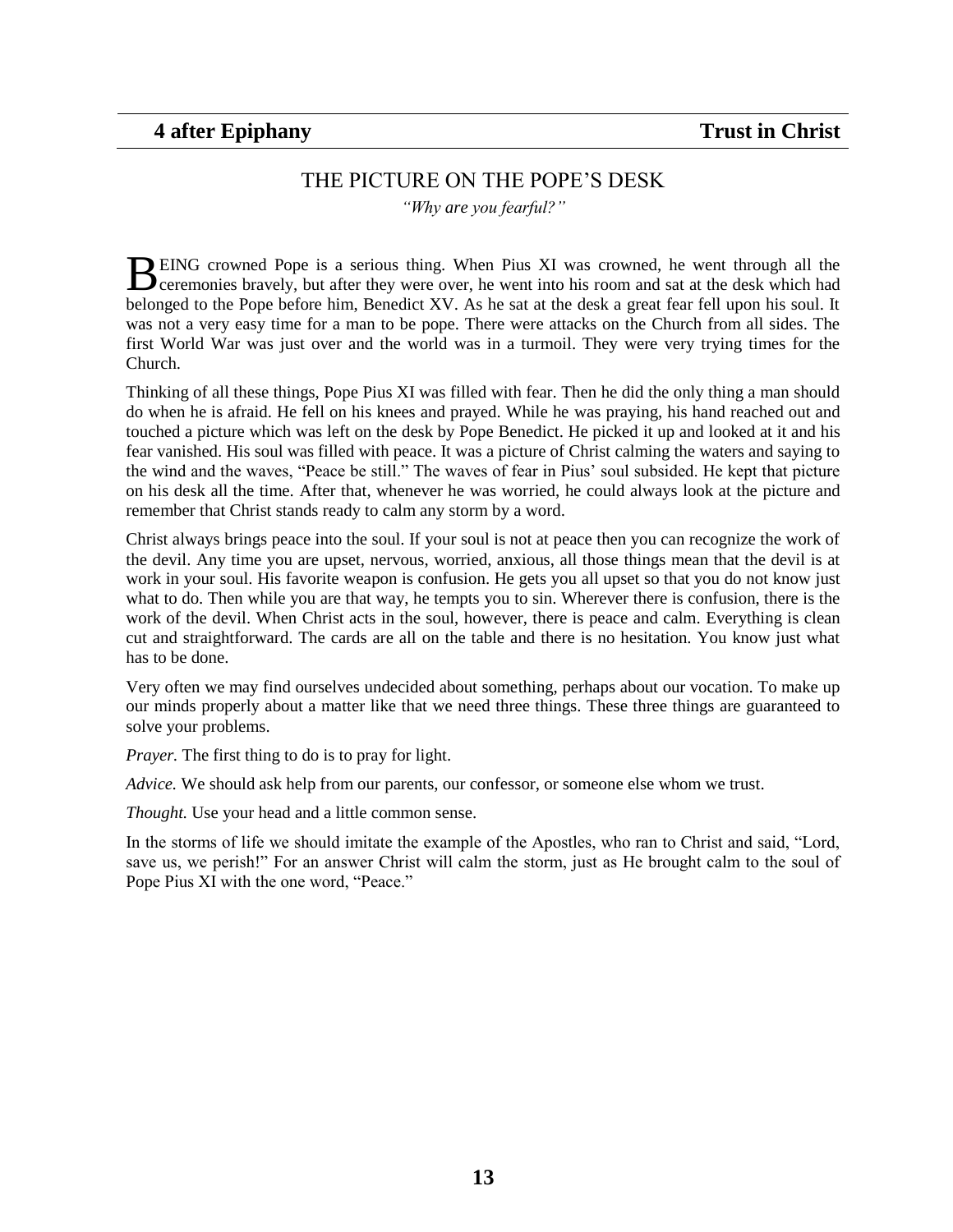#### PETE AND REPEAT

*"Suffer both to grow until the harvest."*

<span id="page-13-0"></span>OU MAY have heard your elders speak something 1 like this: "The bad people get all the breaks. YOU MAY have heard your elders speak something 1 like this: "The bad people get all the breaks.<br>If you are good you don't have any luck." You may have heard them complain: "Everything happens to me. What have I done to deserve this?" I know a story about that very thing which teaches the same lesson as the Gospel of today.

In a farmyard one day two turkeys were born. They were twins, exactly alike. The farmer called them Pete and Repeat. All summer Pete and Repeat played together in the farmyard, eating the same food and being treated equally well. One day in September, the farmer came and put Pete inside a pen and left poor Repeat outside.

Pete, inside the pen, didn"t like this at first. He was angry -- until dinner time. For dinner he was given twice as much as he could eat. But poor Repeat was kept on the same old diet. Pete began to enjoy himself inside the pen. All the farmer wanted him to do was eat and eat and then eat some more. Pete would no sooner settle down for a nice peaceful snooze than more food would be thrown to him and he would have to get up and eat it. It was a glorious life and it went on for weeks and weeks.

All this time, poor Repeat was moping around the farmyard, pecking around for just about enough to keep body and soul together. He came over one day and stuck his neck into Pete's pen. "Pete," he groaned, "you are getting as fat as an elephant. You get all the good food, while I"m out here scratching around for an odd bit of grain. You get all the breaks." "Aw shucks, 'taint nuthin'," replied Pete. "There aren't many great turkeys in the world, but we do our best."

Poor, skinny Repeat walked off into the garden to dig worms, grumbling just the way you sometimes hear older people do: "Some people have all the luck."

Weeks went by. Pete filled out like a pudding and poor Repeat just lived from day to day. Then a day came when Repeat poked his long neck inside the pen and shouted for Pete. No answer.

"Pete," he shouted again, "where are you?" "He has eaten himself to death and I"m starving to death," he whined.

A car turned up the drive. The farmer came out of the house and shouted, "Come in, everybody. Happy Thanksgiving to you all."

Pete did some quiet thinking and said to himself, "I think I"ll just stay happy for a while. The turkey that is being fattened is not always so well off."

Now suppose God does decide to send some suffering into your life and you see other people who live bad lives getting all the luck. Some day the ax will fall. "Suffer both to grow until the harvest." That is one way of looking at it. But then, there is another way. Pain is sent to you as a chance to do penance for your own sins and for the sins of others and as a challenge: Can you take it? God promises you the crown of eternal glory, if you earn it.

Next time you hear people complain about bad luck and ask what they have done to deserve it, just remember today"s Gospel and today"s story and say to yourself, "I have sinned enough to deserve more than this. It"s a chance for me to repay. Anyway, I can take it. The turkey that is being fattened isn"t always so well off."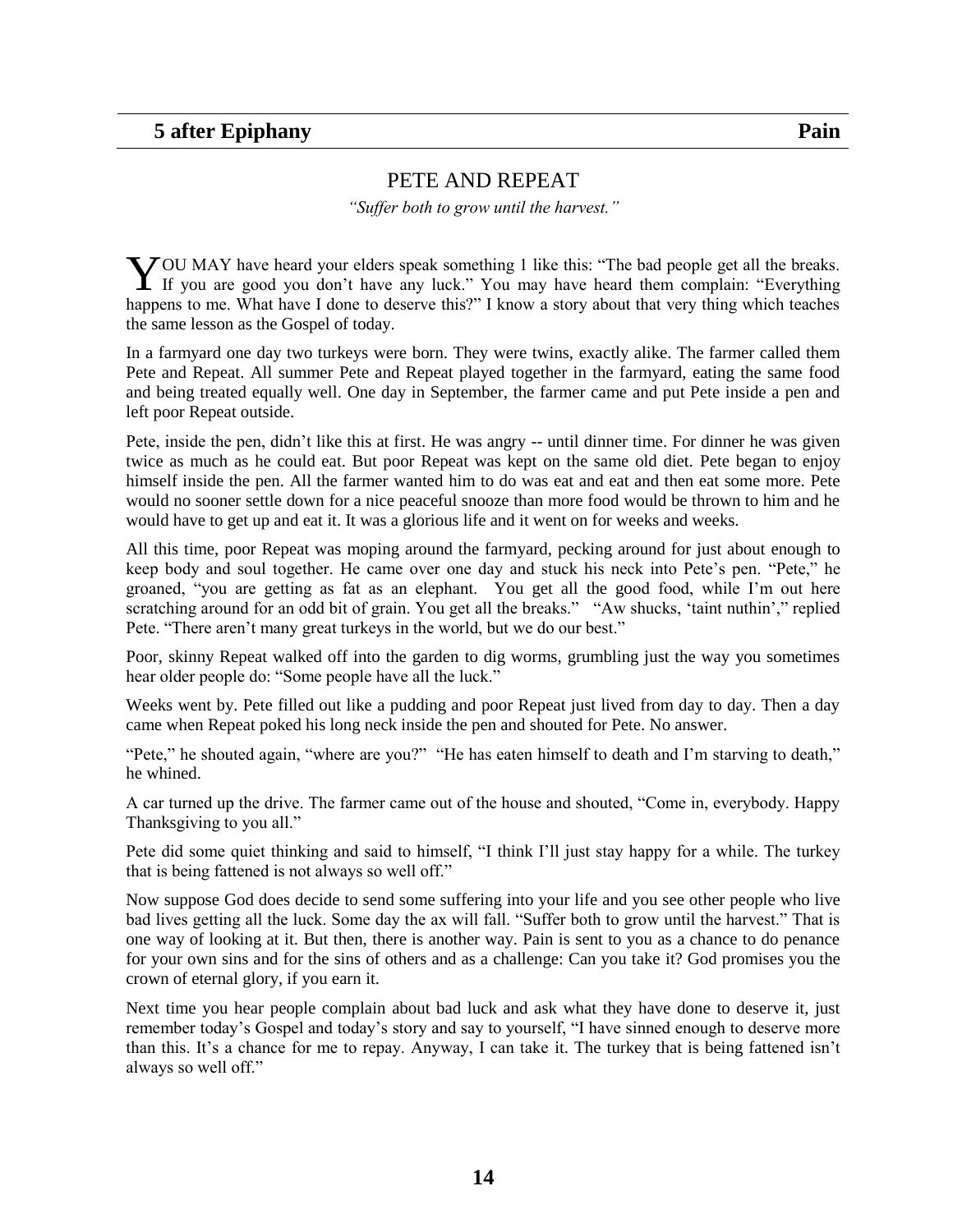# MARIO"S STAINED GLASS WINDOW

<span id="page-14-0"></span>*"The least indeed of all seed, but when it is grown up it is greater than all herbs."*

ITTLE things like a grain of mustard seed can become very important. A story will show how true that is. L

The artists of the city of Florence in Italy were very proud of their skill in making stained glass windows. They were so proud that they held a contest to see which of them could make the best stained glass window for the Cathedral. Young Mario, a lad of thirteen, wanted very much to be a great artist, but he was only a poor helper to one of these window makers. Mario wanted to enter the contest but he had no money to buy the stained glass for his window.

On Saint Mark"s day a year later, the contest was over and the Duke picked out the winning window of them all. It showed the figure of Christ, beckoning "Come Follow Me." Who was the artist? On every work except this one the artist had scrawled his name in large proud letters.

Looking closely at the winning work the Duke saw a tiny letter "M" on the hem of Christ's garment. Mario was the winner. His was the best window. The blushing boy was brought before the Duke to receive his reward.

"Where did a poor lad like you get the glass to make so fine a window?" asked the Duke, smiling.

Mario answered, "I made that window out of scraps of glass which I picked up every day." There is a lesson hidden in this story for every one on the value of little things. It is amazing how much we can do by simply doing little things one after the other. Life is made up of a series of little things which can become very important. Just as the grain of mustard seed is the smallest of seeds and becomes a great tree.

"For the want of a nail the shoe was lost. For the want of a shoe, the horse was lost. For the want of a horse, the rider was lost. He was overtaken and slain by the enemy, and all for the want of a horseshoe nail."

Before we stop, here is a little task for you this week. Sometime during the week come into the church and sit and look steadily at any of these windows for a minute and a half, and think over what was said this morning. "I made that window," remember Mario said, "out of scraps of glass that I picked up every day." Then turn to the tabernacle and tell our Lord that you would like to make an image of Him in your soul out of the little things that you do every day. You want to make this image out of little actions just as Mario made his window out of little scraps of glass. These little actions will be prayers, little visits, little words of kindness, little acts of obedience -- every little thing that you do for God.

"A little thing is a little thing, but to be faithful in little things is a great thing."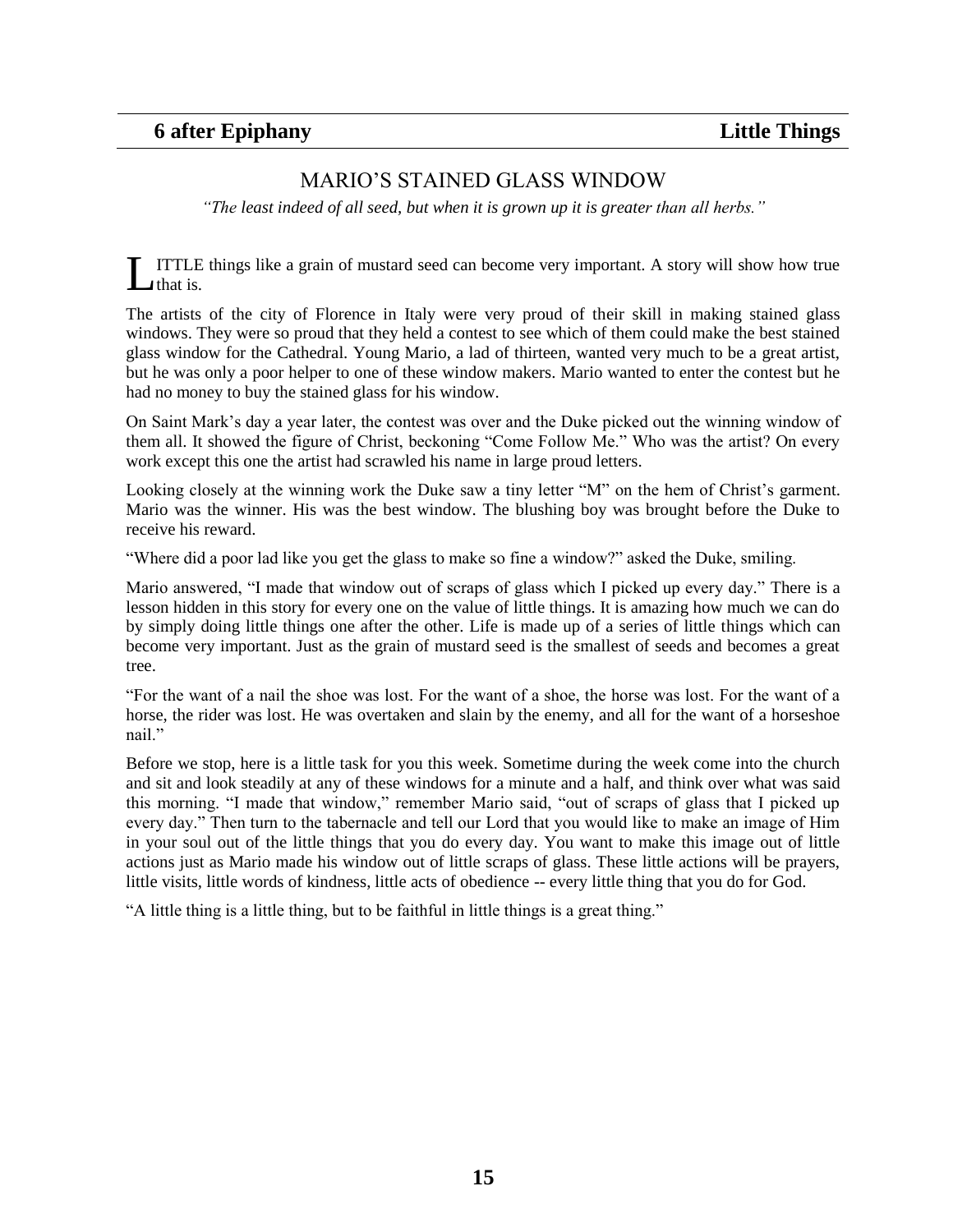# THE GRUMPY OLD GRANDFATHER CLOCK

*"Why stand you here all the day idle?"*

<span id="page-15-0"></span>N ONE corner of the drawing room of a great house stood a beautiful grand piano. In the opposite IN ONE corner of the drawing room of a great house stood a beautiful grand piano. In the opposite corner stood a gracefully carved grandfather clock. When all the house was quiet at midnight the grandfather clock would boom out the hour and settle down to sleep again with a groan.

From his corner, the piano said, "Listen, Grandfather! Why do you keep going all the time, striking every hour and keeping me awake? Why don"t you stop?"

The grandfather clock groaned back, "I wish I could but they keep winding me all the time. Winding me up. As soon as I think I can get a good rest, somebody comes along and winds me up. I wish they would stop it. I wish they would leave me alone."

Said the piano, "I wish they would leave you alone, too, so that I could get some sleep."

The master of the house went away soon after that and the ticking of the clock was not so steady. His chimes were not so loud and finally they stopped.

"This is the life," he said and settled down to a nice long sleep.

Days passed by and he slept, but the days dragged on into weeks and months and he was tired of sleeping. He began to get a little rusty in the joints. His face was dirty and a spider was weaving a cobweb right under his nose.

One night he complained to the piano, "I"m tired of doing nothing. I wish somebody would wind me up again." The piano said, "I wish somebody would wind you up, too. I miss your chimes."

After a year the master came home. The first thing he did was to wind the clock. How happy the grandfather clock was after that!

That night he said to the piano, "That old motto is true: If I rest, I rust. I'm glad to be working again."

Children can sometimes be the laziest people in the world. It is a question of habit. It is very easy for us to let ourselves become lazy. We have to guard against it all the time. We see so many up-and-coming young men and women. They are up-and-coming all right, but where on earth do they go? They disappear, and laziness has a lot to do with it.

Whenever the great musician Paderewski had a concert, he practiced all day until one hour before it.

When General Cortez was planning to build a canal, they told him, "You can"t do that. There are mountains there." He replied, "But there are also hands."

An old monk, used to say, "Every stitch of the needle is an act of love for God." He was making acts of love all day long.

Captain Scott, the polar explorer who went as far as the South Pole, wrote a letter giving instructions for the education of his son. In it he said, "Above all, you must guard the boy against idleness."

In the words of a successful businessman, "The secret of success is to jump at the opportunity." How do you know the opportunity? You don"t. You just keep on jumping.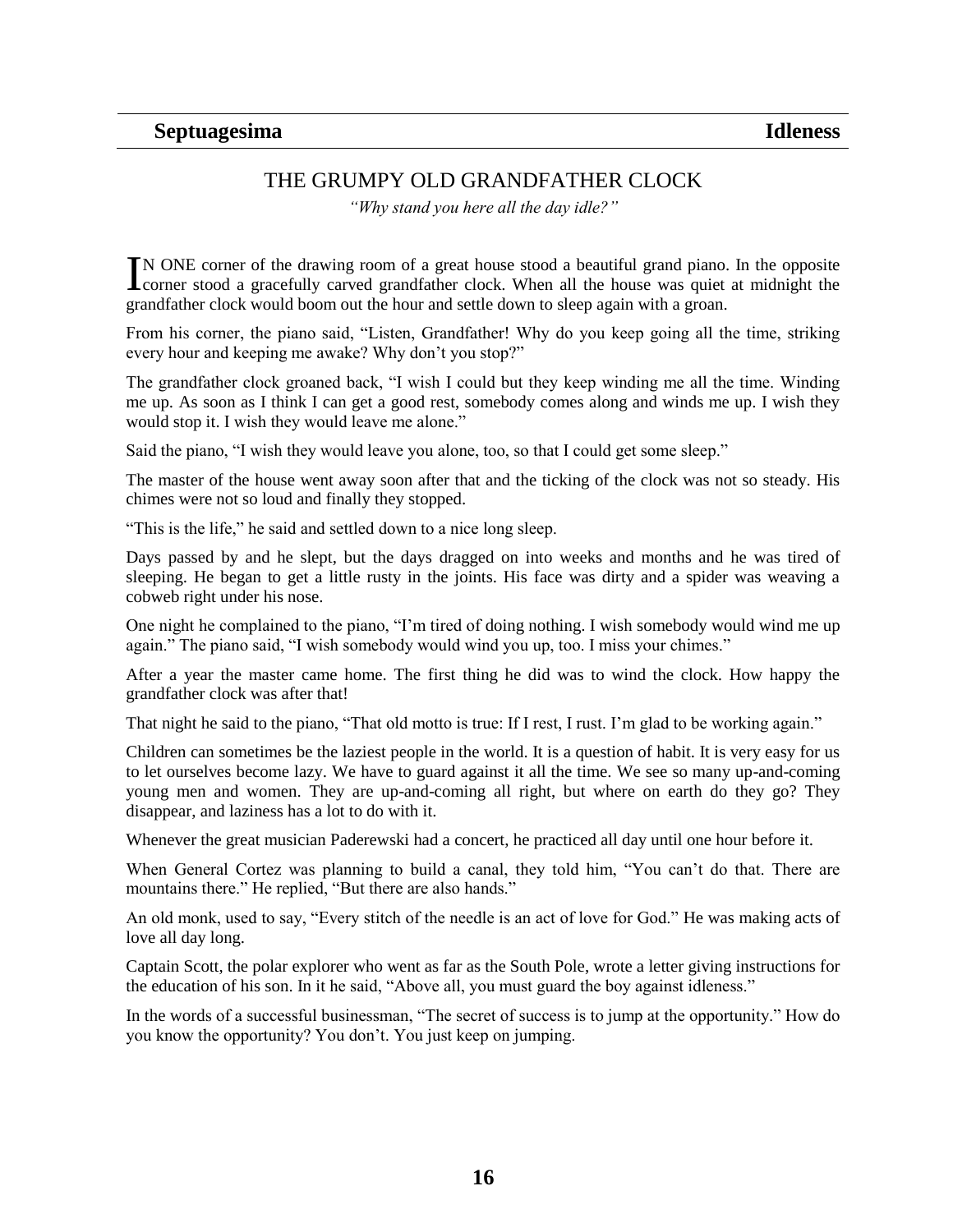### THE THREE SICK CHILDREN

*"He that hath ears to hear*, *let him hear."*

<span id="page-16-0"></span>URING most of their young lives children are receiving advice. Some children take it and others **DURING** most of their young lives children are receiving advice. Some children take it and others do not. It is very easy for us to work ourselves into a state of mind where no one can tell us anything. There are some children who will start an argument no matter what advice is given to them. Advice from parents and teachers is good. It has been the same for centuries. The trouble is that children are like the soils in the gospel. Some can take it, and others cannot.

Three children went to the doctor. All of them were suffering with the same pain. The doctor examined the first and said.

"I"m sorry, but you have appendicitis and need an operation immediately."

The child said to himself, "He doesn"t know what he is talking about. It isn"t appendicitis. I"ve been eating green apples, that's all."

To the second child the doctor said the same thing: "I"m sorry, but you have appendicitis and need an operation."

The child went home and said, "Maybe he is right about the appendicitis but I don"t need an operation. I"ll take care of it in my own way. A hot water bottle is all I need."

To the third child, the doctor said the same thing: "You have appendicitis and need an operation." This boy went to the hospital and was up and around in a couple of weeks.

The point of the story is that the third boy went to the funerals of the other two. When advice is given to us we can act in different ways, just like the people in the gospel. We can refuse, we can do something else, or we can do what we are supposed to do.

In regard to taking advice there is another very common failing which we can fall into. That is to sit and listen and say to oneself, "He doesn't mean me. He means Johnny Jones across the aisle."

After Mass one Sunday morning, a priest was talking to a boy who said, "That was a good sermon Father. It is just what my sister needs."

After the next Mass, the sister said, "That was a good sermon Father. It is just what my brother needs."

Then the priest began to laugh, for he had preached the same sermon at both Masses.

During this week you will be receiving all kinds of advice. Your parents will advise you about dressing warmly in this cold weather, about eating enough food, about taking cod-liver oil to prevent colds. Sister will be advising you over and over again. What wonderful patience nuns must have! She will advise you about what and when and how to study. This is good advice because she knows what is best for you. The policeman will advise you about crossing streets against the light. I am giving you advice now, and the advice I give you is to listen to the advice that you receive during the week. The seed fell on all sorts of ground, but only the good soil received it: "they who hearing the word keep it and bring forth fruit in patience."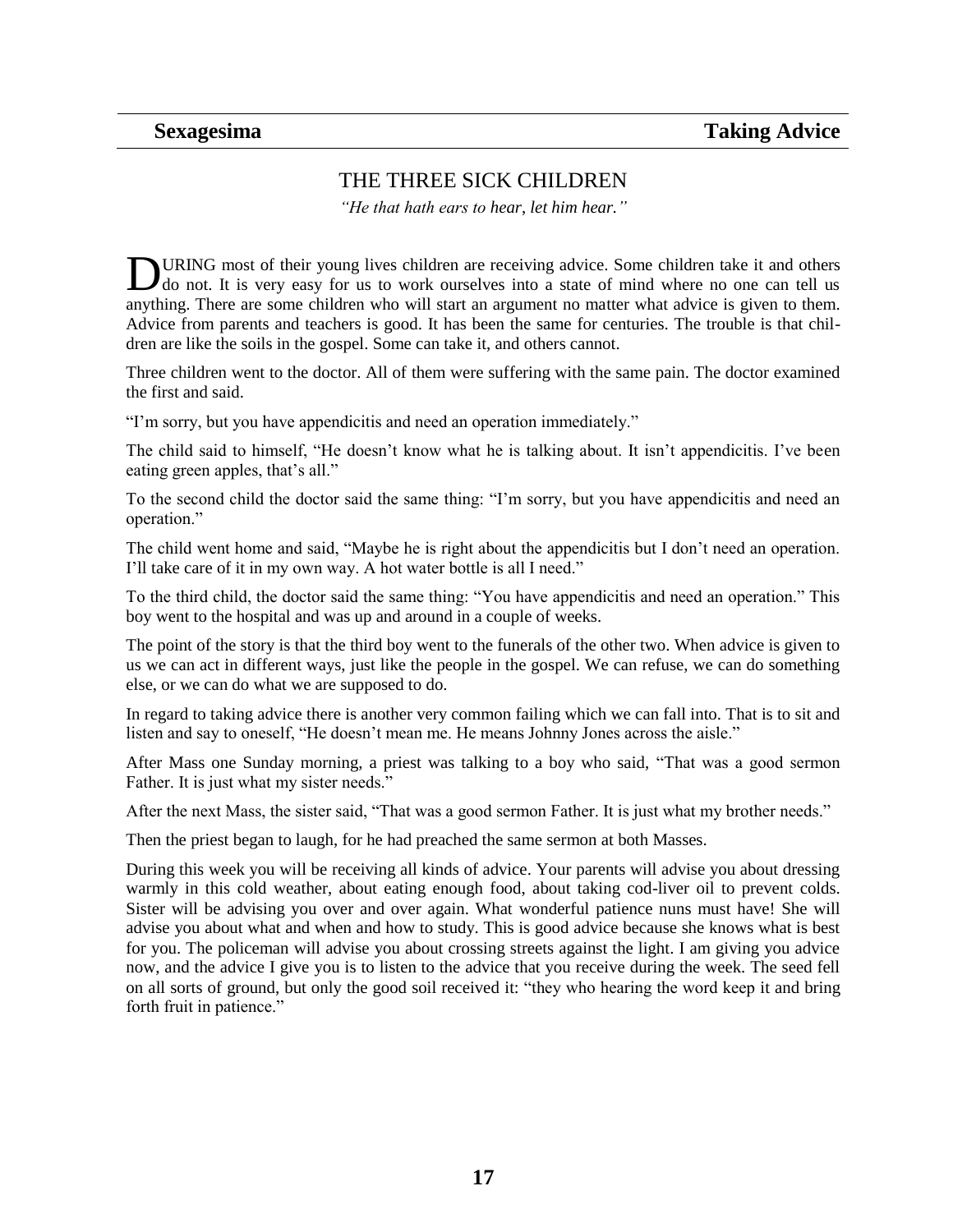# HOW ACHAB KEPT HIS HEAD

*"And they rebuked Him but He cried out much more."*

<span id="page-17-0"></span>HE blind man of today's Gospel did not worry about what people thought of him. They told him THE blind man of today's Gospel did not worry about what people thought of not to pray but he kept right on praying anyway and his prayers were answered.

Unlike that blind man, some children are always worried about what people think of them. Before they do anything they always wonder what people will think. This is a very common fault with children and it goes by the name of vanity. Some children don"t like to tip their hats when they pass a church because of what people might think. Some children do not study because the other children might think they are pluggers. It goes on and on. But fortunately it is an easy thing to overcome. Here is how a man once did.

This man"s name was Achab and he lived in India a long time ago. Like some of you, he was always afraid of what people would think. He came to the wise old emperor and asked for his advice. He said:

"I am always worrying about what people will think. It has got so that I am afraid to do anything. I can hardly move without worrying about what everyone is going to think. I am almost going crazy and would like to get over it."

The Emperor answered, "I will cure you if you do what I tell you. Take this vessel which is filled to the brim with oil and carry it through the streets of the city and then back to me."

Then the Emperor called a large slave who carried a sword as big as himself and said to the man, "If you spill one drop of oil on the way, your head will be chopped off the next instant."

Out into the street went Achab, carrying the vessel filled to the brim with oil, followed by the tall slave with the long, sharp sword. An hour later he came back to the palace. He had not spilled a drop of oil and his head was still on his shoulders.

"Now," said the Emperor, "did you notice anyone looking at you while you walked along? You must have looked very funny."

"No," said the man, "I did not see anyone at all. All I was worrying about was the oil in the pitcher, and the slave with the big sword."

"Then learn your lesson," said the Emperor. "Just keep your mind on what you are doing and don"t worry about what people think of you. That is the easiest way to keep your head."

The man learned his lesson and had no more trouble from that day forward. He was happier because now he was not afraid of what people thought of him. After all, what people think isn't very important because they change their minds every day. You all remember Babe Ruth. When Babe hit a home run, all the people would cheer. The next day, if he struck out, they would all boo at him. People change their minds overnight. As long as you know that what you are doing is right, just go right ahead and don"t worry about what anyone thinks. Be like the blind man in the Gospel who, although they rebuked him, cried out all the more.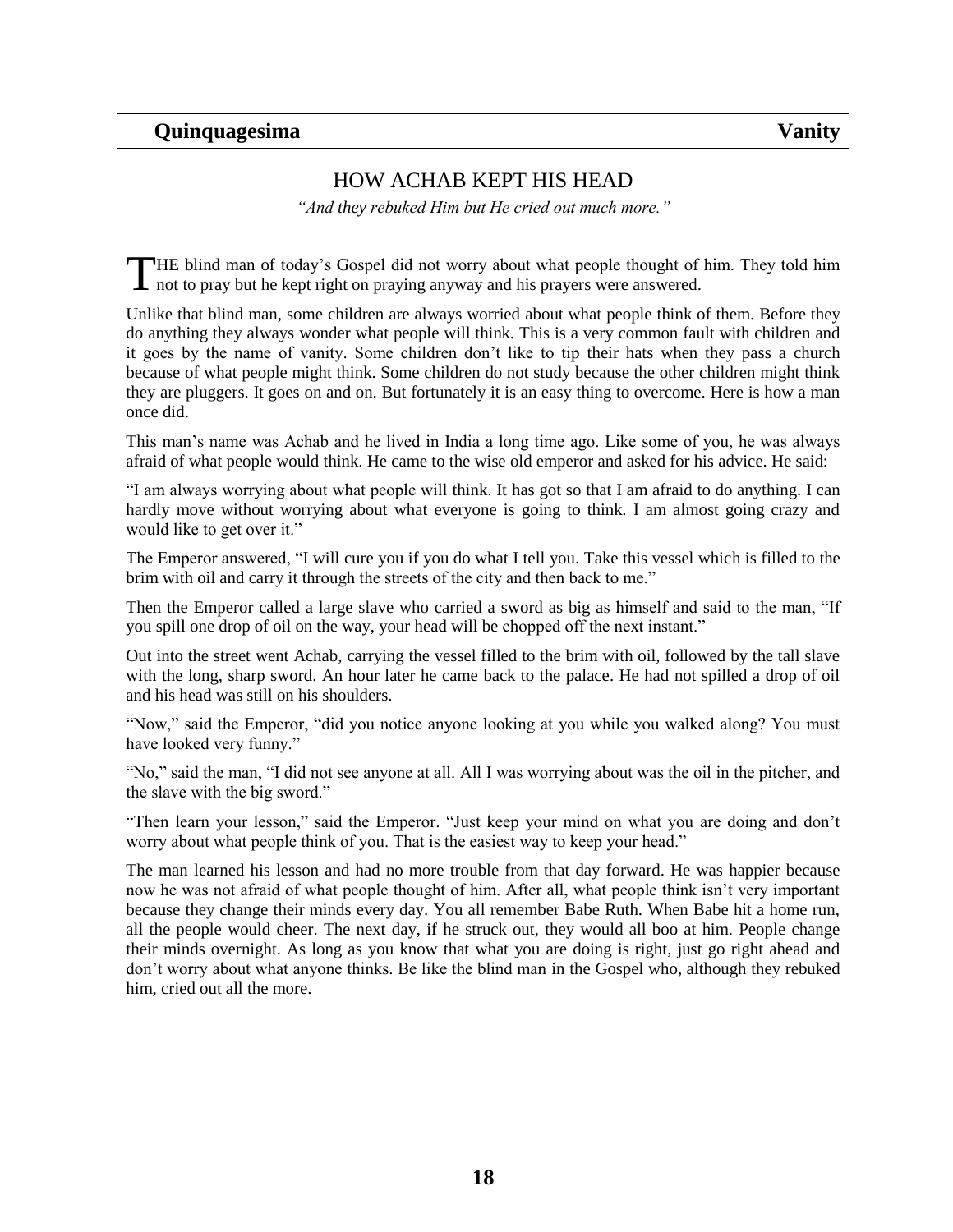### THE MAN WHO ESCAPED FROM PRISON

*"Begone, Satan! for it is written: The Lord thy God shalt thou adore."*

<span id="page-18-0"></span>MAN in prison once made his escape in a very unusual way. This man was locked up in a high AM In prison once made his escape in a very unusual way. This man was locked up in a high thower, so high that no one could climb down from it. To escape, he would pull two hairs out of his head every day and tie them together. After a while he was able to make a thread out of them. He let this thread out of the window of his cell and a friend waiting below tied a silk thread to it. He was able to pull up the silk thread. To the end of that was tied a length of string. To the end of the string was tied a thin rope and to the thin rope a thick one. Down this last rope the man made his escape.

This is just the way the devil tempts our lower natures to break loose. We keep our passions imprisoned, but the devil helps them to escape little by little. He very seldom tempts us to commit a serious sin at first. That would frighten us. But he will tempt us to do some small thing which will lead us to commit a serious sin. He will never tempt us to do two things at once. Time enough for the other thing later. But he will tempt us in such a way that one temptation will lead to another and that to another and so on until we have sinned mortally.

Notice how, even when he tempted Our Lord he used the same method. He would not tempt Him first of all to fall down and adore Satan. He leads up to that gradually. So it is with us. He will not tempt us to tell a lie about something important until he has got us into the habit of lying. He will not tempt us to steal a large amount of money until he has got us little by little into the habit of stealing. Then will come a big temptation.

We should, however, always bear in mind this fact. It is not a sin to be tempted. From this morning's Gospel we learn that Our Lord was tempted and when we are tempted it means just that we are being tried. We should do our best to stand up under the trial.

A saint who was able to see the devil once walked past a monastery and saw devils sitting in every corner, even in the chapel. He walked into the city and saw that there was just one devil on the job. He asked why and the devil replied, "One devil is enough to tempt the souls in the city because they do not try to resist, but to capture one good soul a legion of devils is necessary."

If we are being tempted it means that our souls are getting strong. If God allows us to be tempted He will also give us strength enough to say, as our Lord did, "Begone, Satan." And we can draw comfort from the last words of the Gospel: "The devil left Him and angels came and ministered to Him."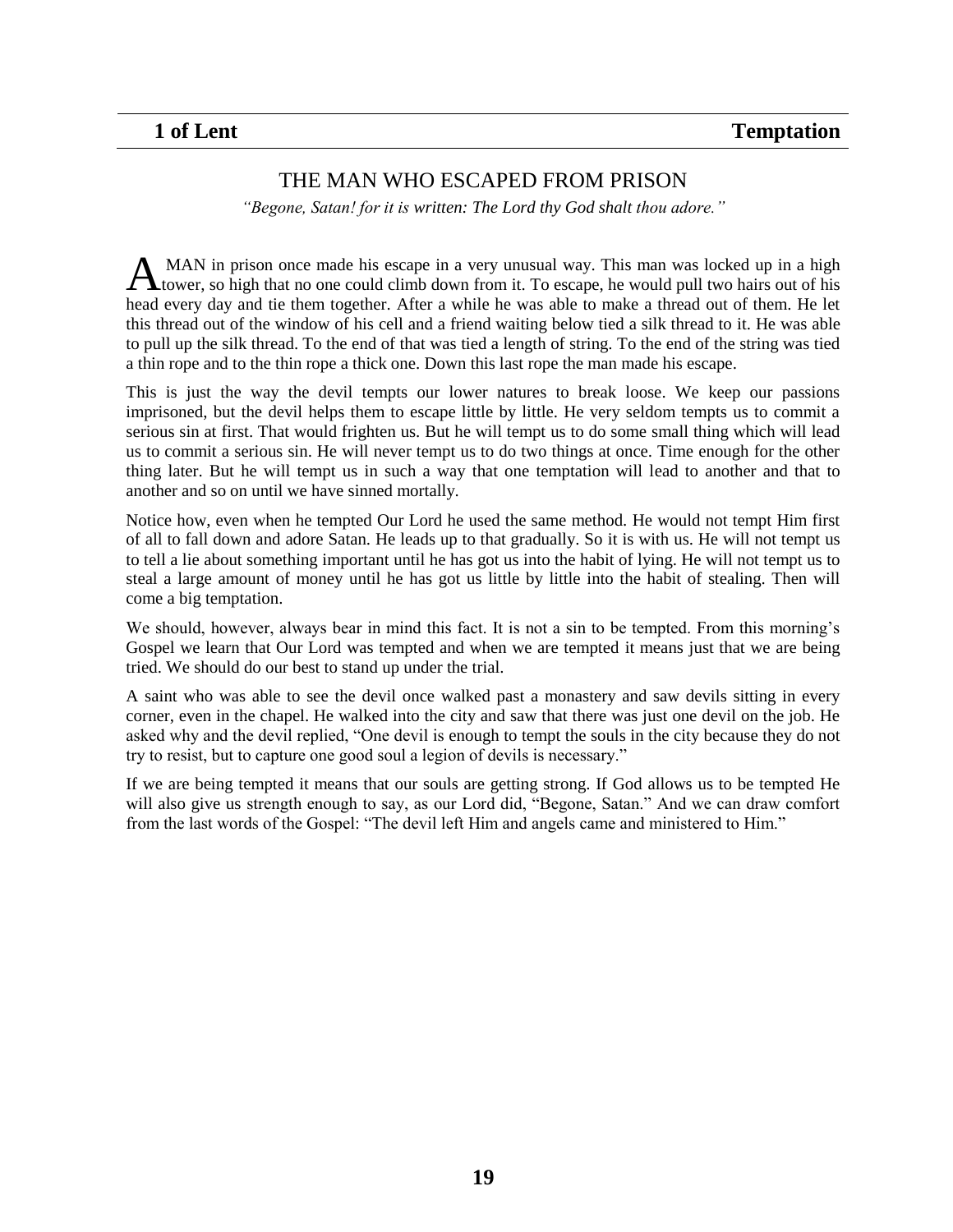#### THORWALDSEN"S PICTURE OF CHRIST

*"And they lifting up their eyes saw no one, but only Jesus."*

<span id="page-19-0"></span>HORWALDSEN was an artist who painted a picture of Christ in agony in the garden of THORWALDSEN was an artist who painted a picture of Christ in agony in the garden of Gethsemane. It was very well done and he was rather proud of it. It showed Christ kneeling by the rock in the garden in agony over the sins of men. When the picture was completed he called in his old teacher to ask his opinion. The teacher stood in front of the picture and then stood up close and then looked at it from either side. Then he turned to the young artist and said,

"It is a good picture, but there seems to be something missing -- something I can"t put my finger on."

Thorwaldsen smiled and said, "That is the way it should be. You are standing up looking at the picture but to see its real meaning you have to kneel down."

The teacher did so and said, "That is true. When you kneel down you see its real beauty." When we kneel down we have to lookup and, like the Apostles, "see no one but Jesus."

In every child"s heart there should be a personal love for Jesus Christ. We should see only Jesus and follow Him as our leader. He never asks us to go where He does not lead. He leads the way and we should follow.

King Henry of Navarre, when fighting for the Throne of France always wore a white cockade or ribbon on his helmet so that his men could see him and follow him to victory. In a poem, it goes this way:

"The king is come to marshal us in all his armor drest; And he has bound a snow white plume upon his gallant crest. Press where you see the white plume shine amid the ranks of war; And be your guiding star today the helmet of Navarre." (Macauley)

So must every boy and girl follow Christ, the leader.

The strongest man in Scotland was Black Douglas. He was a strong knight who always wore black armor. He was a friend of King Robert Bruce. When Bruce died he told Douglas to put his heart in a silver box and carry it with him until he captured the holy city of Jerusalem. Fighting before Jerusalem, Douglas" men were at the point of running away. Douglas stood up, holding high the silver casket containing the heart of King Robert Bruce. He threw it toward the enemy and shouted, "Where the heart of Bruce is, we must follow." His men tried harder and won the battle. Where the Heart of Christ is, we too, must follow.

If you have a personal love for Christ, you will win your battles against sin.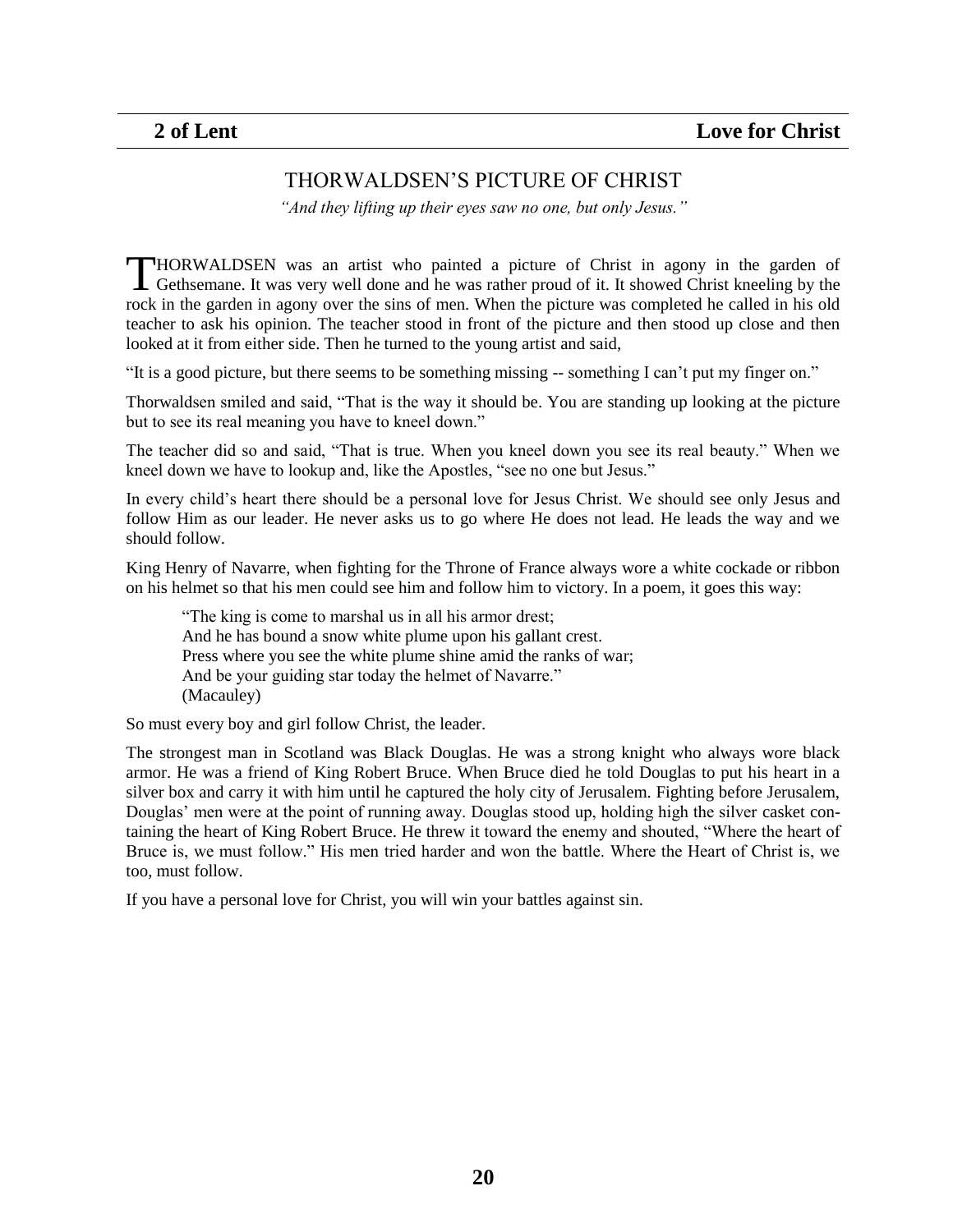#### THE DEVIL AUCTIONS HIS TOOLS

*"Jesus was casting out a devil."*

<span id="page-20-0"></span>CCORDING to an old legend the devil was at one time thinking of going out of business. He called all of his demons together and began to auction off his tools. All the younger devils eager to become masters in the art of temptation began to bid for them. Anger, pride, lust, untruth, all these were sold for a fairly low price until just one tool was left. The bidding for the last tool was terrific. Each devil was trying his best to get it because he knew that here was a tool which in the hands of a skillful tempter would make the capture of a soul very very easy. The devil decided that since they were all so anxious he had better not sell this tool and stay in business anyway. The name of that tool by which the devil gets more souls than any other is discouragement. That is a big word but it means simply this: When you are discouraged you quit trying, and if you quit trying you are licked. A

All through our Lord"s teaching, we can hear Him telling us never to quit trying. "You must forgive not seven or seventy times but seventy times seven," which is the Hebrew way of saying "always." "We ought always to pray and not to faint." "The devil will try to sift you as wheat but I have prayed for you that thy faith fail not." You all remember the story of the man who kept knocking at the door until it was opened and of the man who kept crying out, "Jesus, son of David, have mercy on me." All of these are examples of not quitting.

Who is this creature which we call the devil? He is first of all a real person. An angel, even if he is a fallen one. He is someone whom we should really be afraid of. He is stronger and far more clever than any of us. He knows more about us than we know ourselves. We should have a a healthy fear of him as an enemy.

Even though we fear him, we should be confident, because there is a way of dealing with him. There is a very simple rule when it comes to dealing with the devil and that is: Run -- don"t walk -- to the nearest exit. You are not a coward if you run. You are a coward if you stay. Because if you daily with him, he will certainly overcome you and then you will get discouraged and then you will quit trying and then you are licked.

We should draw confidence from this story about Saint Catherine of Genoa. Whenever we are tempted, God is right beside us. St. Catherine used to receive visions of our Lord. One night when there was no vision the devil tempted her very severely. When Our Lord appeared to her again, she said, "When I was being tempted last night, I needed You. Where were You?" Our Lord replied, "When you were being tempted, then 1 was closest to you."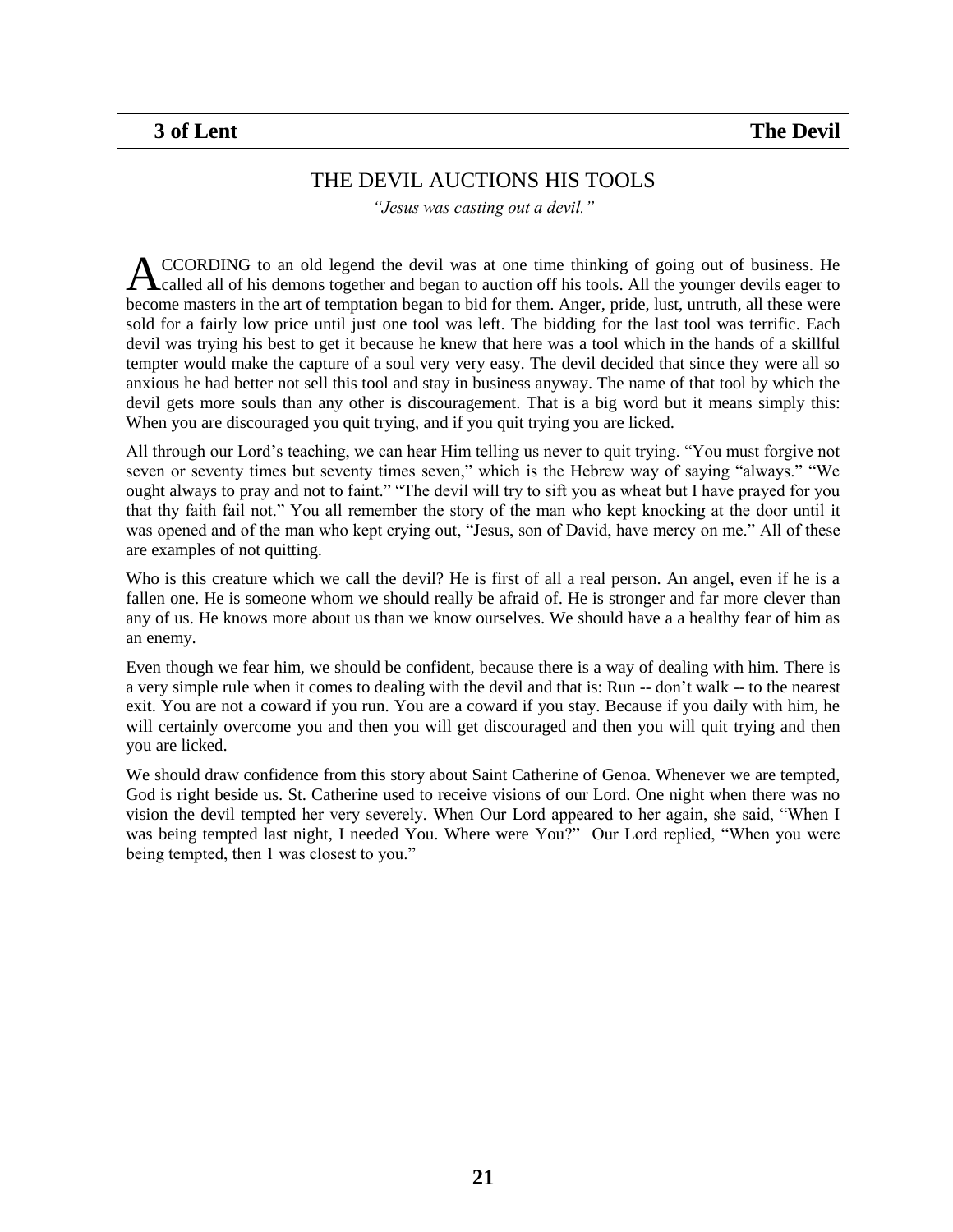# ST. ANTHONY AND THE MULE

<span id="page-21-0"></span>N THIS morning"s Gospel, Our Lord works the miracle of the loaves and the fishes. He worked this IN THIS morning's Gospel, Our Lord works the miracle of the loaves and the fishes. He worked this miracle in order to prepare the minds of His hearers for His teaching on the Eucharist which was to follow.

The Eucharist is the mystery of the real presence of Our Lord in the Blessed Sacrament. He is present in the bread and wine with His body and blood, soul and divinity -- really and truly present.

There is an old, old story about Saint Anthony and a mule and a man named Bonvillo who was a fallenaway Catholic. Bonvillo scoffed at the Church and especially at the sacrament of the Eucharist. He thought of a test for Saint Anthony. He said that he would starve his mule for a week and then lead it into the market place. On one side would be a bale of hay and on the other would be Saint Anthony carrying the Blessed Sacrament. If the mule would adore the Blessed Sacrament first, before eating the hay, he would believe. Saint Anthony accepted and Bonvillo was surprised. The day of the trial came. The mule adored the Blessed Sacrament without a moment's hesitation and saved his master's faith.

A painter of the sixteenth century painted a picture. In the center was the picture of Christ and under it, the words "This is My Body." On one side was a picture of Luther and the words, "This contains my body." On the other side, a picture of Calvin and the words, "This is the type of my body." In the background are the words, "Which of these three speaks the truth?" We know the answer very well. When Christ said, "This is my body," that is just what He meant.

How pleasing it would be to God if we could make as good a record as Margaret Mullaney. Margaret Mullaney died in 1933**.** She was a chambermaid in the Grand Hotel in New York City. She had received Communion every day except on Good Fridays for forty-seven years.

But the man whom a priest visited on his deathbed was very different. He was unconscious and the priest asked if he was a Catholic. They told him, "He hasn"t been to church in years but he always tips his hat."

If you have made a resolution to go to Communion every morning during Lent, you may be tempted to weaken around this time. But do not weaken. Keep it up until Easter. If you have not made any resolution how nice it would be to make one now and keep it until Easter. Our Lord"s greatest delight is to be received into the hearts of boys and girls because He loves them so much. He often used to set aside important things just to talk with them. We should be willing to set aside a little comfort in order to receive Him and then talk to Him. We should aim at Margaret Mullaney"s record rather than at that of the man who only tipped his hat. Instead of tipping our hats **we** should open our hearts.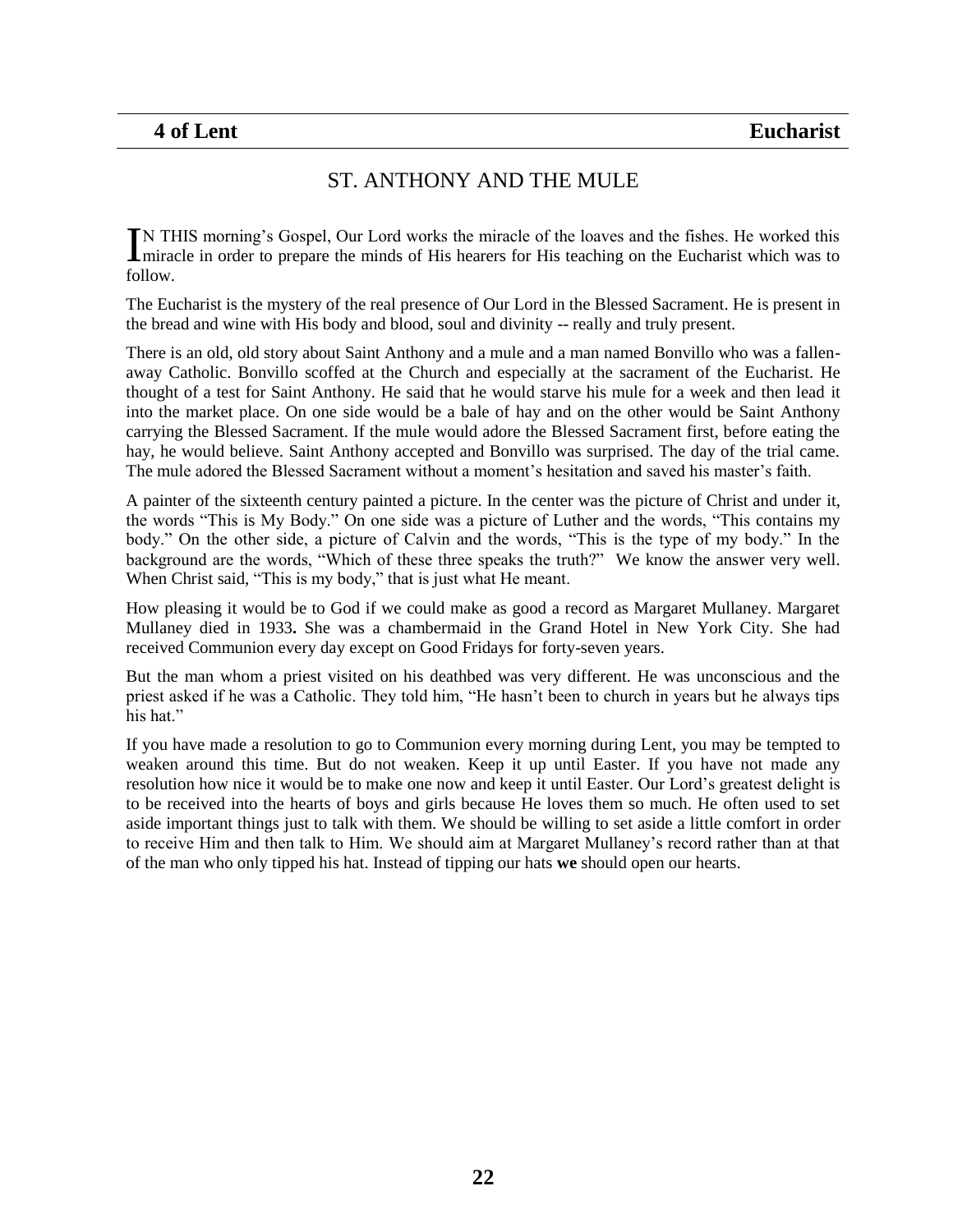# WHY THE ROBIN"S BREAST IS RED

<span id="page-22-0"></span>E ARE entering now into the Church"s greatest week -- Passion Week. It is the week in which  $\mathbf{W}$  E ARE entering now into the Church's greatest week - good Catholics relive the passion and death of our Lord.

There is a lovely little legend told about the Passion of Christ. It explains why the robin"s breast is red. In those days, the robin was a proud little fellow and the envy of all the birds because God had created him with a silver vest. As the robin flew through the air and hopped around, his silver vest would gleam in the sun.

On Good Friday morning, a robin was hopping around on Mount Calvary. He watched the crowds force Our Lord up the hill under the cruel weight of the cross. He watched them throw Him down and nail Him to it in a cruel manner. He watched our Lord with pity in his eyes wondering how men could be so cruel to the good God Who had given the robin his silver vest. He wanted to do something to help. The nails were too big for him to draw out with his little beak. He thought, "Perhaps I can draw out one of those cruel thorns that are piercing Our Lord"s brow." He flew over to the cross and tried to pull one of them out. While he was tugging away the thorn pierced his breast and the robin"s beautiful silver vest was covered with blood. This little poem tells the story:

"A little bird that warbled round that memorable day Flitted around and strove to wrench a single thorn away; The cruel spike impaled his breast and thus "tis sweetly said: The robin has a silver vest incarnadined with red." (James Ryder Randall)

This is only a legend, but we can learn a lesson from it. By our sins we nailed Christ to the cross. We were there on Calvary just as much as the Romans and the executioners. If we were there by our sins it is also true that we can be there by our good works and relieve Our Lord"s pain. During this week, make up your minds to do something special. Perhaps you can reach back and remove a single thorn from Christ"s brow. That is the spirit of Queen Elizabeth of Hungary who would not wear her crown on Good Friday saying, "I cannot wear jewels when my Lord wore thorns."

The Emperor Clovis was listening to a sermon on the Passion. He was so moved that he stood up and cried: "If only I had been there with my soldiers." That is the spirit we should try to have for this week. "If only I had been there." We can be there by our good works and, please God, we will be.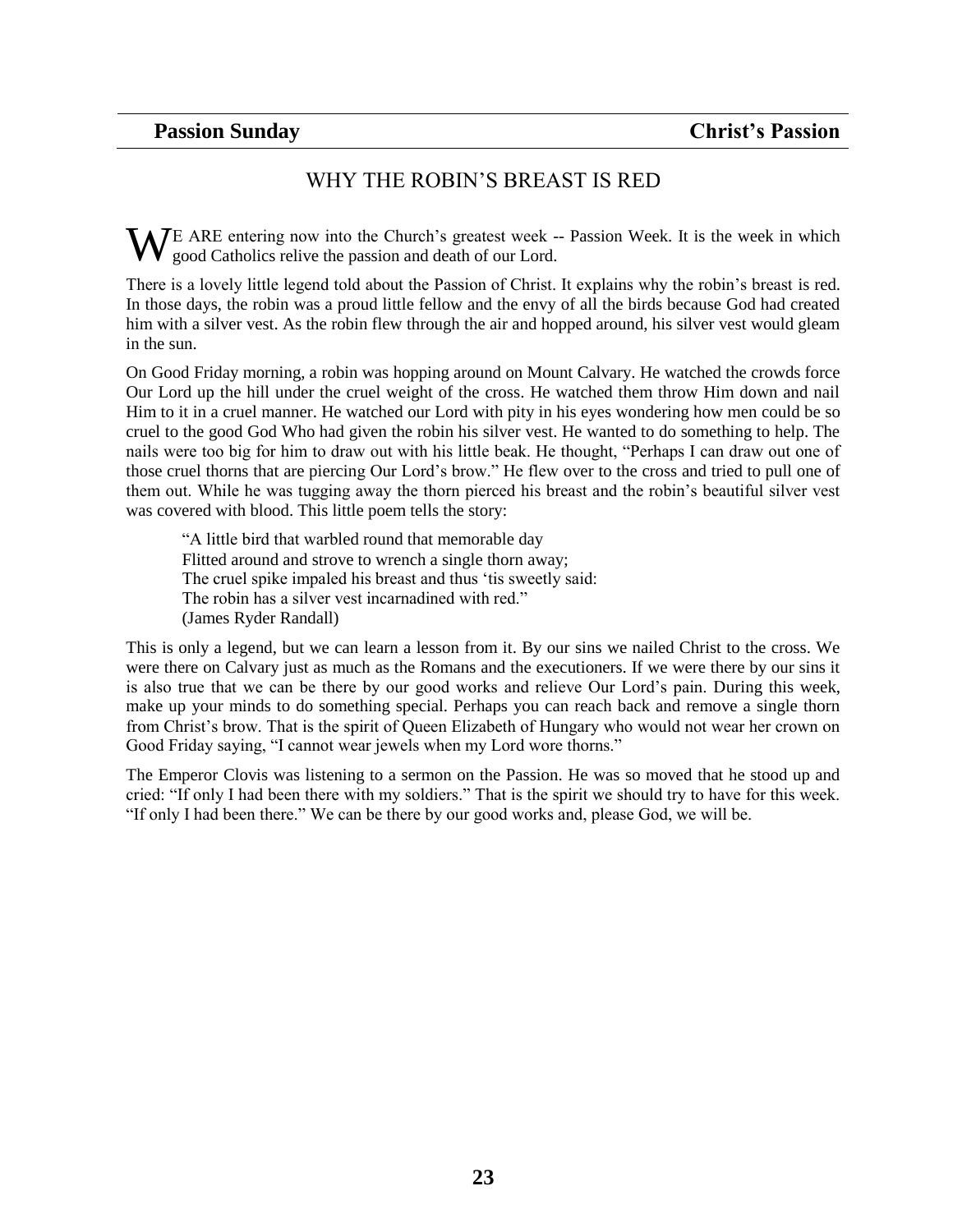# CHUMLEY, THE PIOUS ENGLISH SETTER

*"You seek Jesus of Nazareth. He is risen."*

<span id="page-23-0"></span>HIS is Easter morning. We are going to learn a lesson today from a very smart dog. This dog is an THIS is Easter morning. We are going to learn a lesson today from a very smart dog. This dog is an English setter by the name of Chumley. If his master would put a piece of meat in front of him and say, "Now it is Lent," Chumley would not eat the meat, but would stand there with his big eyes gleaming until his master would say, "Now it is Easter." Then Chumley would gobble up the meat and bark very happily. Chumley found out that he got a lot more meat this way than he would ordinarily get, so he even learned the trick in three languages.

This morning, we learn a lesson from Chumley. It is the lesson which the Church has been trying to teach us since Lent began, namely that we must have the fast before the feast, the cross before the crown. If we learn this lesson now and remember it all our lives, we can save ourselves a lot of trouble. It means that we must not always be looking for an easy way out of things. Our Lord could have chosen the easy way out, but He did not.

King Charles V once called his son before him and offered him a choice. On the table he placed a sword and a crown. He said, "Which do you choose?" The son hesitated a moment and then picked up the sword. "Why the sword?" his father asked. The son took up the sword and pointed at the crown and said, "With this, I can get that." So it is with us. With the sword of penance we can gain the crown of eternal life, but the cross comes before the crown.

Hercules once stood at the crossroads wondering which way to turn. Two guides approached him. One said, "Follow me. This is the road of pleasure and the easy way." The other said, "This is the road of effort, the hard way. This is the hard way, but it leads to happiness." Hercules chose the hard road and made a wise choice, because the cross comes before the crown, the fast before the feast.

King Cyrus of Persia was leading his troops on a campaign against their enemy Media. At one point the soldiers were tired and anxious to return home. Cyrus encouraged them by saying, "If you light the Medes now, the labor is short but the reward is long." He was right and that is the lesson we must learn this morning, that Lent comes before Easter, that the Crucifixion comes before the Resurrection, the fast before the feast -- the cross before the crown.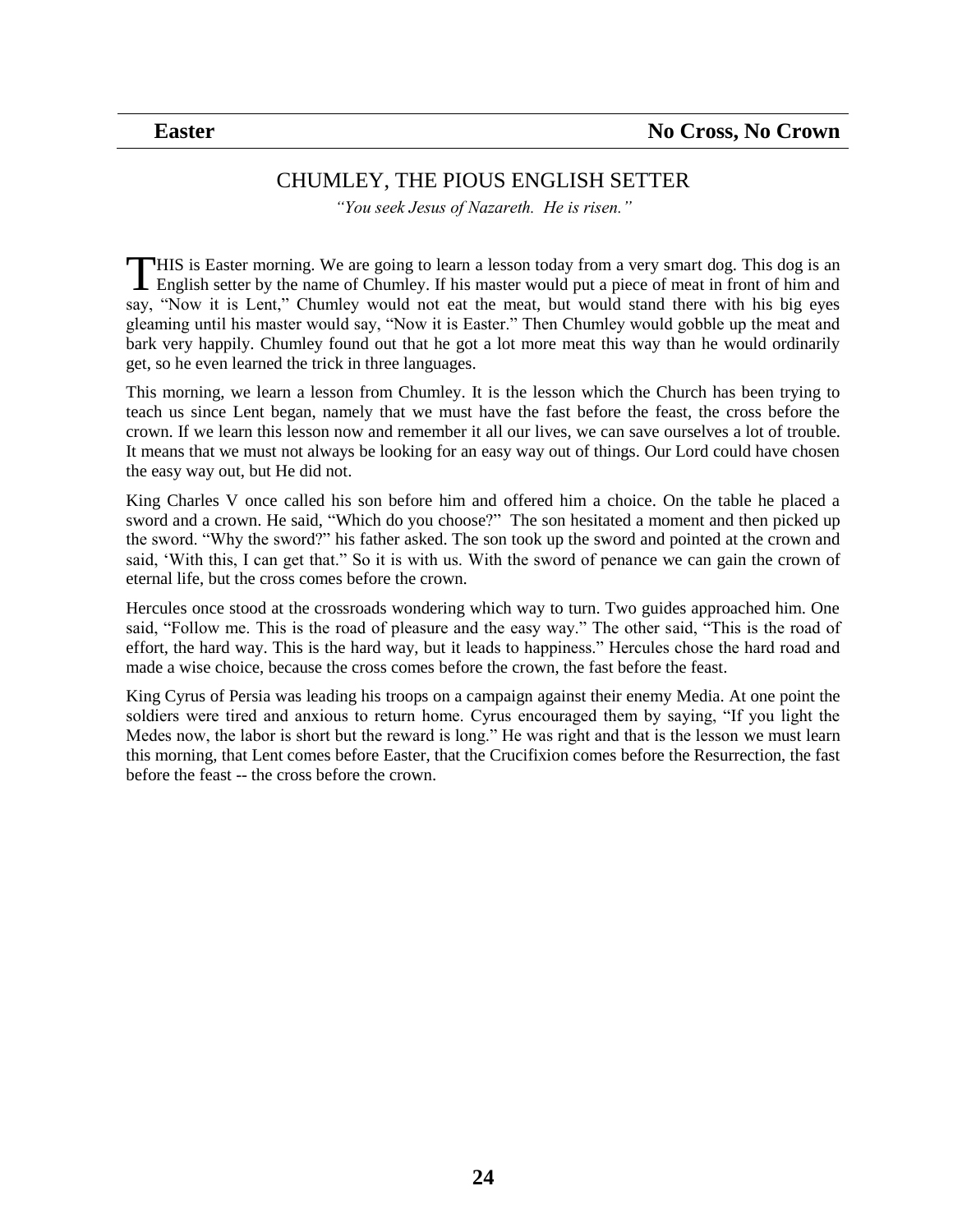# THE DEVIL STUCK IN A TRAPDOOR

*"Whose sins you shall forgive they are forgiven."*

<span id="page-24-0"></span>ANY children have a false idea of God. They think of Him as a monster, waiting for a chance to catch them and throw them down to hell. Nothing could be farther from the truth than this. God wants to keep us out of hell. He wants to forgive sins, if we will only let Him. M

I wonder if anyone here knows the story of Faust. It was written as a play in German by Goethe. In the play, Faust is an unusually bright student who sells his soul to the devil. Because of that bargain, all Faust has to do is wish and the devil will get his wish for him. Faust enjoys himself, forgetting that when the time is up the devil will claim his soul and carry it off to hell. Finally, all Faust's wishes are satisfied. The climax of the play comes when the devil seizes Faust in his arms and jumps through a trapdoor out of which smoke and flames are bursting. And that is the end of poor Faust. Once, when this play was being done in Breslau, a college town in Germany, something funny happened. The devil seized Faust in a powerful grip, carried him to the flaming trapdoor, and was just about to jump down into hell when the trapdoor stuck. There was the devil, stuck in the trapdoor. The audience thought it was very funny and applauded because Faust was saved.

We want to learn this morning about something which will keep the gates of hell tight closed for us -the act of perfect contrition. What is an act of perfect contrition? An act of perfect contrition is a prayer in which we tell God that we are sorry for our sins because we have offended Him Who is so good. Maybe this parable will make it clear. There are several kinds of contrition, see if you can pick them out.

A father once gave a lamb to each of his two children. While the children slept, a wolf killed the two lambs. One child woke up and cried, "I"m sorry because my father will beat me." The second child woke up and said, "I"m sorry because my father was fond of that lamb and will miss it." Which of the two had perfect contrition? The second, of course.

If you find yourselves in a position where you cannot go to confession, you should say an act of perfect contrition. As you know from your catechism, when God hears you make an act of contrition He will forgive your sins even before you go to confession. But you must intend to confess when you have the chance. It is a very good idea to say an act of contrition when you say your night prayers. The prayer you say in confession is just the one to say: "Oh my God, I am sorry for having offended Thee (Notice we start off by saying we are sorry; then follow the reasons why we are sorry) and I detest all my sins because I dread the loss of Heaven and the pains of hell (That is imperfect contrition, which is sufficient in the sacrament of Penance), but most of all because I have offended Thee, my God, Who art all good and deserving of all my love. (That is perfect sorrow, just like the boy who was sorry because his father would miss the lamb.) I firmly resolve, with the help of Thy grace, to confess my sins (We must intend to go to confession when we can), to do penance, and to amend my life. Amen."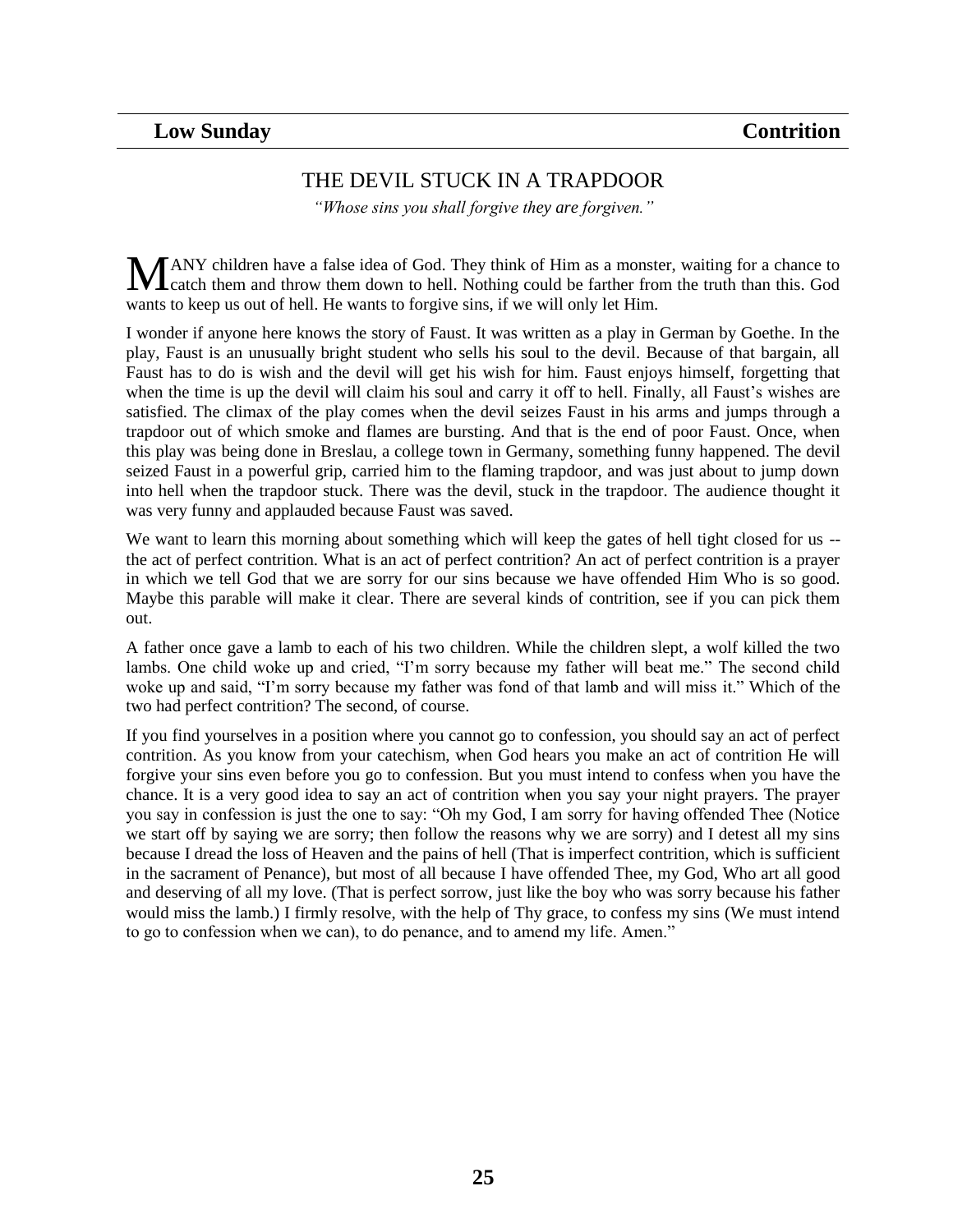#### MONMOUTH"S ESCAPE

*"I am the Good Shepherd."*

<span id="page-25-0"></span>N ENGLAND many years ago there was a general named the Duke of Monmouth. His army was IN ENGLAND many years ago there was a general named the Duke of Monmouth. His army was hopelessly defeated in battle and Monmouth was forced to flee for his life. He hid in the fields all day and traveled every night. Finally, his enemies caught up with him. They chased him into a shepherd"s hut. Instead of closing the door on poor Monmouth the shepherd did a brave thing. He changed clothes with the Duke and stepped out to meet his foes. Long and well he fought, trying to delay the soldiers until Monmouth could make his escape. He held them off with his sword, for three hours, until he fell exhausted and was killed. The Duke of Monmouth by this time was far away and safe -- saved by a good shepherd.

In the war against sin, people have always been pursued by the devil. But Our Lord became a man and fought the devil for three hours on the Cross of Calvary until He too was slain. During the struggle sinful man was able to escape from the devil"s power. That is why Our Lord has a perfect right to call Himself the Good Shepherd Who lays down His life for His sheep. Over and over again He tells us that He is the Shepherd of souls. "If a man has a hundred sheep and loses one, does he not leave the ninetynine in the desert and go after that which was lost?" "Other sheep I have that are not of this fold; them also must I bring."

What wonderful things our souls must be if Christ the Good Shepherd is willing to lose his life to save them. We should always keep this in mind. We have something within ourselves which is very valuable, something which we must treasure and guard. To be the Shepherd of our souls Christ came down to earth. Sheep go to the shepherd for all their needs. For food -- Christ has given Himself in the Eucharist to be the food of our souls. For water -- our souls drink the sweet waters of Christ in Baptism. For healing -- Christ heals the wounds of our souls in the sacrament of Penance. For guidance - whenever we go astray Christ draws us back to Him as the shepherd draws back his sheep with his crook. For protection -- the good shepherd will lay down his life for his sheep and Christ died on the cross for us. What wonderful things Christ has done for our souls! What wonderful things our souls must be! We should treasure them and not do anything that will make them displeasing to their Shepherd.

Just as the shepherd died to save the Duke of Monmouth, so did Christ die on Calvary to save us. That is why He has a perfect right to say, "I am the Good Shepherd. I lay down my life for my sheep."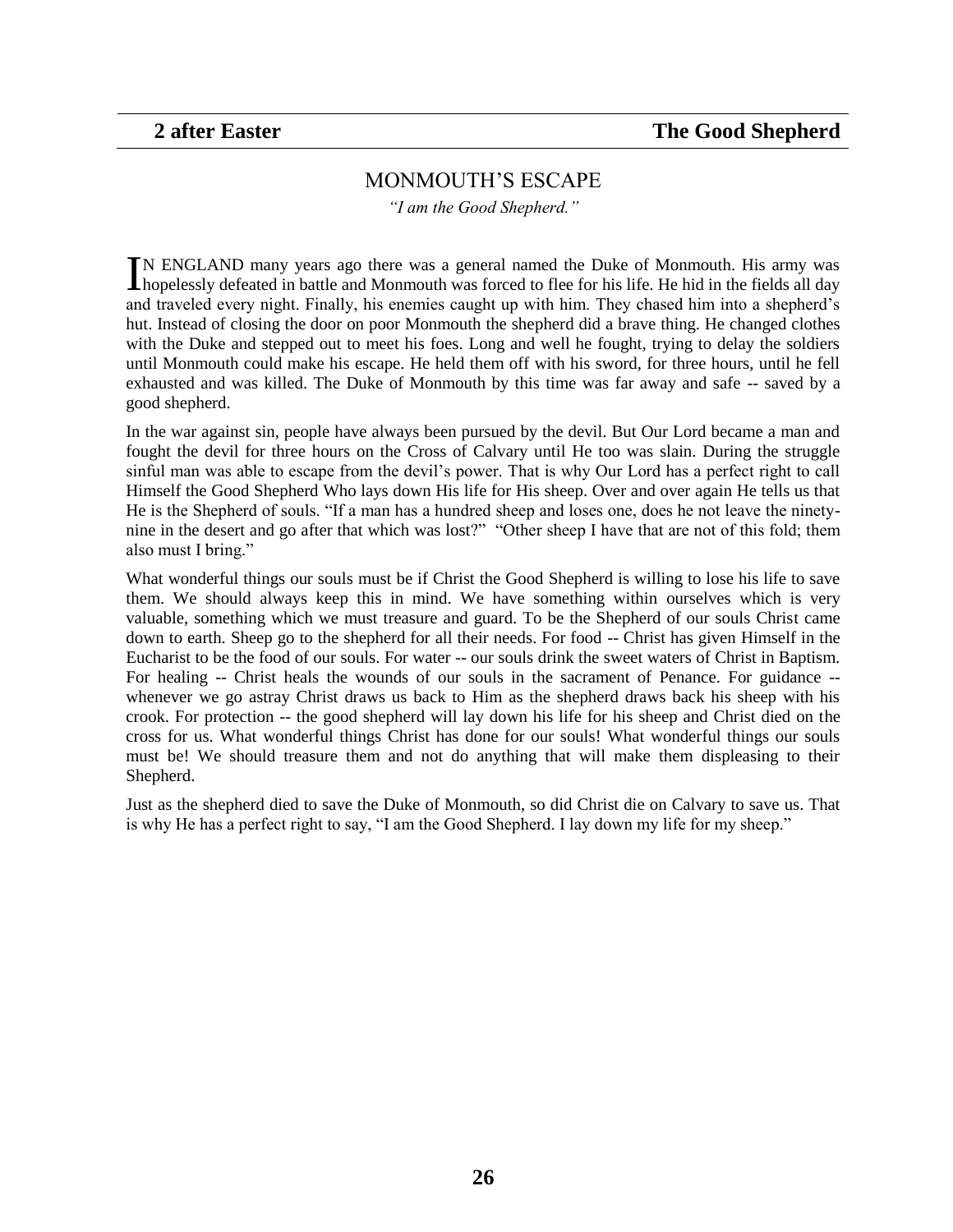# EVEN THIS SHALL PASS AWAY

*"Your sorrow shall be turned into joy."*

<span id="page-26-0"></span>N OLD Persian king was wondering what he could give to his son as a present for his sixteenth  $A_{\text{birthday}}^{\text{N OLD}}$ 

He decided on a ring. When his birthday came, his son, the prince, was very proud of the ring, until he saw what was written on it. For on the ring, in Persian letters it said, "Even this shall pass away." The prince did not understand what those words meant, but he wore the ring anyway and often read the inscription on it. He read it over and over until he knew the words by heart. Later he went off to war to light beside his father. He was struck by an arrow and lay in bed for weeks in great pain.

Many times during his illness he would look at the ring and say to himself, "Even this -- even this pain shall pass away." And it did. He grew older and married. He was very happy then, but just the same he kept looking at the ring and saying, "Even this -- even this joy shall pass away." And it did. His young wife died. Again he said to himself, "Even this -- even this grief shall pass away." And it did. He was crowned king after the death of his father. On his coronation day he looked in a mirror and said to himself, "Even this -- even this body of mine shall pass away." And it did. His last words before he died were, "Even this -- even this great empire which I rule will pass away." And it did.

Now perhaps you can answer a question. Is there anything about you which will not pass away? Yes, your souls. They had a beginning but they will have no end. What is the word for things which have a beginning and no end? Immortal. Our bodies are mortal. Our souls are immortal. They will never die. Immortal is a terrible word. It means that your soul cannot die even if it wanted to. You must live forever.

If you think about eternity enough you will never sin. If you are tempted say to yourself, "Even this even this temptation will pass away. But my soul will not pass away. Therefore, I must resist the temptation." Get into the habit of repeating to yourself the words on the ring. "Even this shall pass away." "You shall be made sorrowful but your sorrow shall be turned to joy." If you have something that is hard to bear, remember, "Even this shall pass away." If you are tempted to be conceited about something, even that shall pass away. What is not eternal does not matter. We are not born for the present but for the future.

There is an inscription over the doorway of the Cathedral of Milan, in Italy, which is very much the same as the words on the ring which the Persian king gave to his son. Over the main doorway are carved three pictures. On the left are some roses and a ribbon. Underneath is written, "All that pleases will pass away." On the right are a cross and a ribbon and the words, "All that pains will pass away." In the center is a triangle and in the triangle are the words, "All that matters is eternal."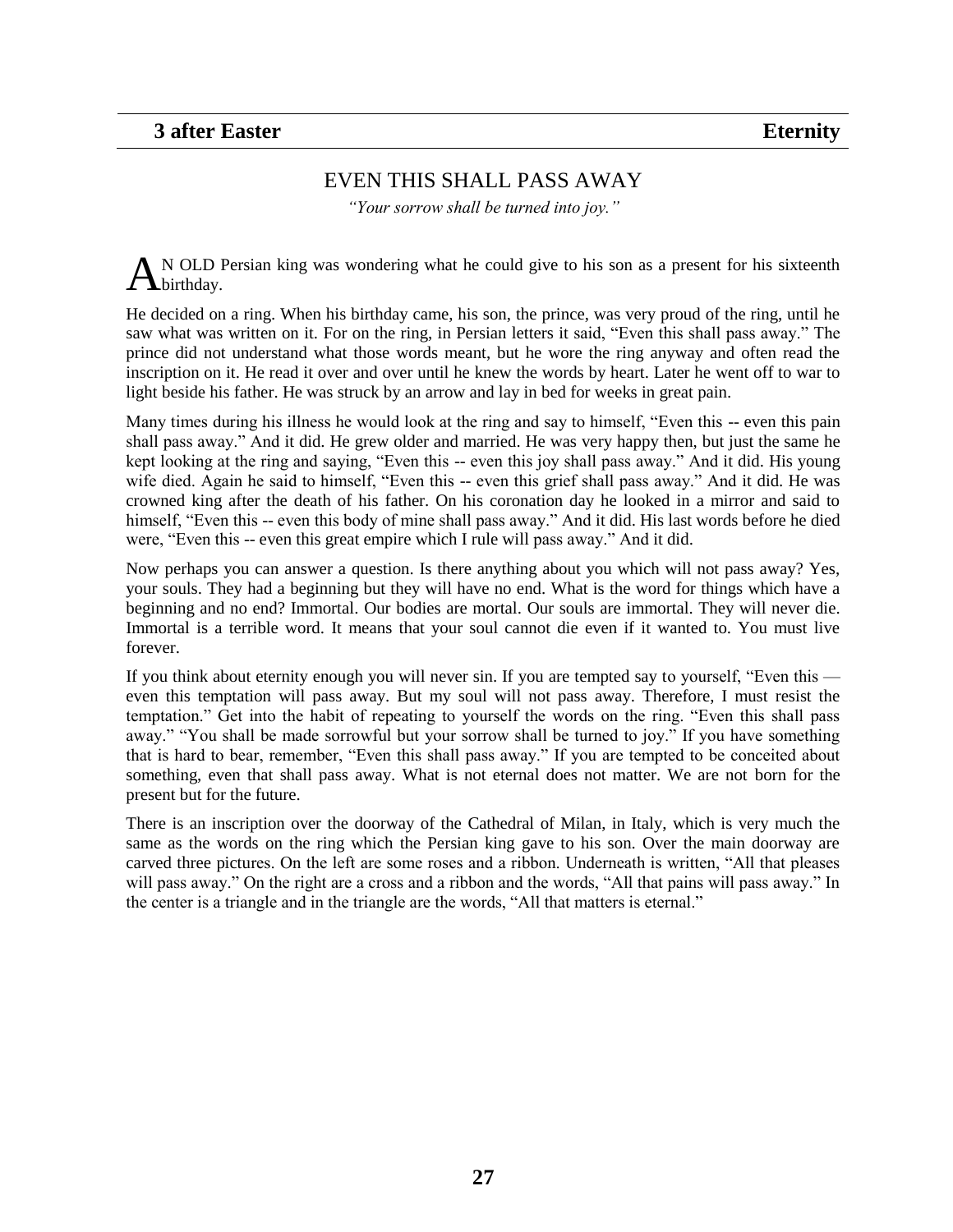#### TWO DREAMS OF HEAVEN

*"I go to Him that sent Me."*

<span id="page-27-0"></span>WHEN our time comes to say, "I go to Him that sent me," what will be in store for us? We have two stories this morning to show you that what we do during our lives decides what our reward two stories this morning to show you that what we do during our lives decides what our reward will be in heaven.

A rich lady had a dream, one that we would all like to have. She dreamed that she was in heaven. She walked around and saw a huge mansion being built. She asked her guide, "Whose will that be?" The angel replied, "That is for your gardener." The lady was surprised because on earth the gardener lived in a tiny cottage with hardly enough room for his family. The angel said, "He might live in a better house on earth if he were not so generous."

They walked on a little bit and saw a tiny little cottage being built. The lady asked, "And whose will that be?" The angel replied, "This is for you." "But," the lady cried, "I live in a great mansion. I can"t get used to a little cottage." "Well," said the angel, "We do the best we can up here but we can use only the materials that are sent us from on earth."

The lady learned her lesson from this dream and began to do good works and lay up treasures for herself in heaven.

The other story is about the palace of good works. Alexander the Great, who conquered the whole known world of his day, made up his mind that he would have the most beautiful palace ever built by man. Being the richest man in the world, he could afford to do it. He chose a place far off in the hills and sent his agent Stephen with gold and jewels to do the work.

Stephen sent word to Alexander. "There is a village of people living in just the spot that you have chosen for your palace."

Alexander sent an order back, "Drive them away and destroy the village."

But Stephen was a kind and generous man. Instead of driving the people away and destroying their village, he used the jewels and money to feed them and help them. The starving came to Stephen and he fed them. The sick were brought to him and he cared for them.

After some time, Alexander came to see his palace. He saw what Stephen had done and was very angry. Poor Stephen was cast into jail. But that night, Alexander had a dream. In his dream he saw a palace far more wonderful than the one he had planned. Its walls were of gold, its floors of silver, and set in the walls were myriads of gleaming jewels. A voice in the dream spoke to him and said:

"Alexander, this is the palace of good works that Stephen has built for you."

Alexander awoke and released Stephen from jail. From his dream he had learned the lesson that we should so live that when our time comes to say, "I go to Him that sent me," we will know that we have sent up plenty of material from earth and that there is a palace of good works waiting for us in heaven.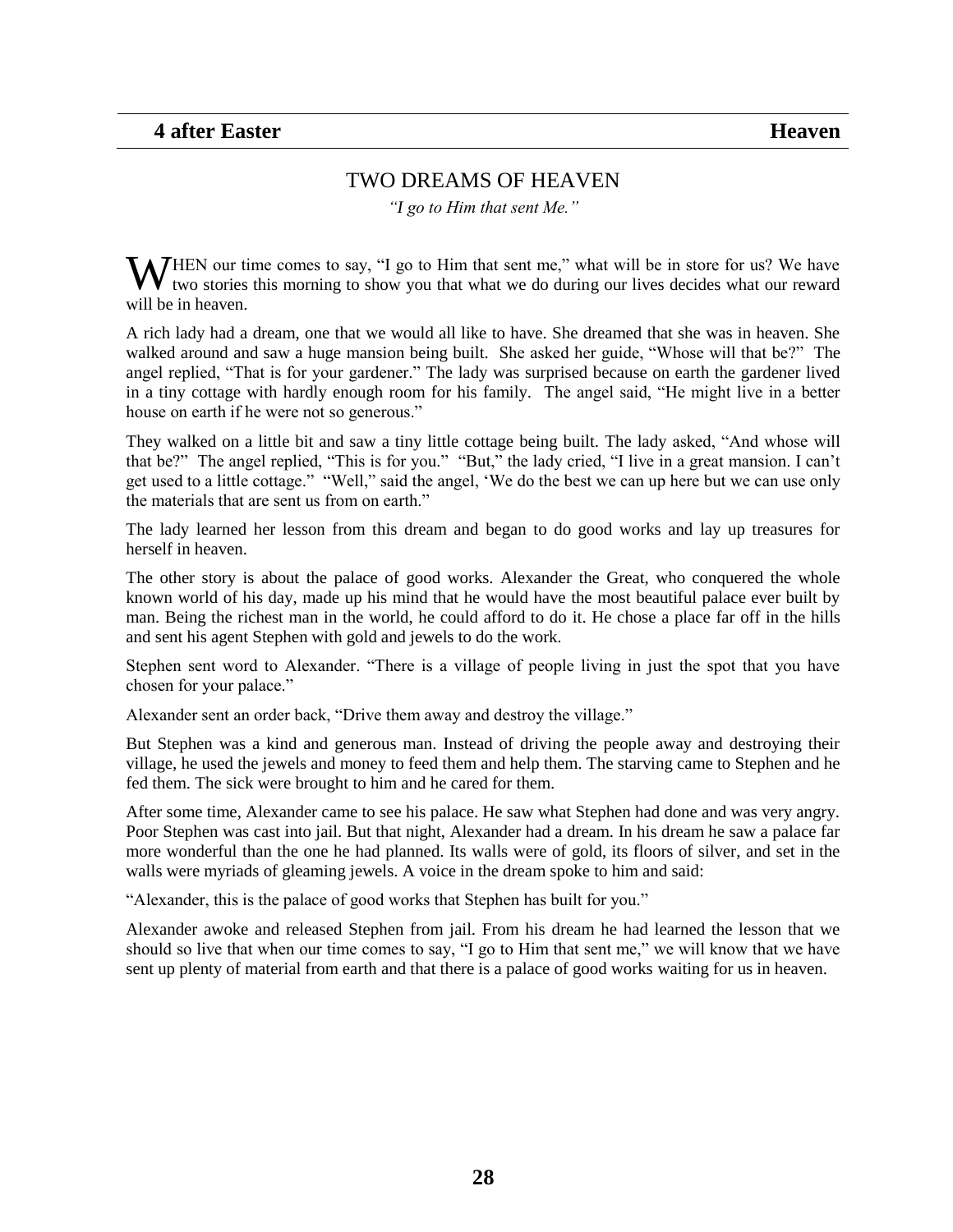#### SILENCE, ANGELS, A CHILD IS PRAYING

*"If you ask the Father anything in My name*, *He will give it to you."*

<span id="page-28-0"></span>THE things which are dearest to the heart of God are the prayers of children. One day God sat on His THE things which are dearest to the heart of God are the prayers of children. One day God sat on His throne listening to the song of the angels, which is sweeter music than any ear ever heard. But suddenly God raised His hand and called for silence, saying, "Stop the music. Down on earth a little child is praying to me. I must listen to her prayer." So dear are the prayers of children to the heart of God.

Prayer is the raising up of the mind and heart to God. This is just what the child in the story was doing, raising up her mind and heart to God. We make a mistake when we think that all there is to prayer is reciting the same things over and over again. There is more to it than that. It is true that the Church has given us certain prayers to use because she knows that we are not very good at talking to God. We should use these forms, but we should not use just these. We should talk to God in our own way too. Tell Him just what is in your heart. Tell Him what you need. If you have a headache tell Him about it. Maybe you need a new coat, or a football. Maybe you are worried about being promoted, or don"t know how to do fractions, or are not so good in geography, or want to play end on the football team — any one of a thousand things. Just tell Him all about them and He will listen to you. "If you ask the Father anything in My name, He will give it to you."

Here are some examples of people who prayed well.

An old lady was asked how she prayed. She said, "Oh, I just talk to Him and He loves to listen."

A Breton peasant once said almost the same thing, "When I am in Church I just sit quiet and He looks at me and I look at Him."

During an earthquake a man fell down on his knees to pray, but the words would not come to his lips. So he said the alphabet. That was a good prayer because it was in the man"s heart and God understood.

A soldier used to spend an hour a day in church. "I"m doing sentry duty," he used to say.

A night watchman in a church in the middle west stumbled over someone lying face down at the foot of the altar. He heard a voice say, "Don"t mind an old bishop talking to his Lord."

One priest when leaving the room would always bow to his statue of our Lady and say, "I"ll be back in fifteen minutes."

Prayer, then, is not rattling off words like a parrot. A victrola record can do that even better than you can. Prayer is the raising up of the mind and heart to God. Because God is everywhere you can raise up your minds and hearts wherever you are. On the subway, at a baseball game, walking home. Do like the lad who used to wake up in the morning and say, "Nice day, isn't it, Lord." To have a habit like that is to have the habit of prayer -- the raising of the mind and heart to God.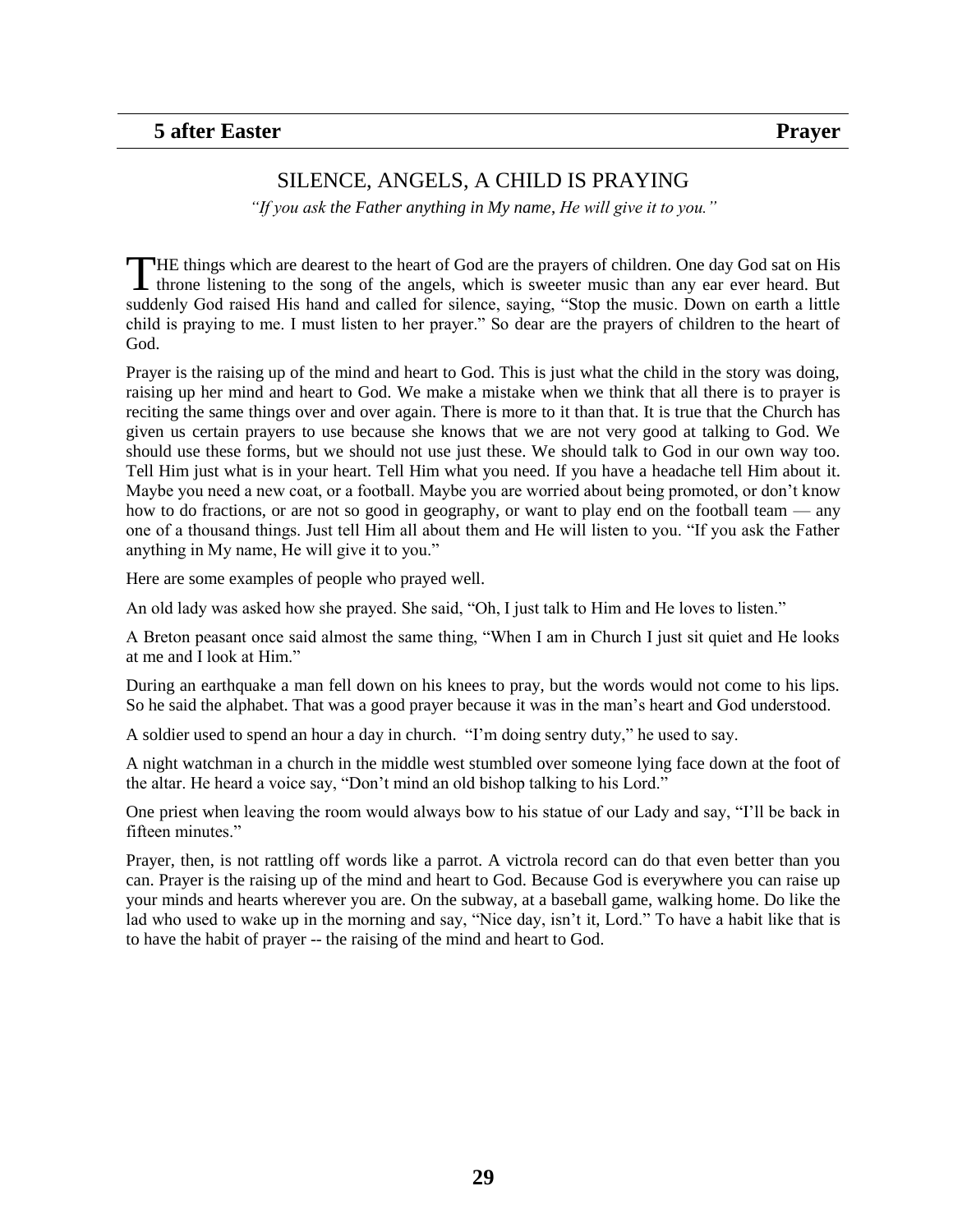### SOMEONE THE LIGHT SHINES THROUGH

*"You shall give testimony of me."*

<span id="page-29-0"></span>LITTLE boy was once walking through a church with his mother. It was a beautiful day and the ALITTLE boy was once walking through a church with his mother. It was a beautiful day and the rays of the sun streamed through the windows and sent colored beams of light across the floor of the church. The boy saw this and pointing up to the window asked his mother, "What is that?" The mother replied, "That is one of the saints."

Each time they came to a beam of light the child asked the same question, "What's that?" and the mother answered, "That is one of the saints."

Some time after that the same boy was in Catechism class and was asked the question, "What is a saint?" To which he answered, "A saint is someone the light shines through."

How true that is. Our Lord did say, "You are the light of the world. So let your light shine before men that they may see your good works and glorify your Father who is in heaven." Did He not say in the Gospel, "You shall give testimony of me?"

A most important Catholic duty is the giving of good example. We do this by the fearless practice of our religion. You gave a good example on your way to church this morning. You give a good example when you go to Communion. Any time you live up to your religion and show people that it really means something to you, you are giving good example. You are being someone whom the light shines through. You are giving testimony of Christ.

We never know how far good example will go. It is quite possible that some small action of ours will have a good effect even to the end of time. In the story of her life, the Little Flower tells about Sister Mary of the Eucharist. Sister Mary of the Eucharist wanted to light the candles of the other Sisters for a procession. She had no matches, and seeing the lamp which burned before the relics, she went for it. Only a weak thread of light remained on the smoking wick. It was almost ready to go out. But she lit her candle with it and then lit the candles of all the other sisters. In that way, one small action of ours could go on and on. That is why our Lord tells us to be the light of the world, to be someone whom the light shines through.

We must make up our minds to do two things this morning. Never to give bad example and always to give good. Some boys are careless in this matter when they use indecent language. Make up your minds that no child will ever learn these things from hearing you say them. You can give bad example by going to the movies when those who see you know you were sent to go to confession. Those who have younger brothers and sisters should be careful in the example they set them. Good example always, that should be your rule. You can set an example at home. How do you expect your younger brothers and sisters to obey if you don"t? You can set them good example by taking them in for a visit to the Blessed Sacrament on the way home from school. There are a thousand ways to be like the flickering flame that was used to light all the candles in the chapel. In a thousand ways, you can give testimony to Christ. You can be someone the light shines through.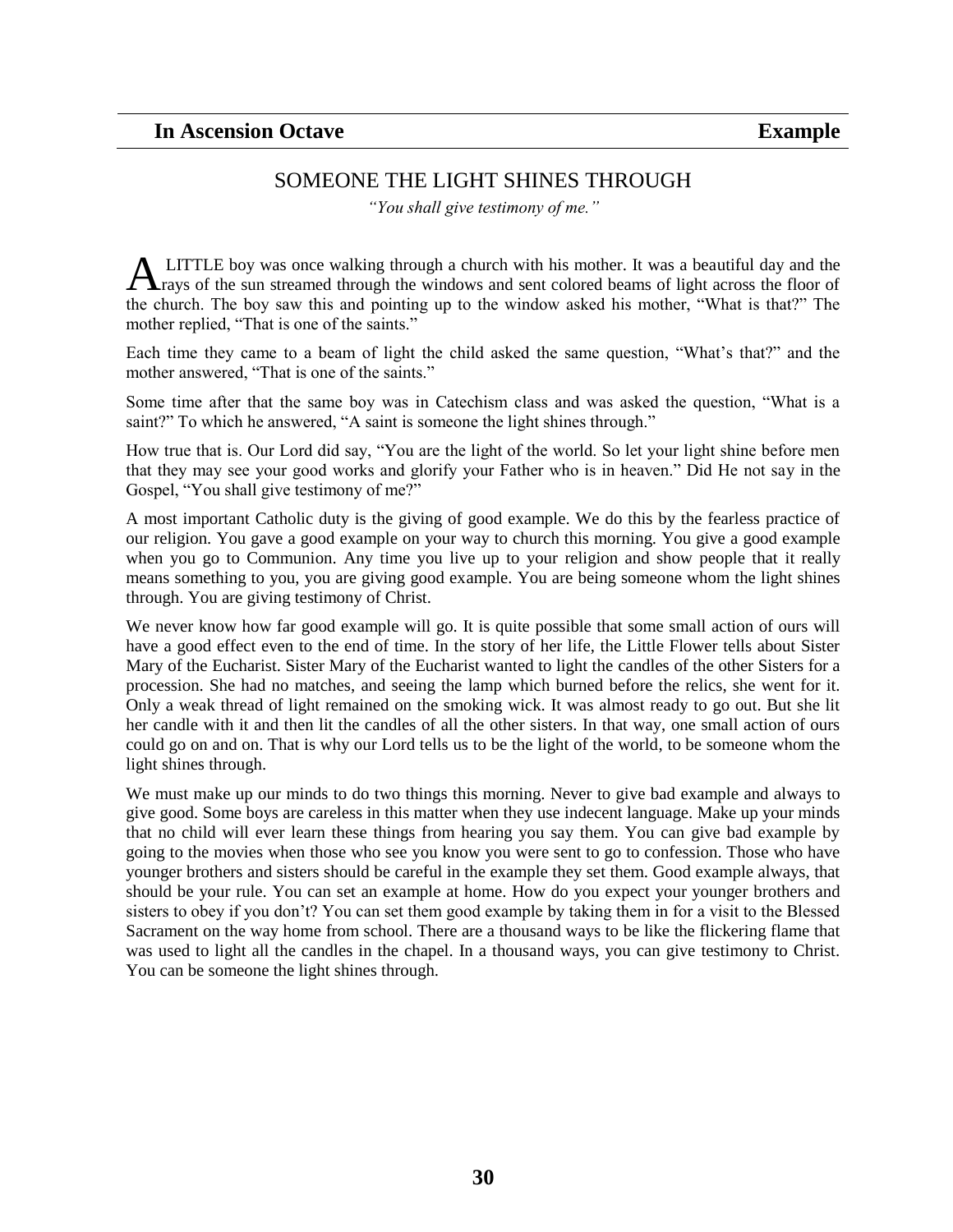#### THE HYMN OF THE BRAVE NUNS

<span id="page-30-0"></span>*"But the Paraclete, the Holy Ghost, Whom the Father will send you in my name, He will teach you all things*."

WE SHOULD always have a tender devotion to the Holy Ghost. Many children just take Him for granted. They treat Him like something extra which is added on to the Father and the Son, as if granted. They treat Him like something extra which is added on to the Father and the Son, as if He were a spare tire or the feather in a hat. He is much more important than that. He is equal to the Father and the Son.

The nuns of the convent of Vendee in France did not forget that the Holy Ghost is important. During the French revolution many priests and nuns were being put to death. The entire convent of nuns at Vendee were condemned to death on the guillotine. They all knew what that meant, but not one of them showed the least sign of fear. Instead, standing close together, they lifted their voices in a sweet song. In the face of death they sang, and the song they sang was, "Come Holy Ghost." For these nuns the Holy Ghost was a real person, a tender consoling Counselor, not just an afterthought.

For a few moments let us take a look at the work of the Holy Ghost and be grateful to Him. He is like a finger of God"s right hand. As a young child grows the light of reason shines forth and he begins to learn to speak. The Holy Ghost is there, fulfilling His promise to teach little ones to speak and understand. The sun rises and sets, the welcome rain falls on the parched earth, the seasons follow one another. The finger of God"s right hand is there. For the purity of Mary we can thank Him. For the humanity of Christ we thank Him. For the Mass we thank Him. For preserving the Church from a million dangers we thank Him.

Are you thinking: "He has done these things for everybody, but what has He done for me alone?" You may remember sometime when you were undecided. You were bothered by having to choose what to do: to sin or not to sin, to go to Mass or to stay in bed, to skip your prayers or to say them. While you were wondering what you should do, a gentle whisper sounded deep down in your heart and you did the right thing. That whisper was the voice of the Holy Ghost.

As a lesson for this week, each of you should start to get into the habit of praying to the Holy Ghost before and after you do your homework. The Holy Ghost is equal to the Father and the Son. They are the three equal persons in the one God. We should make the Holy Ghost a part of our lives, just as we do the Father and the Son. We should make Him a part of our lives just as did the nuns of the convent of Vendee who sang this hymn on their way to death:

"Come, Holy Ghost, Creator blest, And in our hearts take up Thy rest. Come with Thy grace and heavenly aid To fill the hearts which thou hast made."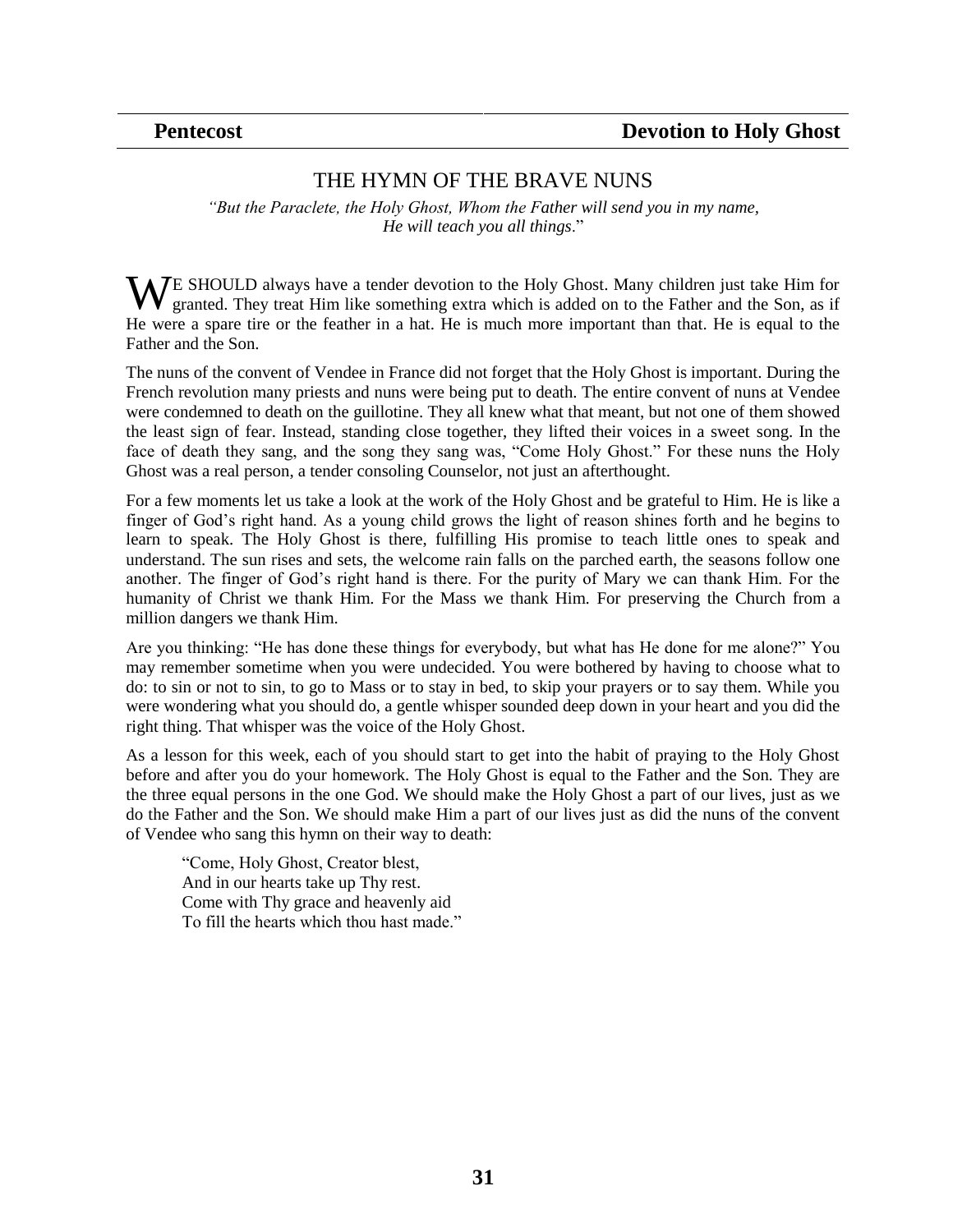# <span id="page-31-0"></span>**Trinity Sunday The Trinity**

#### SAINT BARBARA

*"In the name of the Father and of the Son and of the Holy Ghost."*

HIS morning we are going to hear the story of Saint Barbara, the story of a saint who was very THIS morning we are get devoted to the Trinity.

Saint Barbara lived in the third century in the days when to be a Christian meant to be a martyr. In spite of this, Saint Barbara kept her faith and spent much of her time in praying and fasting. Her father, whose name was Dioscorus, was a pagan. Before he went off on a journey, he had drawn up plans for a new house to be built. In Barbara"s room, the plans called for two windows. But because she desired to honor the Trinity even in the building of a house, Barbara thought it would be nice, since there are three persons in one God, to have three windows in her room.

On his return, her pagan father noticed the change and guessed the reason for it. Saint Barbara admitted that she had been a Christian for a long time. Dioscorus was angry. He did not wish to get himself in trouble with the pagan emperor, so he brought her to trial. She was condemned to be beheaded. To save his own skin and to show the emperor how loyal he was, Dioscorus carried out the sentence himself.

God was angry at this cold-blooded deed and caused Dioscorus to be struck by lightning immediately. Now, on all the pictures of Saint Barbara, you will see a palm of martyrdom in her hands and three windows behind her through which the sun is brightly shining.

This is Trinity Sunday. We should remind ourselves today how important the Trinity is in our lives. We are baptized in the name of the Father and of the Son and of the Holy Ghost. When our sins are forgiven it is in their name. Our parents were married with their blessing. They are present in the host which we receive in Communion because where the Son is, there also must be the Father and the Holy Ghost. We receive them into our souls in Confirmation. A young priest gives his first blessing in their name. On our deathbeds, the priest will recommend our souls to the Holy Trinity. From the beginning of our lives to the end, the Trinity is there.

As a lesson for this week, making the sign of the cross always very well and carefully. Make it as if you meant it, not as if you were chasing flies. Slowly and carefully, like this: "In the name of the Father and of the Son and of the Holy Ghost. Amen."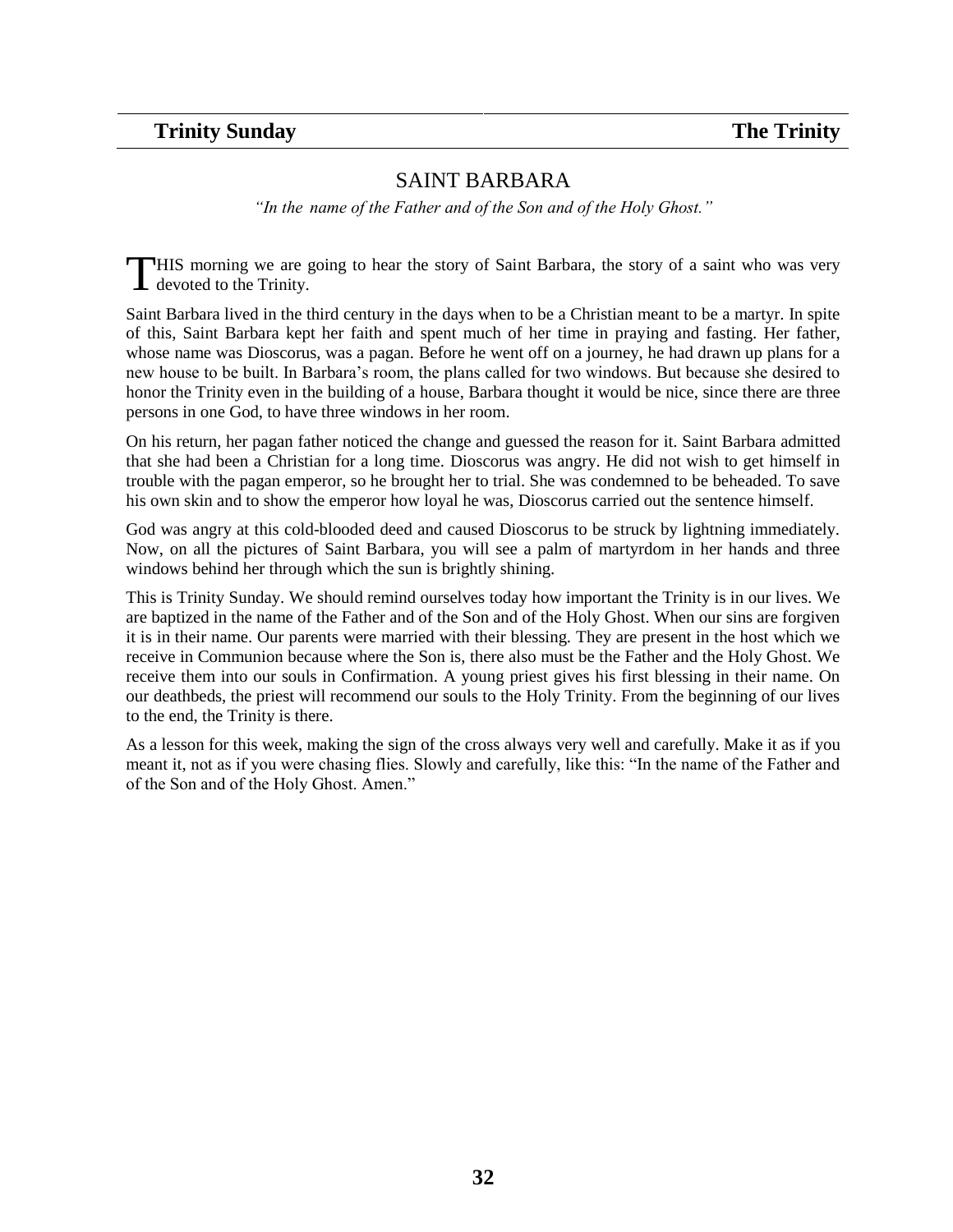#### HOW TO MAKE FRIENDS WITH A TIGER

*"And they began all at once to make excuse."*

<span id="page-32-0"></span>WE ALL meet with difficulties in this life. Some people know how to handle them and some do not. Any man who has been a success in business will tell you the answer. "Meet difficulties not. Any man who has been a success in business will tell you the answer. "Meet difficulties head on -- full steam ahead." That is true, and the only way. If you say to yourself, "Tomorrow will be time enough, or next week," or if you say, "I"ll get around it somehow without doing any work," or if you say, "I"ll do something else instead," you will find that you are not getting anywhere at all. You do not take violin lessons to get on the football team. You go right out on the field and get pushed around. It is the only way.

Here is an example of how a little boy once met his difficulty head on and conquered it. This boy used to have nightmares. He dreamed every night about a tiger who came running up when he fell asleep. Then he would scream and stay awake for the rest of the night. He began to get so thin and pale that his parents were worried about him. They called in a doctor who took the boy on his knee and said,

"You shouldn"t be afraid of that tiger. I know him very well. He once lived in the woods with his mate. They were very happy. Then along came some men who shot his mate. Since that time, the tiger has been wandering around the forest all alone. The other animals were afraid of him and he was afraid of men. Sometimes he would come to the edge of the wood and run back when he saw them. Then one day he saw you playing with a ball. You did not look cruel like the others. He wanted to be friends with you so he trotted out to meet you. But you ran away from him, afraid. The tiger is still lonely. Tonight when he comes trotting out to see you, just say to him, "Hello, old fellow. I didn"t know you wanted to be friends." Then throw your ball and he will fetch it for you. Then you can pat him on the bead and roll him over and have lots of fun with him."

That night the boy was anxious to go to bed. Not many boys have a tiger for a pet. He fell asleep earlier than usual and his parents wondered as they watched him what would happen. They saw his face grow tense. They could see his nails clutched tightly to his palms. He was struggling. Then they saw him relax and his little hand began to pat the covers. He had met his tiger and made friends with him. That is the only way to handle difficulties. Meet them head on.

In a town in Europe, there is a statue of a saint. He is shown standing, crushing underfoot a crow which is crying all the time, "Do it tomorrow. Do it tomorrow." But the saint is listening to an eagle, perched on his shoulder and crying, "Do it today. Do it today."

Make up your minds not to be like the people in this morning's gospel who began all at once to make excuses. You should rather meet your problems the way the little boy met his tiger -- head on, immediately, and with confidence.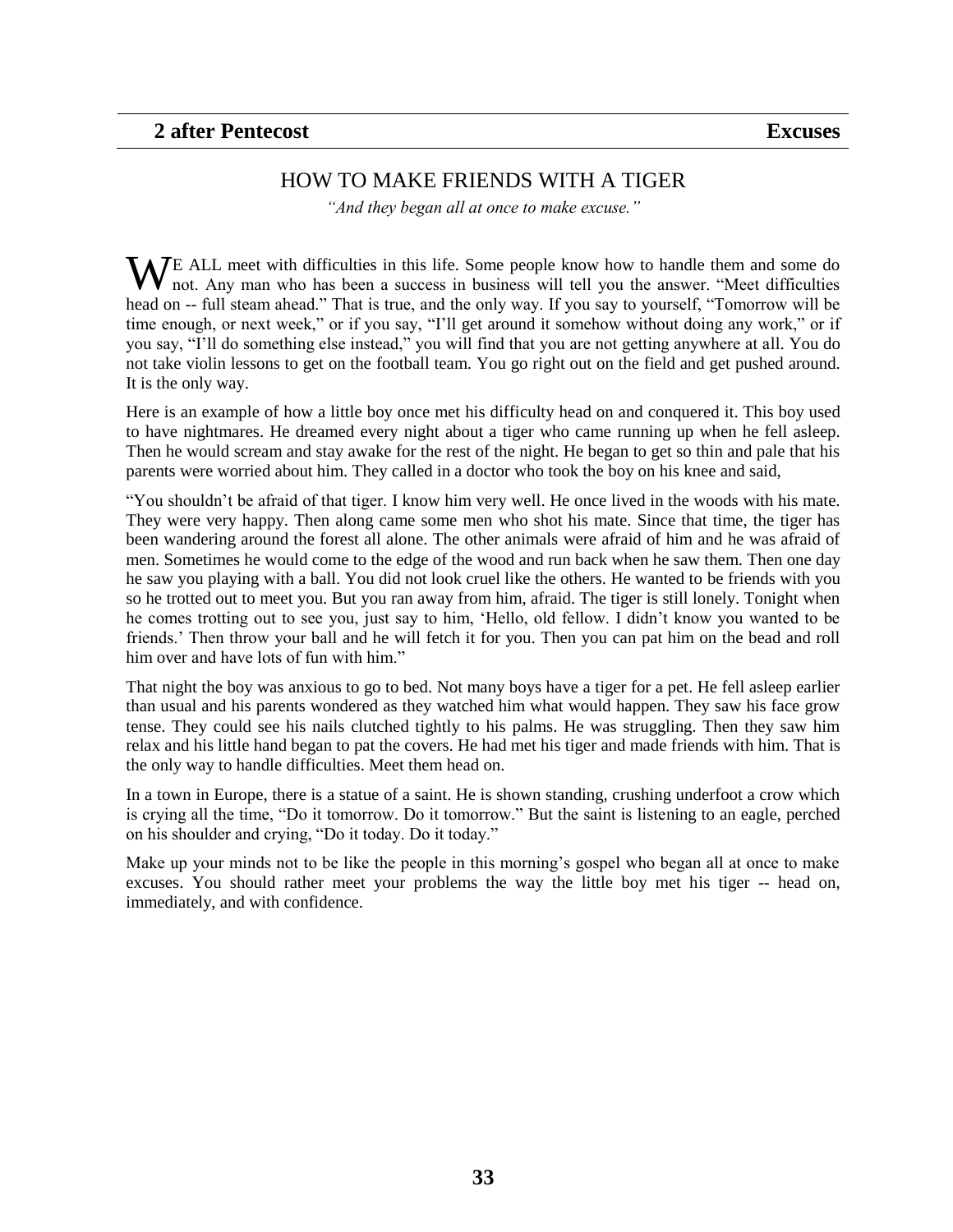#### <span id="page-33-0"></span>**3 after Pentecost Repentance**

#### JACKIE, THE FAITHFUL PUP

*"There shall be joy in heaven upon one sinner that doth penance, more than upon ninety-nine just who need not penance."*

NO MATTER how lost a soul is, no matter how long it has been lost, Christ will always welcome it back. "There is more joy before the angels of God upon one sinner doing penance than upon back. "There is more joy before the angels of God upon one sinner doing penance than upon ninety-nine just who need not penance." This reminds me of a story about a faithful puppy dog named Jackie.

Jackie lived with his master in a small town, just like any other small town in the country. When they would go for a long walk over the hills, Jackie would trot along happily. Usually he ran in front, but every now and then he would stop to see if his master were following. Never did Jackie let his master out of sight. In the evening he would curl up on the floor and keep one eye open all the time.

But what Jackie liked best was to meet his master when he came home from work on the 5:45 train. Every day, at 5:22, Jackie would leave the house and trot down Main Street right into the paper shop. The man would roll up the evening paper and put it between Jackie"s teeth. Down the Street he would go and up on the station platform three minutes before train time. Then he would sit down as proud as a little king and wait. When the train whistle blew, he would cock one ear and wag his tail. When the people got off the train, he would run between their legs and right up to his master, give him the paper, get a pat on the head, bark a few times, and follow him up the street to home.

People used to smile when they saw him, but once they didn't smile. They felt sorry for him. Jackie's master had to go away for a long time. Just the same, Jackie was waiting every day at the station with the paper. When his master didn"t come he would leave the paper down, shake his head and walk slowly, very slowly, up the street without even a wag of his tail. Every day he came back and waited, for almost a year -- until one day his master came back. He gave him the paper, barked a few times, and followed him home. If dogs could smile, Jackie would have smiled that day. There were no questions about why his master went away. The waiting was forgotten. Now he was back. That was enough for him. They were together again.

A man named Francis Thompson wrote a poem called, "The Hound of Heaven," in which he makes Christ like a hound who follows the soul all through life. It is not disrespectful to do so, because the hound is a noble animal.

When we go astray, our Lord always waits for our return. Every day, He is waiting for us to take the road back. Patiently, faithfully, He waits. When we do not return He is saddened, but is still waiting. When we do come back, He is there, with outstretched arms. There are no questions asked about why we went away. The waiting is forgotten. We were away. Now we are back. That is enough for Him. We are together again. "So I say to you there shall be joy before the angels of God, upon one sinner doing penance more than upon ninety-nine just who need not penance."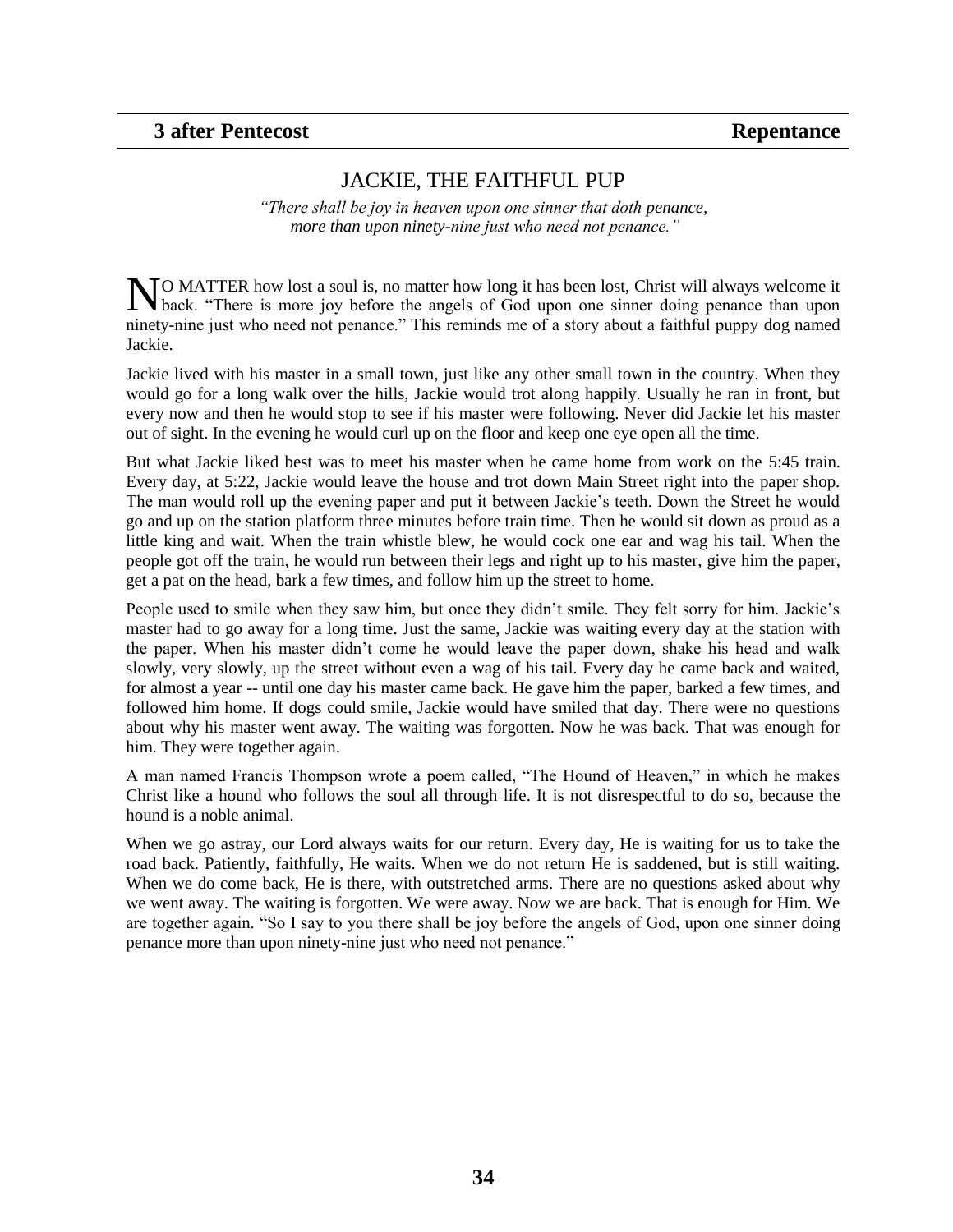# THE VOCATION OF POPE LEO

*"From henceforth thou shalt catch men."*

<span id="page-34-0"></span>YOUNG man easily recognized by his clothes as an Italian nobleman was walking along a A YOUNG man easily recognized by his clothes as an Italian nobleman was walking along a country road in Italy. Coming the other way was an old lady dressed in rags with the lines of starvation written across her face. Moved by this sad picture, the nobleman went over to her and spoke a few words of comfort. He reached into his purse and gave her all the money that he had. His kindness and his gift so touched the old lady that she began to cry. Then she promised to recite a rosary for him every day in order that some day he would become a priest. The young man forgot all about the incident, but years later that poor old lady"s prayers were answered. He became a priest, and even more than that; he became Pope Leo XIII.

That woman, by her prayers, won a great grace for Leo XIII. The grace of a vocation. What do we mean by a vocation? Simply this: It is a desire to give oneself entirely to God.

How can one tell if he has a vocation? That is very easy. Most probably you will not hear any voices in the dark or see visions of angels beckoning you to follow Christ. That does not happen as a rule. What happens is that you make up your own mind about it. You simply ask yourself three questions and if the answer is "yes," then you have a vocation.

- 1. Am I physically fit? Any normal healthy boy or girl can answer "yes" to that question.
- 2. Am I mentally fit? In other words, have I got brains enough to be a priest or nun or brother? If you can pass your examinations in school, that should be sufficient. So far, there does not seem to be much trouble. But we ask ourselves the very important third question.
- 3. Have I the right intention? In other words, would I be doing this for the honor and glory of God and for no other reason? Not because you always wanted to wear a biretta, or because you look cute in a habit, or because you had the part of the Blessed Mother in the Christmas play; but for the honor and glory of God and for that reason alone. That makes things very simple.

If you do not want to be a priest or nun you do not have to be. You are the one to make up your mind about that and no one else. Year after year boys and girls from all walks of life, from the city and the country, answer the call of Christ, "Come, follow Me." They are like pearls lifted from the depths of the ocean to shine in the crown of God forever. if you think you have a vocation you should protect it and care for it. It will grow. If you think you have heard the whispering of Christ in your hearts, then remember the words of the Gospel of today, "Fear not. From henceforth thou shalt catch men."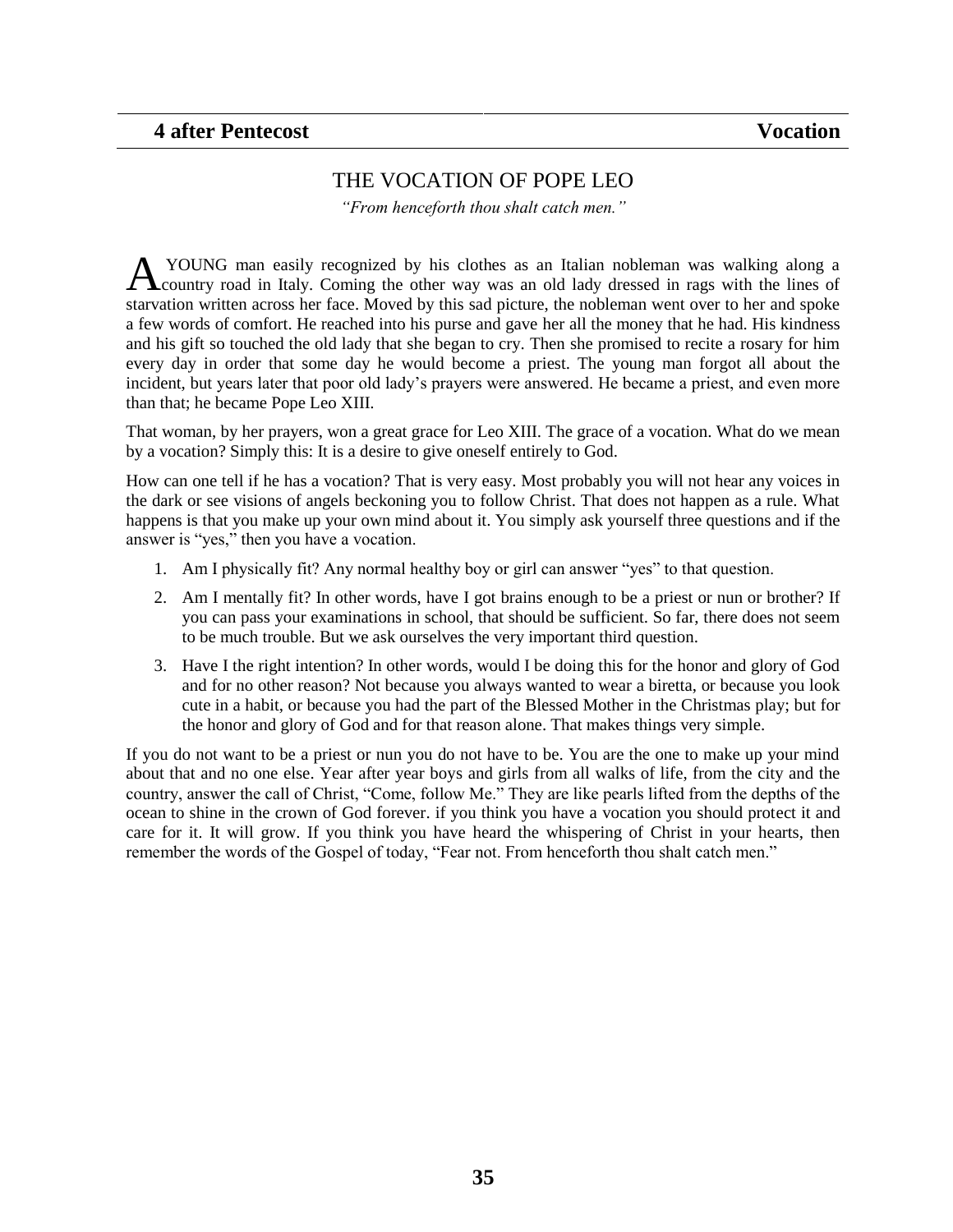#### VINCENT VINEGAR AND SALLY SOURCREAM

<span id="page-35-0"></span>HE mark by which we can tell a good Catholic is the way he treats his fellow man. In the Gospel, THE mark by which we can tell a good Catholic is the way he treats his fellow man. In the Gospel, God tells us to be reconciled to our brother before going to the altar. And in the Our Father we pray, "Forgive us our trespasses as we forgive those who trespass against us." Here are two stories which may help us to be kind to our fellow man. They are stories in which two children learned the lesson of charity.

The first of those children was Vincent Vinegar. Vincent Vinegar had a disposition like a rotten egg. No one could get along with him. He would grumble, fight, complain, and argue about everything. Nothing pleased him. To help him cheer up a bit, his mother made a suggestion. There was a boy in the next block who was always cheerful and happy. Vincent's mother said:

"Call him on the telephone and introduce yourself. Then talk to him over the wire every night for a week. When the week is up, you can go around and meet him."

Vincent Vinegar thought this was silly and argued and grumbled, but finally he did it. The boy he spoke to was always cheerful and gay. When the week was up, Vincent"s mother took him to meet the cheerful boy.

On the way to the house, Vincent said, "Aw, he is happy because he has everything he wants."

But Vincent was in for a surprise when they got to the house, because the cheerful boy was crippled. Vincent Vinegar has been kinder ever since.

There was another child, a girl named Sally Sourcream. Sally couldn"t get along with anyone either. She was always fighting and pulling hair and criticizing. She said to her mother once, "None of the girls like me. I think they are all mean. It's not my fault."

Her mother told her, "Go out to the edge of the woods and shout, "I hate you. I hate you." Then come back and tell me what answer you get." Sally enjoyed saying, "I hate you," so off she went. She came back crying, "Even the man in the woods hates me."

Then her mother said, "Go back again and this time say, "I don"t hate you." Sally did, and the echo came back, "I don"t hate you." Sally Sourcream has been kinder ever since.

If you wish to be a saint you must first be kind. God will treat us as we treat others. If we are kind to others He will be kind to us. If we forgive others He will forgive us. By making others happy, you make yourselves happy; so force yourselves to be kind now and then. Vincent Vinegar and Sally Sourcream learned that lesson. If you are like them, you must learn the lesson too.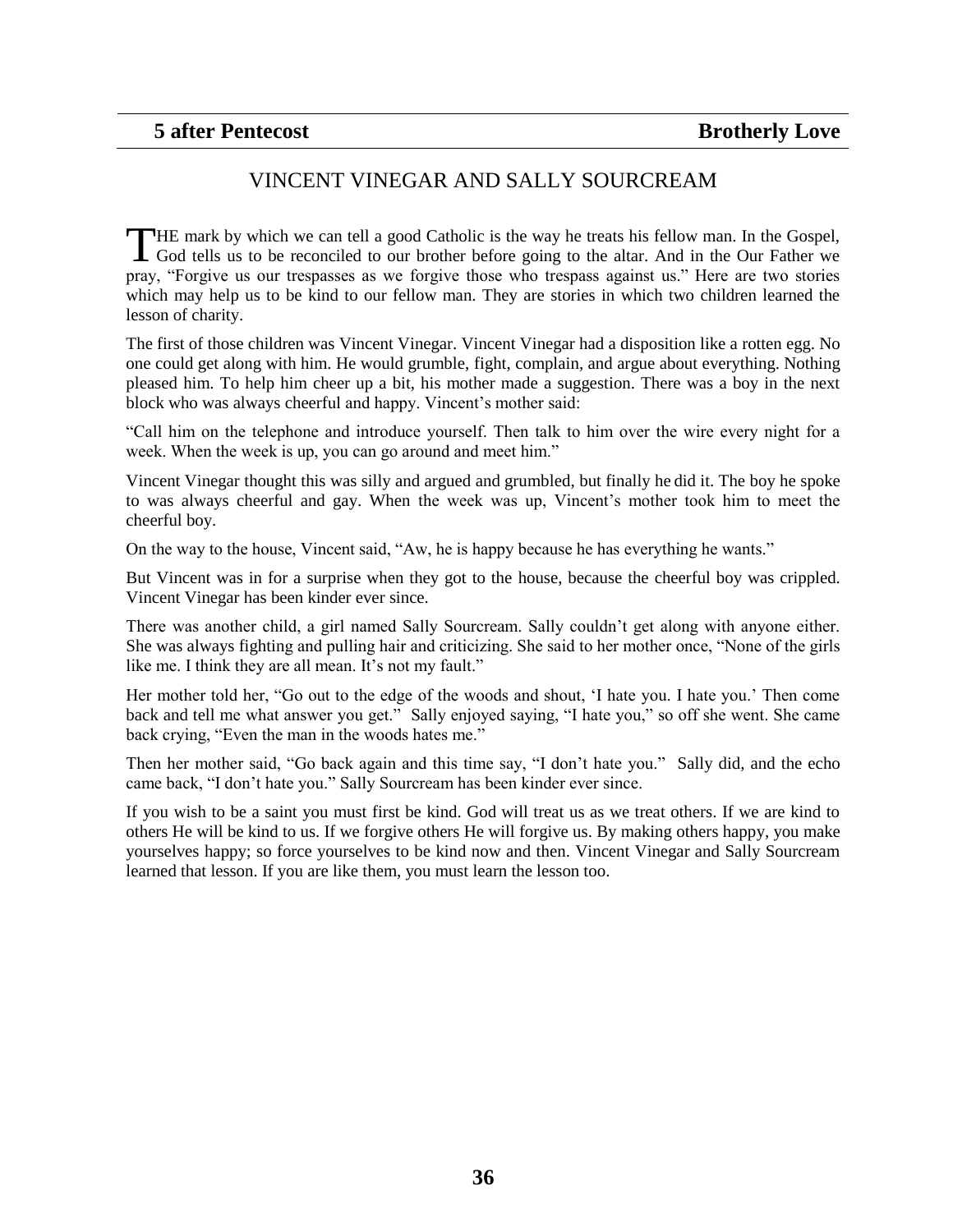#### THE ARCHBISHOP CARRIES THE COAL

*"I have compassion on the multitude."*

<span id="page-36-0"></span>UR Lord was always the perfect gentleman. In the Gospel this morning he gives us a lesson in OUR Lord was always the perfect gentleman. In the Gospel this morning he gives us a less politeness. He was thoughtful for the multitude and worried that they might faint on the way.

A group of boys were racing down the street. As they swerved around the corner they bumped into an old man. The man was old and ragged and dirty. The gang kept right on running as boys will do, but one boy stopped and helped the old man to his feet. "I hope you aren"t hurt, Sir."

"Not much," said the man. "I"m sorry we bumped into you," said the boy, tipping his hat.

His companions asked him later, "What did you tip your hat to him for? He is just an old hobo."

To which the boy replied, "That makes no difference. My father always told me that the question is not whether he is a gentleman but whether I am one. The fact that he was wearing a shabby coat has nothing to do with it."

If we are polite we are imitating our Lord Who was always the perfect gentleman.

We must be polite both to God and to our neighbors. It is easy for us to be impolite to God, if we are not careful. Do we make a polite genuflection when we come into church or do we just bend our knee half way down to the floor as if we had rheumatism? Do we try to grab the end seat in the pew and then make everyone climb over us? Do we come late for Mass and then leave before it is half over? All these things show that we are not being polite to God.

We must he polite to others especially at home. Have we fallen into the habit of excusing ourselves by saying, "I forgot?" We would soon get over this habit if our parents forgot to call us for meals. Have we fallen into the habit of saying, "I'll do it in just a minute?" These are examples of how easy it is for us to fall into the habit of being impolite.

One very cold day a little Jewish boy was picking up scraps of coal along the railroad tracks in Philadelphia. He was not very strong and had picked too heavy a load to carry by himself. Turning around a corner he bumped into a very dignified gentleman. The coal fell out of the bag and the dust got all over the gentleman"s clothes.

The boy was frightened but the man smiled and said, "I think that was my fault. Let's gather it up again and I"ll help you carry the coal."

So on they went together, the little boy running alongside the gentleman who had the bag of coal on his shoulders, while the coal dust spilled all over his clothes. They went up the stairs to a poor tenement flat and the man left.

A few hours later a basket of food and some more coal arrived as a gift from the nice old gentleman. When they read the name of the man who had sent them these things, the Jewish boy knew his name was Archbishop Ryan.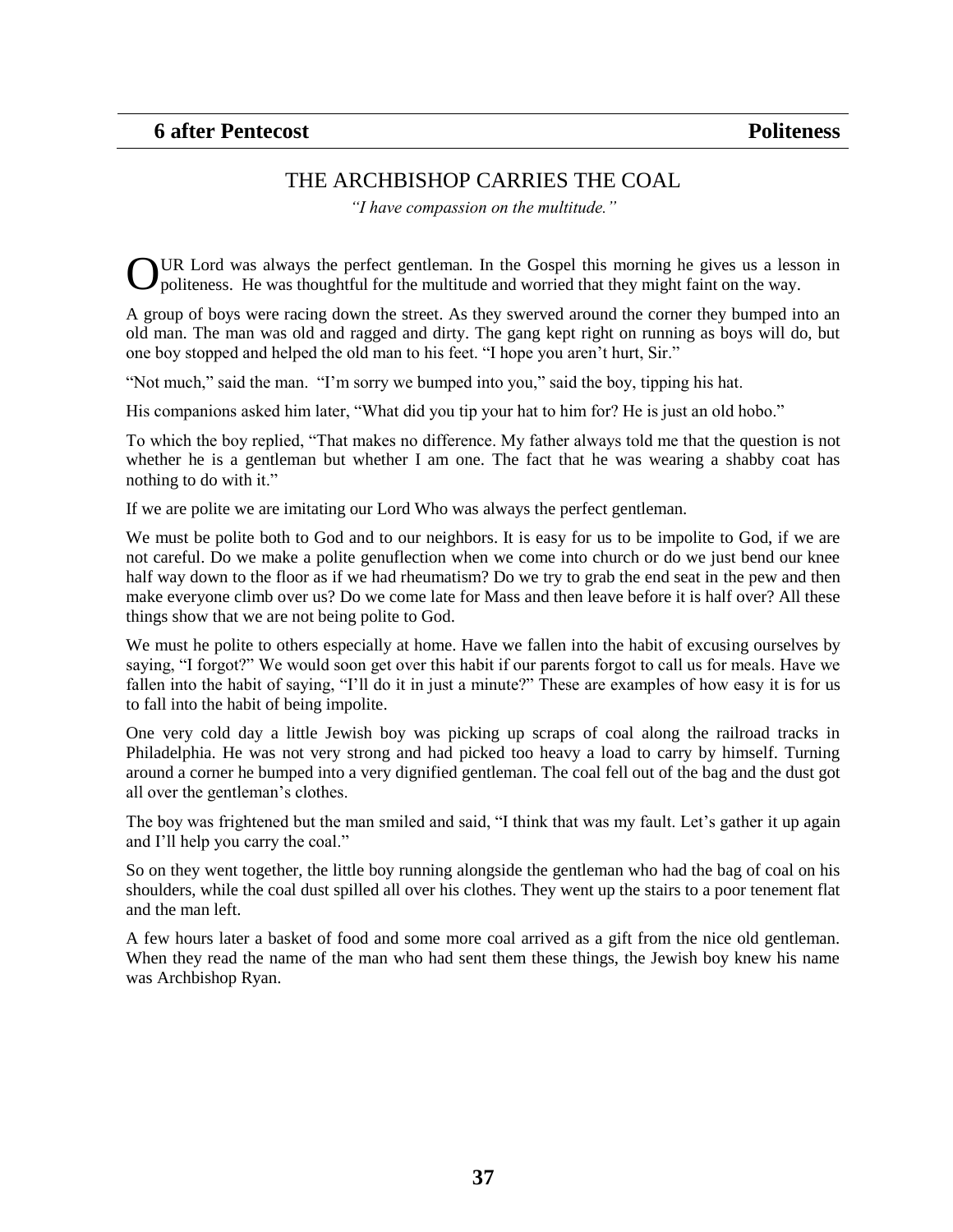#### SOME MEN OF CHARACTER

*"By their fruits you shall know them.*

<span id="page-37-0"></span>OU have often heard it said about someone, "There is a man of character." How do we know he YOU have often heard it said about someone, "There is a man of character." How do we know he is? The answer to that is in the Gospel of today, "By their fruits you shall know them." In other words you can tell what people are by what they do. Good people do good things.

We must lay the foundation of our characters while we are young. Things do not happen suddenly. In people"s lives there is a history of everything. A man who won a Marathon race said to the reporters, "I really won this race five years ago."

A famous architect was once commanded to build a church. The plans for it were carefully drawn up but during the building, due to the carelessness of the foreman, the pillars which were to support the church came out a quarter of an inch too short. They were rooted firmly in the ground but stood up without touching the roof at the top. Not long after it was built the church collapsed. So it is with character. Without it our lives collapse. Under a strain there is nothing to fall back on.

The world is full of men and women of character, people who had something to fall back on. There was Hugh Dailey, for example. Your grandfathers may remember him as one of baseball"s greatest pitchers. He pitched for Chicago against Boston on July 7, 1884, and struck out nineteen men in one game. That record has never been broken. A man who read about Hugh Dailey"s pitching wanted to meet him. When they met he was surprised to see that Hugh Daily had only one arm.

Michael Dowling had an accident when he was fifteen years old in which he lost both hands and feet, yet the people of Minnesota raised a monument to him. In spite of his accident Michael Dowling taught school, ran a newspaper, was president of a bank, and served in the state legislature. One time he said, "Don"t think you are a cripple because you have lost a leg or two. It is the mind that counts."

The secret of character is to make the most of every day. Day by day we grow and grow or else day by day we rot and rot. You never dream yourself into a character. You can"t pretend even to yourself that you have one. You do not get a character by dreaming of how good you will be twenty years from now. You do something about it today. "Work while it is day for the night cometh when no man can work."

A general once said to a soldier, "I want dangerous mission. Will you do it?"

The soldier replied, "I will try." "That," said the general, "is not enough." "I will do it or die in the attempt." "That is still not enough." "I will do it." "That," said the general, "is what I want."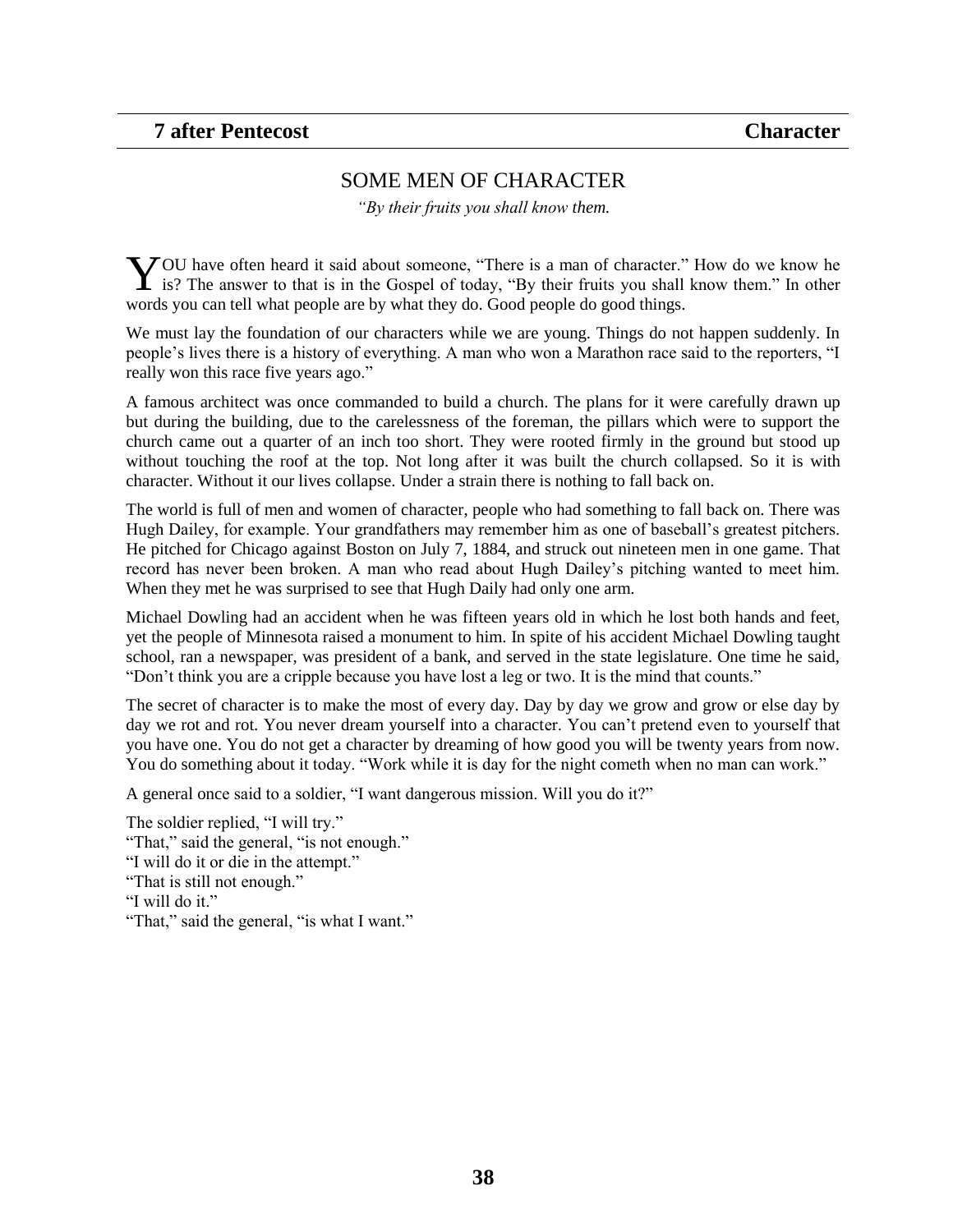#### THE BEAUTIFUL RIVER

*"Give an account of thy stewardship."*

<span id="page-38-0"></span>WE HAVE an example in this Gospel of dishonesty. Dishonesty is a vice which will spoil an otherwise beautiful soul. We can compare a soul to a beautiful river. This river flows through a otherwise beautiful soul. We can compare a soul to a beautiful river. This river flows through a land of wondrous beauty. On its banks flowers of every color and shape nod their heads in the breeze. Lilies float on its silver water. In the light of the sun you can see fish of startling colors streaking through its waters. On either side are rich green pastures and forests which the river feeds. There are hundreds of birds of gay colors and sweet voices. So flows this lovely river along its peaceful and beautiful course.

But at one point a brook enters the river and spoils its beauty from that place down to the sea. This brook carries in mud and refuse. The waters are no longer clear and silvery but dark and forbidding. Flowers no longer bow their bright heads to the sun. The meadows are no longer fertile and the river flows on through parched and dry wasteland. So it is with our lives. They flow on sweetly and beautifully surrounded by beautiful things until dishonesty enters them. Then they become dry waste and forbidding.

The way to avoid having dishonesty enter in and ruin our lives is to watch beginnings. This was the motto of the Roman emperors. "Resist beginnings." If a ruler of one of the conquered cities held back even a small portion of his tribute to Rome, the Roman legions would come thundering at his gates. Why? Because they knew they must resist beginnings. The devil will not tempt you right away to steal a million dollars. He is too smart for that. But he will tell you to steal a three-cent stamp because he knows that he can lead you on from one small thing to another until dishonesty has become a habit with you. Then he will tempt you to steal something big. That is why we must resist beginnings. It is very easy for you to steal a nickel from your mother"s pocketbook, or to hold back a nickel from the change when you go to the store. If you do that, you are letting dishonesty enter your lives just as the brook entered the beautiful river and spoiled it all the way down to the sea.

You all know the example of Judas and what dishonesty did for him. From being an Apostle of the Lord he became an outcast. Judas" downfall began with small thefts from the purse of the Apostles, and ended with his soul becoming so hardened and wicked that he sold our Lord for thirty pieces of silver.

You will not pass an exam in English if you compare the adjective, "good" by saying "good, gooder, goodest." But you will pass life"s tests if you give the three degrees of honesty as "Get on, get honor, and get honest."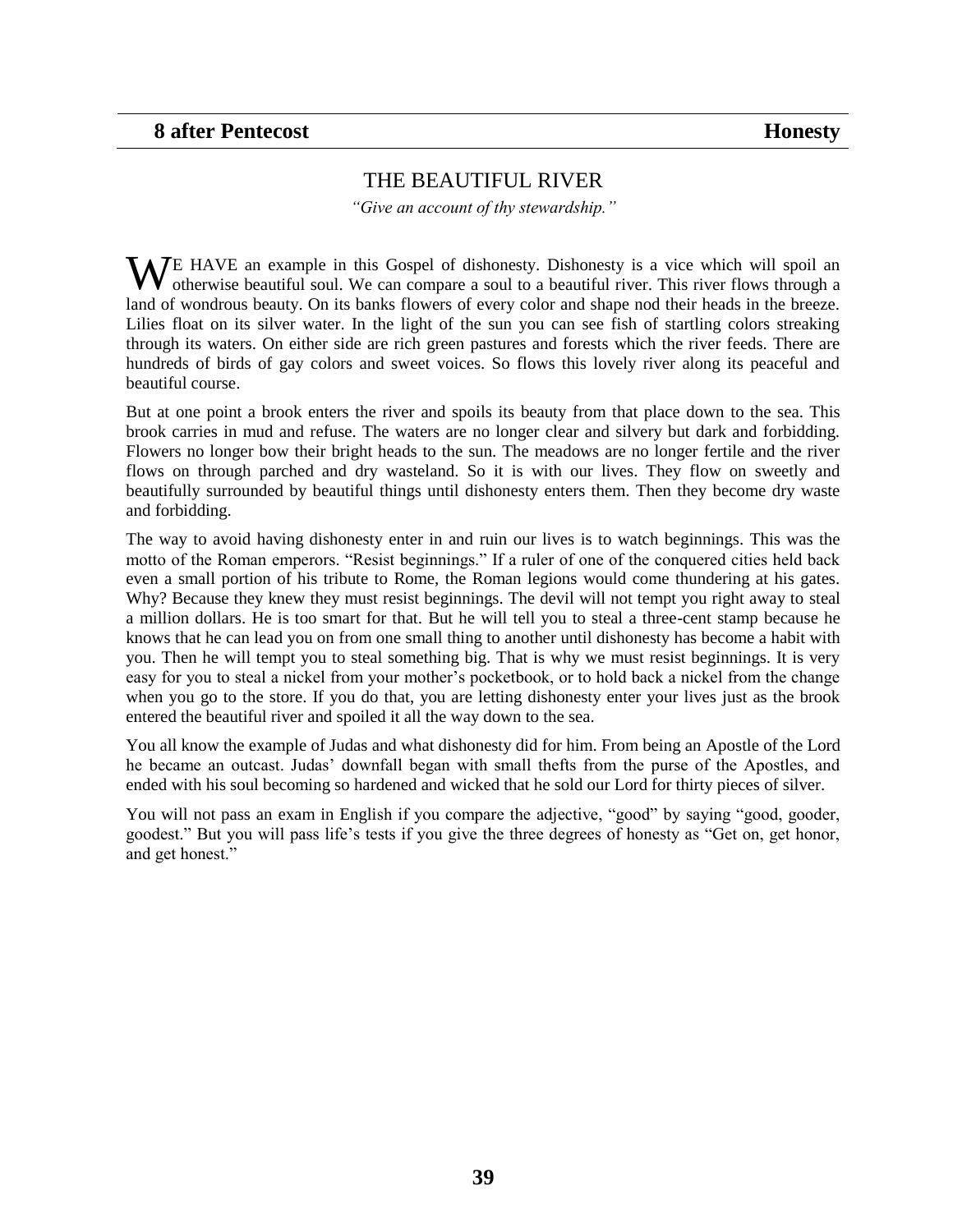#### EXAMPLES TO FOLLOW

*"My house is the house of prayer."*

<span id="page-39-0"></span>WE ARE going to make up our minds this morning once and for all about something important. It is going to Mass. The first commandment of the Church is to assist at Mass on Sundays and holy is going to Mass. The first commandment of the Church is to assist at Mass on Sundays and holy days of obligation. The thing we want to make up our minds about is this: we must decide now that as long as we live we will never miss Mass through our own fault. Once our minds are made up the rest will follow.

Here are some examples of people who made up their minds about going to Mass and stuck to it.

Someone once went up to a policeman on Sunday and asked where the nearest Catholic church was. The policeman said, "Follow that man. He goes every Sunday." That man was Alfred E. Smith.

A French Colonel once received a complaint that his men were going to Mass in uniform. He answered, "It is true they went to Mass in uniform -- I was with them."

General Henri Giraud was the general who commanded the rainbow division in the Argonne Forest in 1918. When he arrived on a visit to the United States he came down the gangplank and pushed his way through the crowd of reporters and spoke to a Father Brennan who had come to see him. "What did he say to you?" asked a reporter. "Oh," said Fr. Brennan, "He wanted to know where he could hear Mass."

Compare that with the boy who was asked, "Do you go to Sunday Mass?" He answered, "Oh I"ve graduated from school."

Make up your minds now to go to Mass every Sunday for the rest of your lives. Once your minds are made up the rest is easy.

The Mass is Calvary all over again, in an unbloody manner. You have often said to yourselves, "If I could have been at the foot of the cross, how I would have prayed!" You are at the foot of the cross when you go to Mass. The Victim on the cross and the altar is the same, Jesus Christ. The one Who offers the sacrifice is the same because the priest is another Christ when he says, "This is my Body." The one to Whom the sacrifice is offered is the same, God the Father. The only difference is that on Calvary blood was shed. The Mass is unbloody.

There are 168 hours in the week. On Sunday, God demands a little less than one of those hours from us. If you refuse it is as if you gave a beggar 167 dollars and he knocked you down and took the other one too. The best way to save time is to use an hour of it at Mass. Don"t be a skinflint in your dealings with God.

To help you decide now never to miss Mass through your own fault as long as you live, here is one more story:

One cold, winter morning a priest was on his way from the rectory to the church. The snow had been blown high into drifts. The sidewalks were frozen and treacherous underfoot. To top it off, it was one of the coldest days of the year. This priest saw an old woman, feeble, gray, and bent. She was coming step by step to church. He said to her: "What are you doing out on a morning like this?" "Faith, Father, and I'm going to church." "It's too cold for you." "Oh no it isn't. You see Father, I have a little secret. Each time I take a step I say to myself, "One more step for Christ. One more step for Christ. One more step for Christ.' Somehow or other I get there."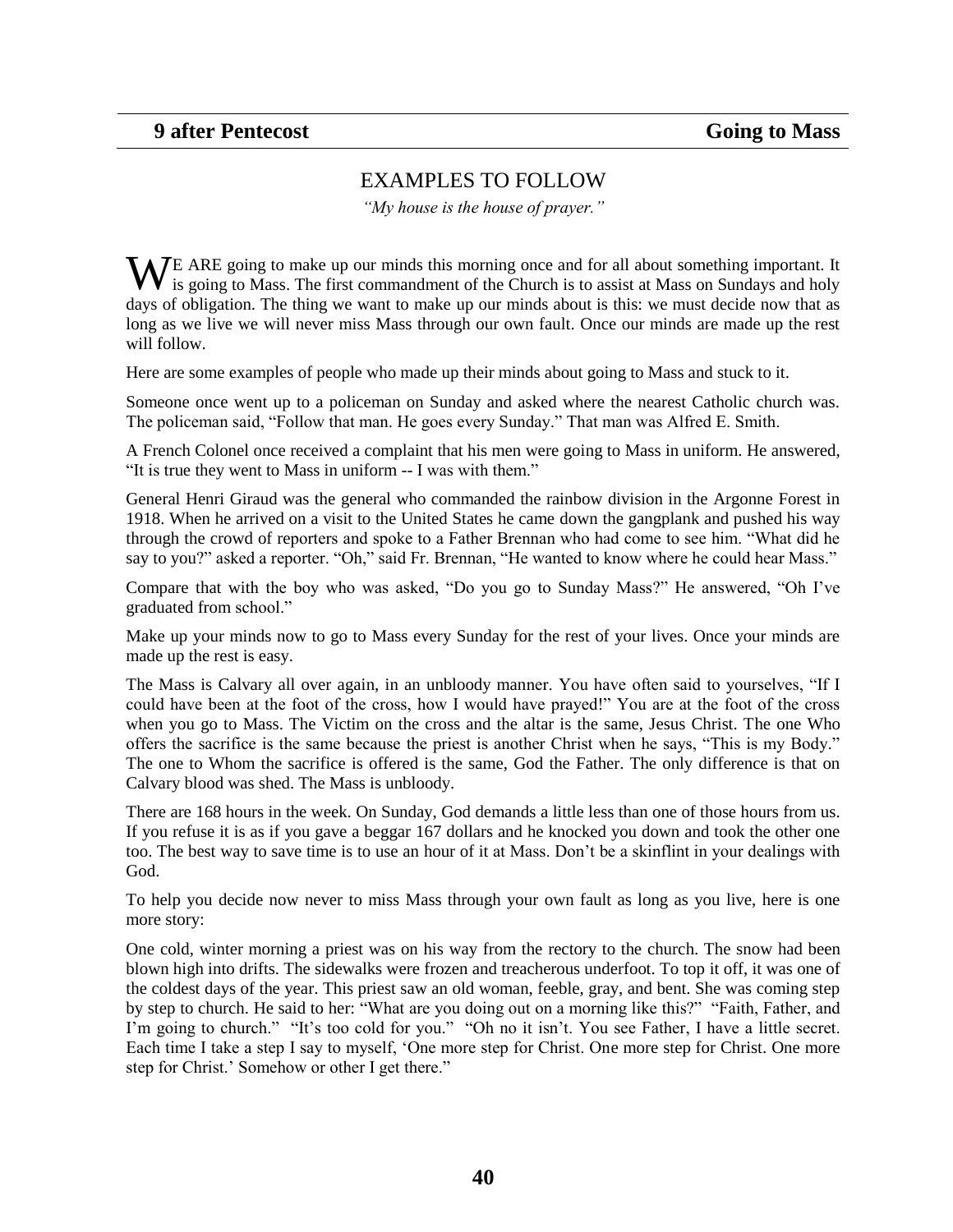#### THE BIG STEAMER WITH THE LITTLE WHISTLE

*"Everyone that exalteth himself shall be humbled."*

<span id="page-40-0"></span>ODAY"S story of the Pharisee and the Publican carries a lesson about boasting. It is a vice which TODAY'S story of the Pharisee and the Publican carries a lesson about boastin children fall into very easily. But it is also one which they can easily overcome.

Can you all spell Mississippi? Well, this story happened along the Mississippi River. A man named Amos Blowhard had a steamer which he used to sail up and down the river. It was the smallest steamer on the water and Amos had trouble getting the right of way with it. Then he got an idea. He bought the biggest whistle he could find, a whistle ten times too big for his boat. For a while his idea worked. When he blew the new whistle all the other river craft thought a big ship was coming and got out of the way. He fooled them only once. As soon as they saw that his was just a little steamer with a big whistle, they paid no attention to him. They would look at Amos" boat and say, "Here comes the little steamer with the big whistle." Then they would all laugh. Amos had his troubles too. His whistle was so big that every time he blew it, it took all the steam out of the boiler and he lost speed.

Maybe there is someone here this morning to whom our story applies. If you are a boaster, you are a little steamer with a big whistle. Here's what a boaster sounds like: "The team won, but they couldn't have done it without me." "I could be first in class, if I really tried, but I'm not that proud." "I can play half-back better than that guy. The coach is down on me, that's all." "If I had the same chances he has had, I'd have done better than that." "I can lick him with one hand behind my back." "I've never lost an argument yet." "They can"t get along without me." All those things are boasting. People are not fooled by it at all. They just look at you and say, "There goes a little steamer with a big whistle. He"s all noise. He just blows off steam and does nothing else."

There is really no need to boast anyway. In the first place nobody will believe you. In the second place, if the thing comes true, you won"t have to talk about it. Maybe you can lick Johnny Jones with one hand. If you boast about it, no one will believe you. After it's done (if you can do it) there is no need to say anything. The word gets around without your saying it. If you think the team can't get along without you, you are in for one of the greatest surprises of your life, when you find out that they can. If you say they can"t manage without you, no one will believe you. They will believe you only when you break your leg or something and can"t play for a while. They will believe you then if the team falls to pieces without your brains and skills. But write this somewhere where you won"t forget it. They will get along without you. The world got along without you for a long time before you were born. Learn that lesson while you are young.

People cannot tolerate a boaster. If there is any of that vice in your character, get rid of it at once. If you have good qualities, they will be noticed. There is no need to point attention to yourself. Remember the story of Amos Blowhard on the Mississippi. No one paid any attention to his loud whistle. And all he did was blow all the steam out of his boiler. If you are a boaster, people will say the same thing about you that the big steamers said about Amos" boat:

"There goes a little steamer with a big whistle."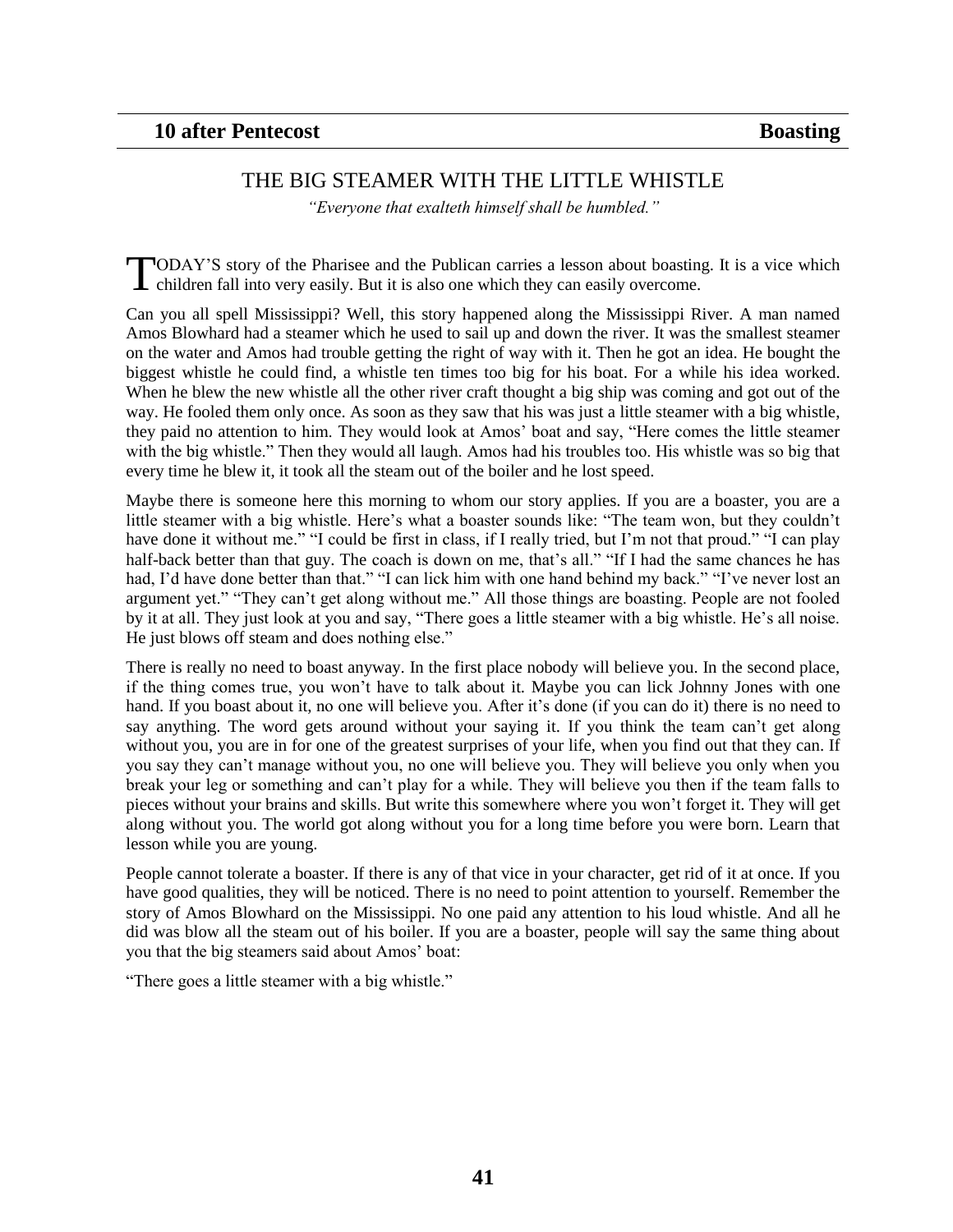#### CARDINAL FARLEY AND THE BRICKLAYER

*"He hath done all things well."*

<span id="page-41-0"></span>THE secret of doing things well is to have the right intention. When Saint Patrick's Cathedral was THE secret of doing things well is to have the right intention. When Saint Patrick's Cathedral was being built, Cardinal Farley went around and asked all the workmen what they were doing. One said, "I am a carpenter," the other, "I"m painting," and so on. He came to a bricklayer and asked him what he was doing. He replied, "I"m helping to build the house of God." You can see that the bricklayer was doing good work because he had the right intention. The Cathedrals of Europe took centuries to build. Each craftsman would try to do better than the other to produce beauty in his work. On the roofs of these cathedrals high up where no man could see them there were beautifully carved statues. It meant nothing to the men who carved them that no one would see them. They were building the house of God and all things had to be done well.

A very good habit for children to get into is that of making the Morning Offering. By this, we offer to God all the works that we do during the day. We start the day with the right intention. There is a picture which shows a boy writing on the blackboard. He is writing six ciphers in a row. Over his shoulder an angel looks and is writing number one in front of the zeros making it a million. It was nothing, but the angel made it a million. That is what a good intention does for our actions. Of themselves they are Just like a row of zeros. With an intention in front of them, they take on a great value.

A man who throws a dime into a beggar"s cup receives a reward. But a man who does the same thing in order to show off receives no reward. A child who washes the dishes because he loves his mother receives more love from her than a child who washes the dishes because he wants money to go to the movies.

The most important thing about everything we do is the intention. It is not what we do that counts but why we do it. It is not the verbs that count but the adverbs. Two people can do exactly the same thing. One person will receive credit for his actions from God. The other will not.

You all remember the story of the Pharisee and the Publican in the temple. Both did exactly the same thing. They made a visit to church. But one did it from a good intention, the other from a bad intention. The men who were building Saint Patrick"s Cathedral had different intentions. Some of them were just building. One was building the house of God.

By making a good intention in the morning we sanctify our every action. Because of that, when we stand before our Lord in judgment He will be able to say of us, "You have done all things well."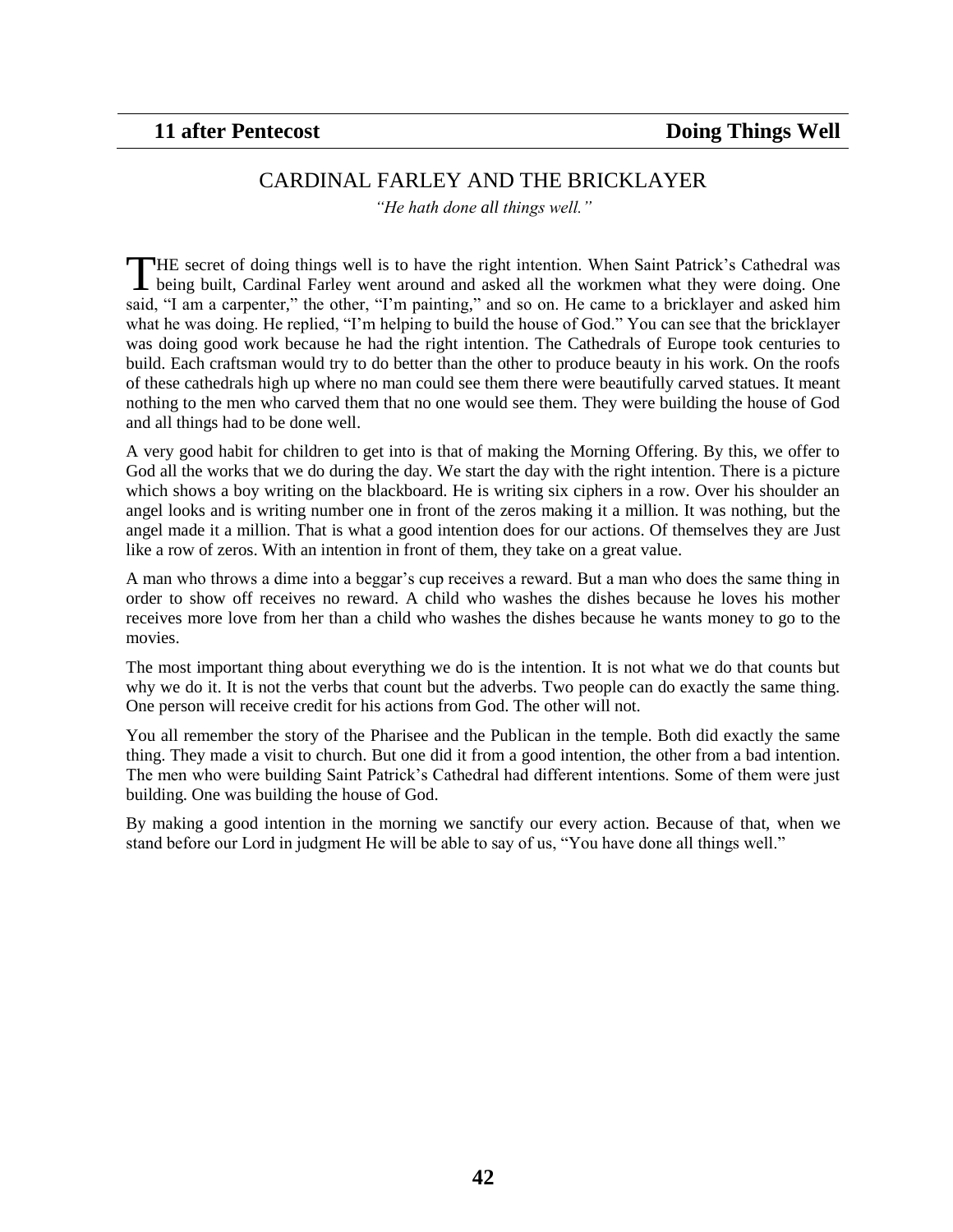#### PRINCESS EUGENIE"S PEARLS

*"Thou shalt love thy neighbor as thyself."*

<span id="page-42-0"></span>N THE days of Princess Eugenic a man came to her with a sad story. The poor people of the city IN THE days of Princess Eugenic a man came to her with a sad story. The poor people of the city were not receiving proper medical care. When they were sick they were just left to die and nothing was done to help them. What was needed most of all was a hospital.

Princess Eugenic was very much moved by this story. She went through the streets of the city and saw that it was true. Then she did a very generous thing. She sold all her jewels to raise funds for the hospital. Soon it was built and the princess went to visit it. One day she was walking through the wards and stopped by a poor man"s bed. He said to her, "You sold your jewels to build this hospital. I am very grateful to you," and with that, he began to cry. The princess smiled and turned to those who were with her and said, "I gave my jewels away. Now I can see them again. This man's tears are worth more than all my pearls." This story teaches the same lesson as does the Gospel. "Thou shalt love thy neighbor as thyself."

It is a wonderful thing for children to train themselves in doing small acts of charity because by nature children are very selfish. Each act of charity that we do makes us less self-centered. A man once gave a coat to a friend of his who had none. He said, "My friend is warm now and that makes me feel warmer too."

Here is another story which carries a lesson in charity. In the days of the hermits who lived in the desert of Egypt and served God in prayer and fasting there was a hermit named Josephus. Someone gave Josephus a beautiful bunch of grapes. Josephus had been reading this morning"s Gospel and remembered the words, "Thou shalt love thy neighbor as thyself." So, instead of eating the grapes, he took them over to the hermit who lived not far away. Several days passed and another hermit came to Josephus" door and gave him the same bunch of grapes. Josephus then learned that the bunch of grapes had been given to each member of the community and passed on from one to the other until it came back to himself again.

The good Samaritan in the Gospel gives us an example of charity, the greatest of all the virtues. There are plenty of opportunities for children to practice charity. They are little opportunities, but when you are older you will have bigger ones. Suppose you receive a box of candy as a present. You should not hide it in a corner and eat it all yourself. That is not charity, that is being piggish. To take your younger brother or sister to the movies once in a while would be a wonderful act of charity. Each charitable act that you perform makes your hearts larger and more like the heart of Christ. By being charitable you are fulfilling the greatest commandment of the law, which is to "love the Lord thy God with thy whole heart and thy whole soul, and with all thy strength and with all thy mind, and to love thy neighbor as thyself."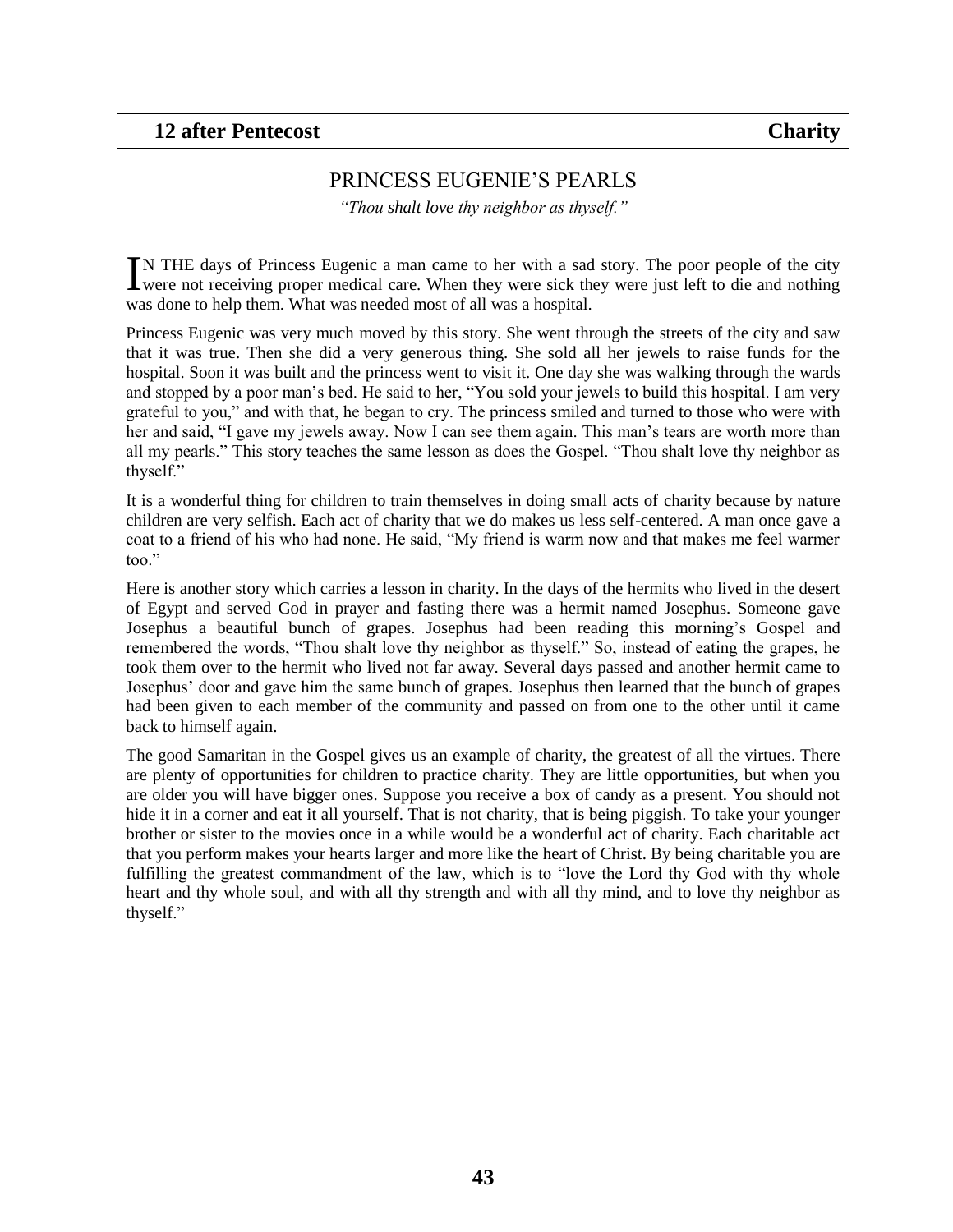# THE BANQUET OF THE VIRTUES

*"He fell on his face before His feet, giving thanks."*

<span id="page-43-0"></span>NE day, so says an old legend, God gave a banquet for all of his servants, and a really grand feast ONE day, so says an old legend, God gave a banquet for all of his servants, and a really grand feast it was. All the virtues came and had a fine time. Humility was there sitting in the lowest place at the table. Charity was cutting the meat without rationing it. Patience was there and didn"t mind at all being served last. Faith and Hope sat together. Everyone was having a wonderful time.

At the height of the banquet Charity noticed that two of the virtues were strangers to each other. He was surprised because he thought they were always together and he had purposely placed them side by side for just that reason. He came down to them and asked each one whether she had met her partner before. When they said that they had not, Charity introduced them:

"Kindness, I want you to meet Gratitude."

Both the virtues were so surprised to find out who the other was. Kindness said to Gratitude:

"We are supposed to be always together. Where one of us is the other should be, but when men receive kindness they don't give gratitude. Isn't it a pity that we have never really met before?"

It is a pity, a very great pity, that kindness and gratitude so seldom meet. But it is true. This morning"s Gospel gives us an example of it. To make it worse some of the most ungrateful people in the world are children. No matter what is done for them, some children are not grateful. From the day they are born they are always receiving kindnesses. Every minute of the day someone is doing something for them. It was probably children that Kindness had in mind when she said to Gratitude:

"We are supposed to be always together. Where one is the other should be, but when men receive kindness they very seldom show gratitude. Isn"t it a pity that we have never met before?"

Gratitude is a habit which every one should learn. It means that we appreciate things that are done for us and do not take them for granted. When something is done for us which we have no right to expect, the least we can do is say, "Thank you." The lepers in the Gospel, had no right to be cured, and yet only one of them was gentleman enough to be grateful.

We can tell whether we have the habit of gratitude or not by checking up on our prayers. Do we ever offer prayers of thanksgiving, or are all our prayers asking for something?

There were two angels in heaven who worked in the prayer department. One poor angel worked overtime. Prayers were coming through on his wire every second. The other angel just sat around playing his harp. Once in a great while a prayer would come through on his wire.

The first angel asked him, "Why is it I have to work so hard and you have almost nothing to do?"

The second angel replied, "That isn't my fault. It's the fault of people on earth. You see, you have charge of all the 'Gimme' prayers and I have charge of the 'Thank you' ones."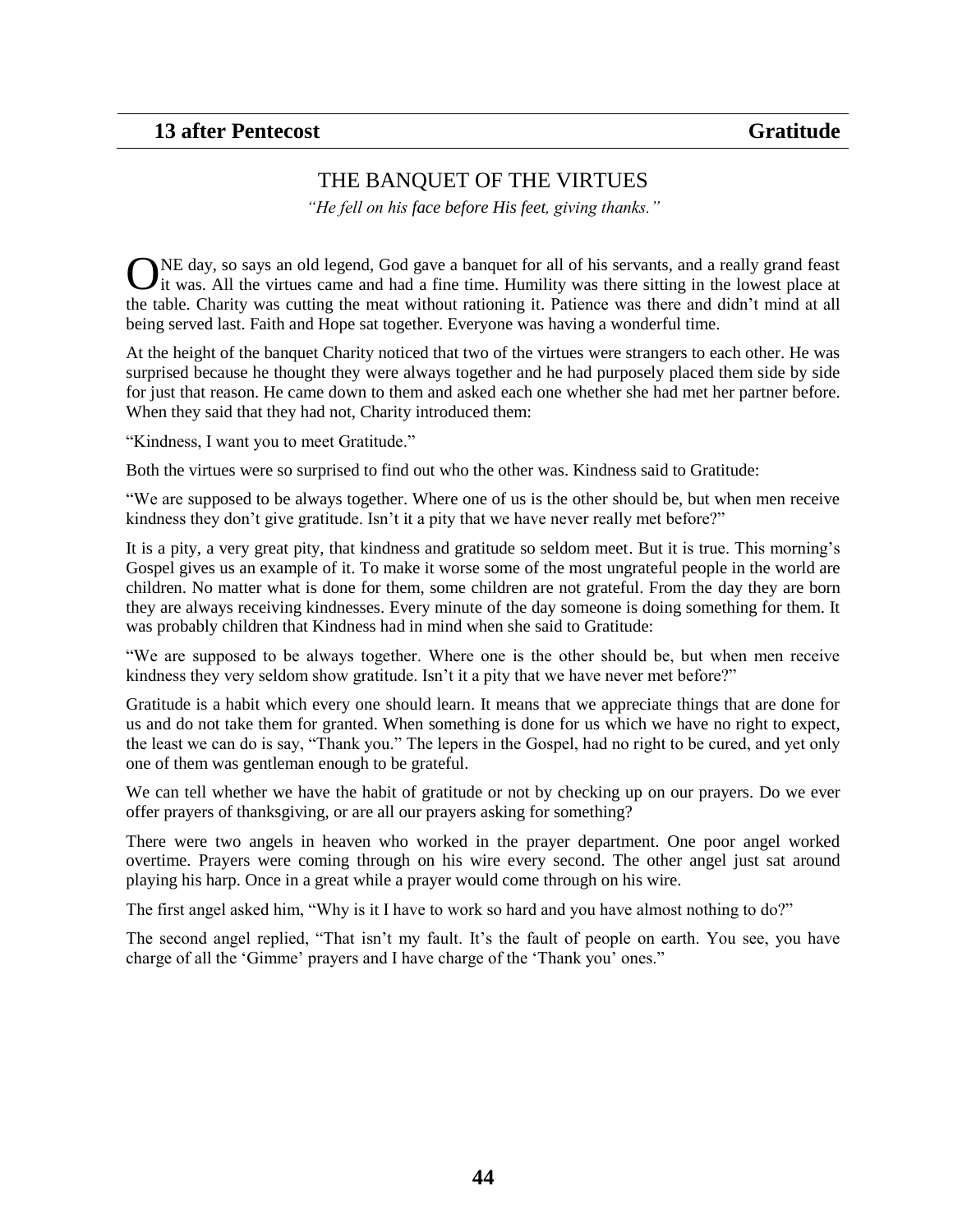#### THE SOLDIER"S SOUVENIR

*"No man can serve two masters."*

<span id="page-44-0"></span>UR Lord is very clear on this point. He tells us that it simply cannot be done. Yet we see people OUR Lord is very clear on this point. He tells us that it simply cannot be done. Yet we see people spending most of their lives in trying to prove that it can be done. If we try to serve two masters we will be putting a weight on our shoulders that will slow us up in our journey towards God.

A soldier during the Italian campaign of World War II was hunting for souvenirs after a battle. He wanted something that would help him to remember the campaign and among the ruins he found it. It was a huge mirror, as tall as himself and twice as wide. How it had remained unbroken during the bombing he never knew, but it was the most wonderful souvenir of the whole war. He put it on his back and carried it with him. All through the rest of the campaign he protected it from explosions, bullets, and wreckage. He would have to leave it behind him at times and go back for it. Everything the soldier did depended on his mirror. He lost sleep, food and energy just so that he could carry the mirror with him wherever he went. One day the mirror fell and was broken to bits. He was free again to devote all his attention to soldiering. That soldier had let the mirror become his master and no man can serve two masters.

In the same way a person who serves two masters makes himself miserable trying to please both of them. In the end he pleases neither one. We see people who are mastered by some habit or other. They wish to please God but they wish also to keep the habit. God has said of people like this, "I will vomit thee out of my mouth." Children should make up their minds early not to follow two masters, but to follow God and Him alone.

Elias the Prophet was sent to call the Chosen People back to the worship of God. The people had left the worship of the one true God and fallen into the worship of the idol Baal. Elias challenged the priests of Baal. There were four hundred and fifty of them. He told them to prepare a sacrifice and he, Elias, would do the same. Both were to call upon their gods to send fire down from heaven to burn up the sacrifice.

Only the true God would be able to send down fire. The priests of Baal cried to their idol from morning until evening, but no fire came from heaven. Elias teased them, saying, "Cry with a louder voice. Perhaps he is talking, or in an inn, or on a journey, or perhaps he is asleep and must be wakened."

Then Elias called upon the true God and fire came down from heaven and consumed his sacrifice. He then told the people, "How long do you halt between two sides? If the Lord be God, follow Him." These words should be the keynote of our lives: "If the Lord be God, follow Him."

In the city of Jaffa in Palestine there is a terrace called the Terrace of Decision. The waters which flow into it hesitate for a moment and then go in either of two directions. The waters which go one way flow into the beautiful gardens of Sharon. The waters which go the other way flow into the Dead Sea, the sea in which there is no living thing. So it is with our lives. We must go one way or the other. No man can serve two masters. "Why do you halt between two sides? If the Lord be God, follow Him."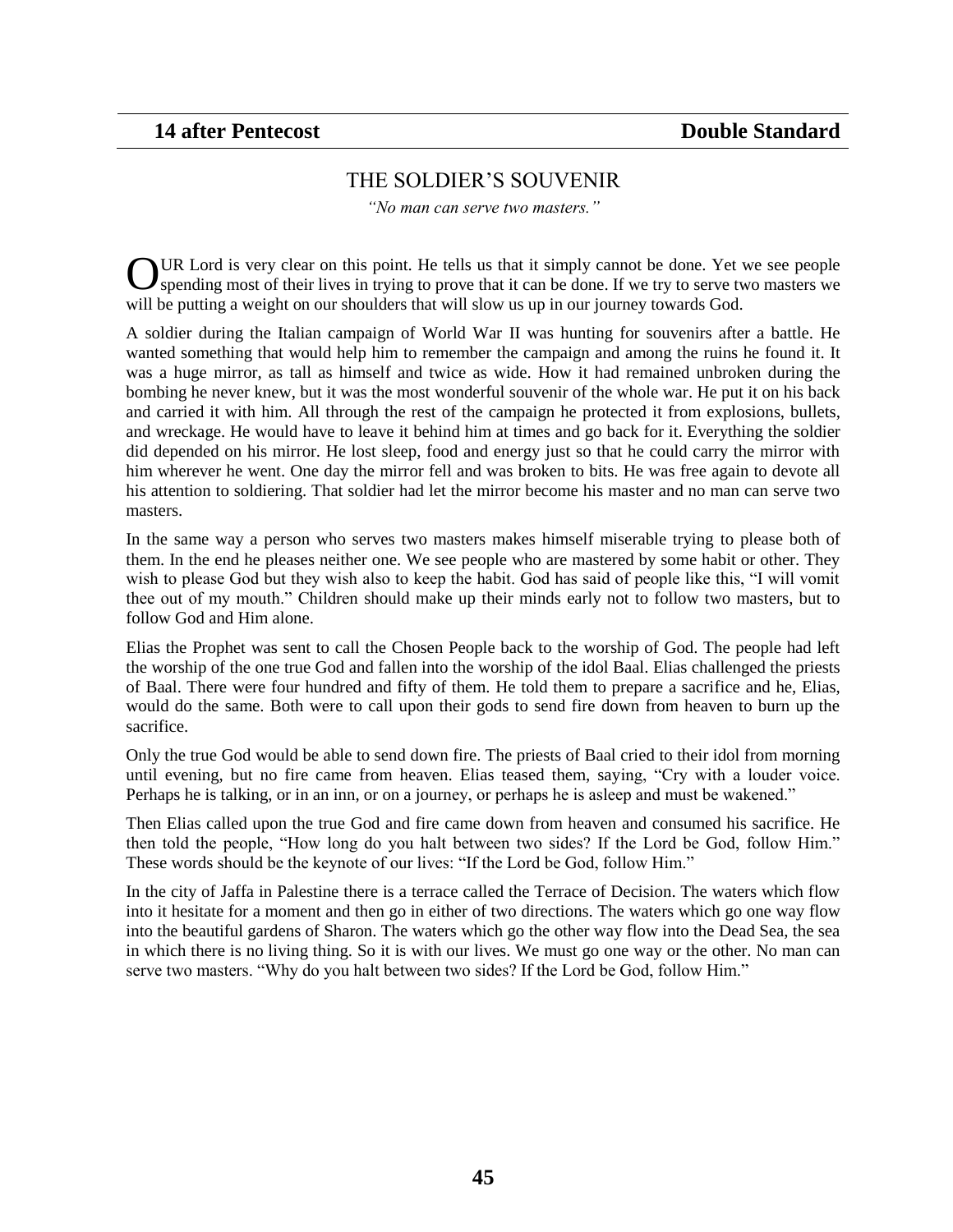#### THE MOTHER OF MATADOR GALLINO

<span id="page-45-0"></span>*"And when the Lord saw her, He had compassion on her, and said to her: Weep not."*

UR Lord was the only son of a widow. When He saw the widow of Naim weeping at the death of OUR Lord was the only son of a widow. When He saw the widow of Naim weeping at the death of ther only son, He was moved with pity. The prayer of this widow brought her son back to life. The prayers of St. Monica brought the soul of her son, St. Augustine, back to life. Our mother"s prayers win more for us from the heart of God than we will ever know.

A tourist in Spain was very anxious to watch a bull fight. He saw posters all around the town saying that the Matador Gallino would enter the arena against the mightiest and most vicious bull in all Spain, a big, black animal who was nicknamed Signor Torro. The tourist went to see the bull in the corral. He did look like the most vicious bull in Spain. Signor Torro was big and heavy and as black as ink. He had small fiery red eyes and long horns. Besides that, he had a wicked temper. He was a born killer and had already gored seven bull fighters.

On the morning of the fight the tourist stopped by to see Matador Gallino. He thought that a man who is going in into the arena with Signor Torro would be very worried. When he found Gallino, he was surprised, because the matador was sitting on the steps of his house, basking in the sun, and strumming a guitar.

"You can't be Gallino," he said.

"That I am," Gallino replied and went on strumming.

"But you can"t be the man who is going to fight Signor Torro."

"That I am," said Gallino.

"But he is the most vicious bull in Spain. Aren"t you afraid?"

"Why should I be afraid?" Gallino pointed to an old lady who was sitting under a tree with her hands clasped. "Why should I be afraid? The bull has no mother to pray for him."

Every day of our lives we enter the arena against a vicious foe. Our mother"s prayers are with us always. But the prayers of our mothers are things that most of us forget, or at least, just take for granted. We know they will pray for us and we give them very little thanks for it. But we can make things easier for them by trying to be the kind of children our mothers pray that we will be. If we do wrong we add to their suffering. If we do well, we add to their joy. This gives us a reason for not committing sin; namely, so that our parents need never be ashamed of us. It is a safe rule always to ask ourselves, "Would I do this or say this if my mother were watching?"

Most parents give their children every chance to be good. A good home, good schooling, good example, everything; and yet the children often do not turn out right. Then parents ask themselves, "Why, when we have done all that we can, do not our children grow up better?" It is not the parents' fault. They have done all they can. The fault is with the children. They have resisted everything good and have grown up bad. It is the children"s own fault, not their parents". Many and many a mother is sad because of the children she tried to bring up to be good men and women. She was proud of them once, but now when their names are mentioned she is ashamed of them. Make up your minds now that, come what may, you will never behave in such a manner that your mother will be ashamed of you.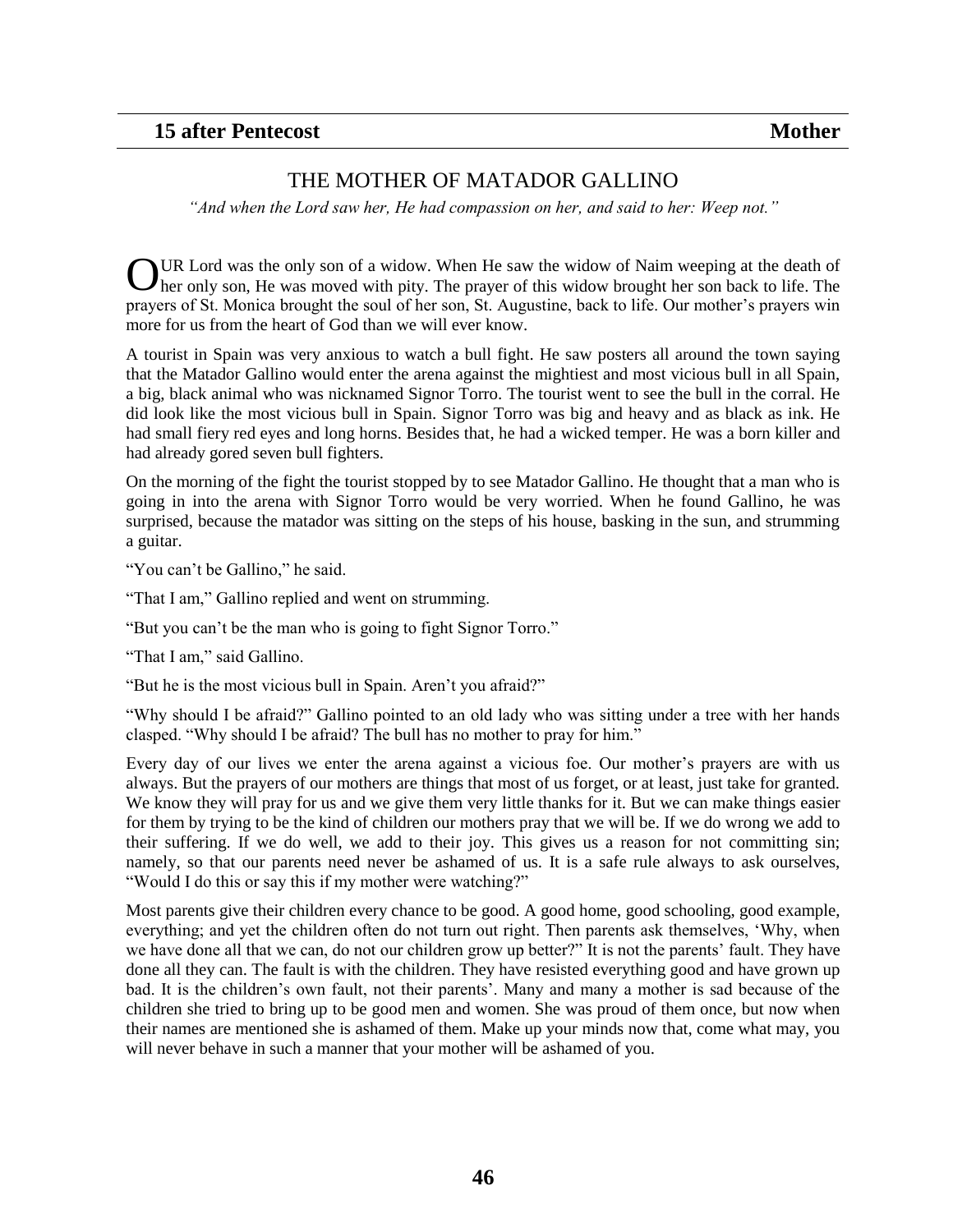#### <span id="page-46-0"></span>**16 after Pentecost Humility**

#### THE PROUD CHOIRMASTER

*"He that humbleth himself shall be exalted."*

N A certain Cathedral in Europe devotion to the Blessed Virgin was very important. Her feasts were IN A certain Cathedral in Europe devotion to the Blessed Virgin was very important. Her feasts were celebrated with great pomp and ceremony. Her praises were sung by the choir with great fervor. On the feast of the Immaculate Conception it was the custom to sing that beautiful hymn to Our Lady, "The Magnificat." Mary put together the words of that hymn herself. It had always been sung in this Cathedral by the whole choir together.

One year, though, the choir leader, who had a very beautiful voice, decided that instead of having everyone sing it he would do it alone. Which he did, well and beautifully. That night he had a vision and was asked by the Blessed Virgin why the Magnificat had not been sung in her honor, as it had been for hundreds of years. The choir leader said that the hymn had been sung, and by himself, personally. Mary replied, "You wished to glorify yourself. You sang the hymn out of pride and not one sound of it reached heaven." "He that exalteth himself shall be humbled."

Humility is a virtue which makes our souls very dear to God. He even told us to imitate Him because He is meek and humble of heart. Being humble means that we do not think too much of ourselves. When children think too much of themselves it can show in several ways. By being stuck up, for example, or by showing off, or by trying to attract attention to themselves, or by boasting. All these things are signs that the virtue of humility is not very strong in our souls and that we should try to strengthen it. We should try to strengthen it by performing actions which will humble us. By letting someone else do most of the talking for a while, by not boasting, and so on. In this way our souls will become more and more beautiful. We do not like to see children who are not humble. God doesn"t like to see them either.

Peter Reubens, a great painter, was traveling in Madrid in Spain. He visited a monastery and admired the paintings that were hanging on the walls. Reubens pointed out one picture which was a masterpiece, and asked the prior who the artist was, because his name did not appear on the painting. The prior replied that it was done by a monk of the monastery who wanted to remain hidden from the world and go through life without any worldly praise. Reubens tried in vain to find out who the artist was. No one would tell him. When he left, the prior went up to his rooms and fondled his brushes. He was the painter of those pictures. "He that humbleth himself shall be exalted."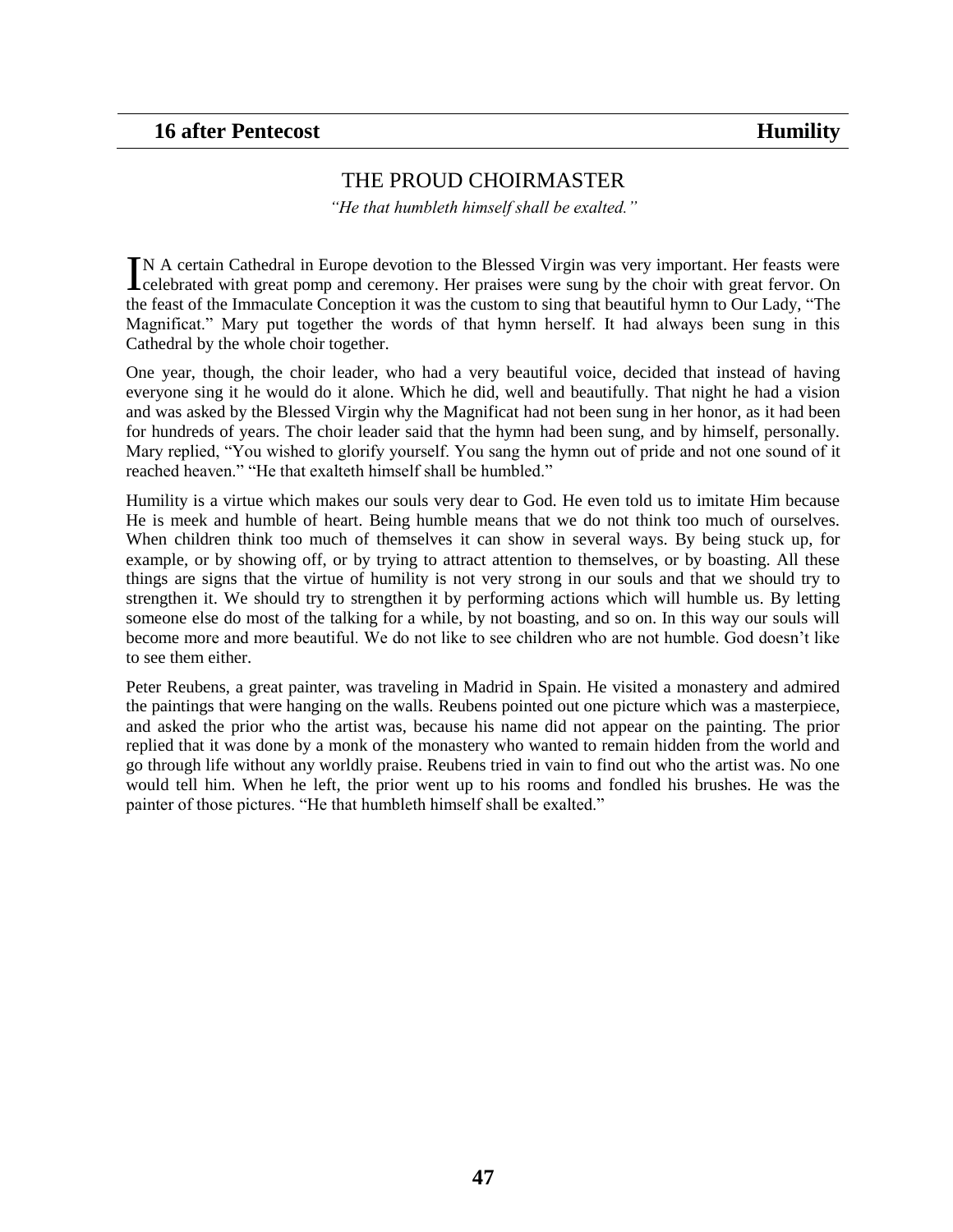# THE ATHEIST AND THE AIRDALE

*"Thou shalt love the Lord thy God with thy whole heart."*

<span id="page-47-0"></span>OD has made us to know Him, love Him, and serve Him. These three things follow one after the **C**OD has made us to know Him, love Him, and serve Him. These three of other. If we know Him, we love Him. If we love Him, we serve Him.

God made us to know Him. An atheist was once the guest of a good Catholic man. While at dinner the atheist began to boast, saying, "I am proud to say that I am the only one in the room who has the honor of not believing in God." His host, a man who knew God and therefore loved Him, said, "I"m afraid you are mistaken, Sir. You share that honor with my airdale in the corner. But he doesn"t boast about it." Unlike that atheist, or the airdale, we are given a knowledge of God from our earliest days. We should appreciate it and try to make it grow.

God made us to love Him. If we know God, it means that we will love Him. There is a plant called the compass flower because it points always to the North. When the sun is shining and warm the compass flower points to the North. Even if the heavens are filled with darkness, the compass flower points to the North. The wind can rage, the storm howl, and the sky flash with lightning and echo with thunder; still the compass flower points northward. So should our hearts point always toward God. Like little compass flowers in sunshine or in shadow they should always point Godwards. God made us to serve Him. If we know Him, we love Him. If we love Him, we serve Him.

The Cathedral at Freiburg in Germany had a splendid organ. One day a white-haired old man came to the Cathedral and asked permission to play the organ. He was refused and went away disappointed.

Someone asked, "Do you know the name of that man to whom you refused permission? That was Felix Mendelssohn, the greatest musician of the day."

"What a pity we refused him," they said. "What beautiful music he could have made!"

God is a master musician who plays on our heartstrings. He asks permission to fill our souls with beautiful music. If we refuse permission, He goes away sad because He will not force His way into our hearts. What a beautiful melody He could have played if we had let Him!

If we know God, we love Him. If we love Him, we will serve Him; and if we serve Him in this life, we will be happy with Him forever in the next.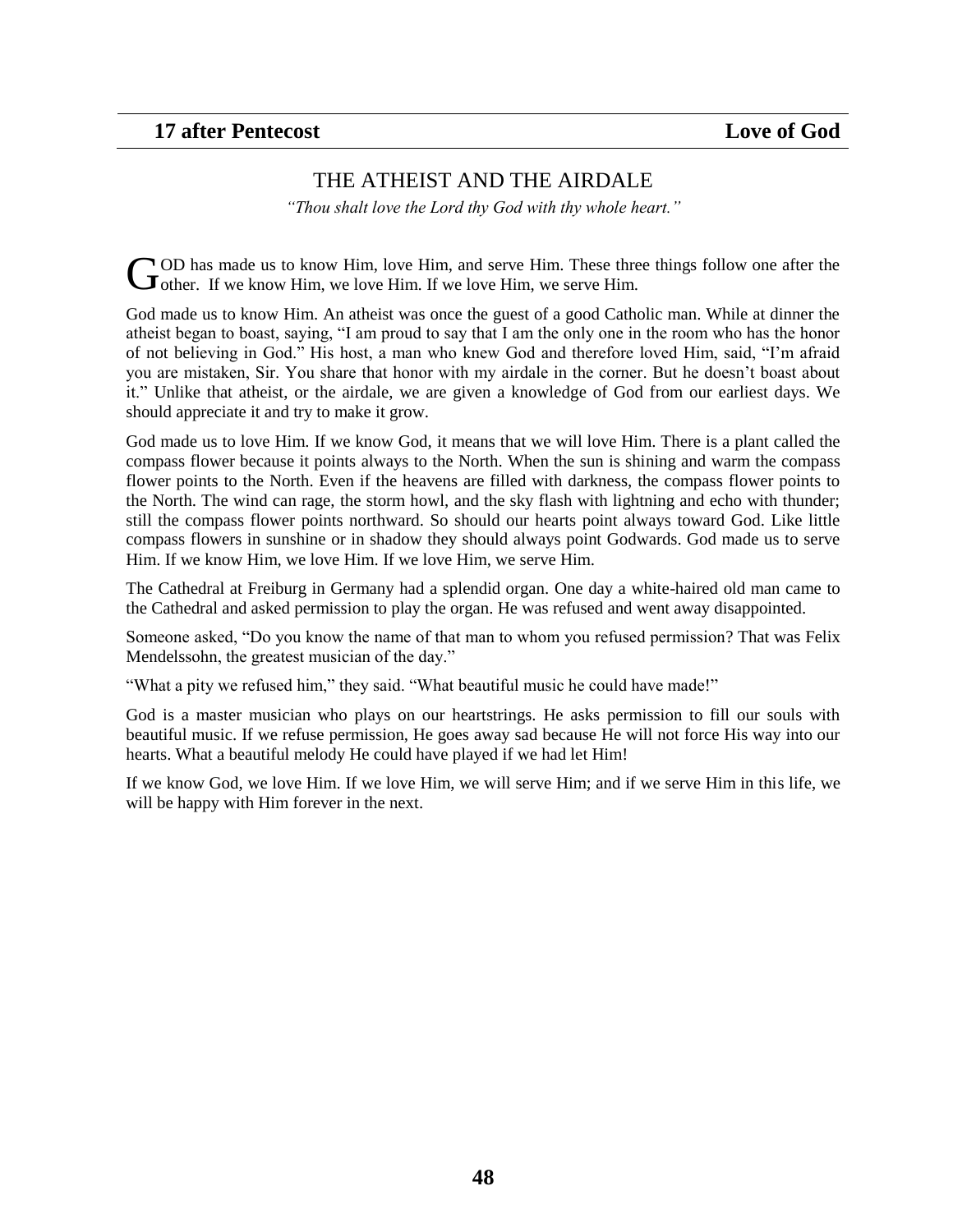# THE LILIES OF THE STREAM

*"Why do you think evil in your hearts?"*

<span id="page-48-0"></span>WE ARE going to learn this morning what to do about bad thoughts. The devil knows very well that if he can control our thoughts he can control our actions. We never sin without thinking that if he can control our thoughts he can control our actions. We never sin without thinking about it first.

A father once wished to teach his son a lesson about the control of thoughts. Past the house where they lived ran a stream.

One day the father said to the boy, "Take this pail of garbage and go up to where the stream begins and dump the pail into the water."

The boy did, and the next day garbage was spread all along the stream. It would float on the surface for a while and then would disappear only to pop up again.

Then the father said to his son, "Take this basket of lilies and go up to where the stream begins and throw them on the water." The boy did, and the next day all along the course of the stream there were lilies floating on the surface. They would disappear for a while and then pop up again.

The father then began to explain to the boy: "The stream is like your mind. Whatever you put into it will float along it for the rest of your life. It will disappear for a while but will come to the surface again. If you fill your mind with evil thoughts they will be there all your life and will pop up to the surface and annoy you when you least expect or want them. If you fill your mind with good thoughts they will be there all the time and will comfort you when you need them most. You are careful about what you throw into a stream at its source so be careful about what you put into your mind."

We can learn a lesson from that father's story. If we guard our thoughts we will never have to worry about our actions.

Sometimes bad thoughts just seem to force themselves into our minds. We don"t want them. We fight against them but they are still there. Here is a simple cure which you should try in times like that. When a bad thought comes to mind, fighting it directly only makes it worse. It is better to change the subject, and you can do that very easily in this way. Imagine that someone gives you a hundred dollars with instructions to spend it all in three hours. Where will you spend it? Will you buy ice skates, a football helmet, a new dress or a hat? Before you have spent all the money, the bad thoughts will be gone.

"Why do you think evil in your hearts?" There is no need for it. There are so many beautiful things to think about. Why dump garbage into the stream of your mind to flow along its course when you can cast lilies upon the waters and keep them sweet and beautiful?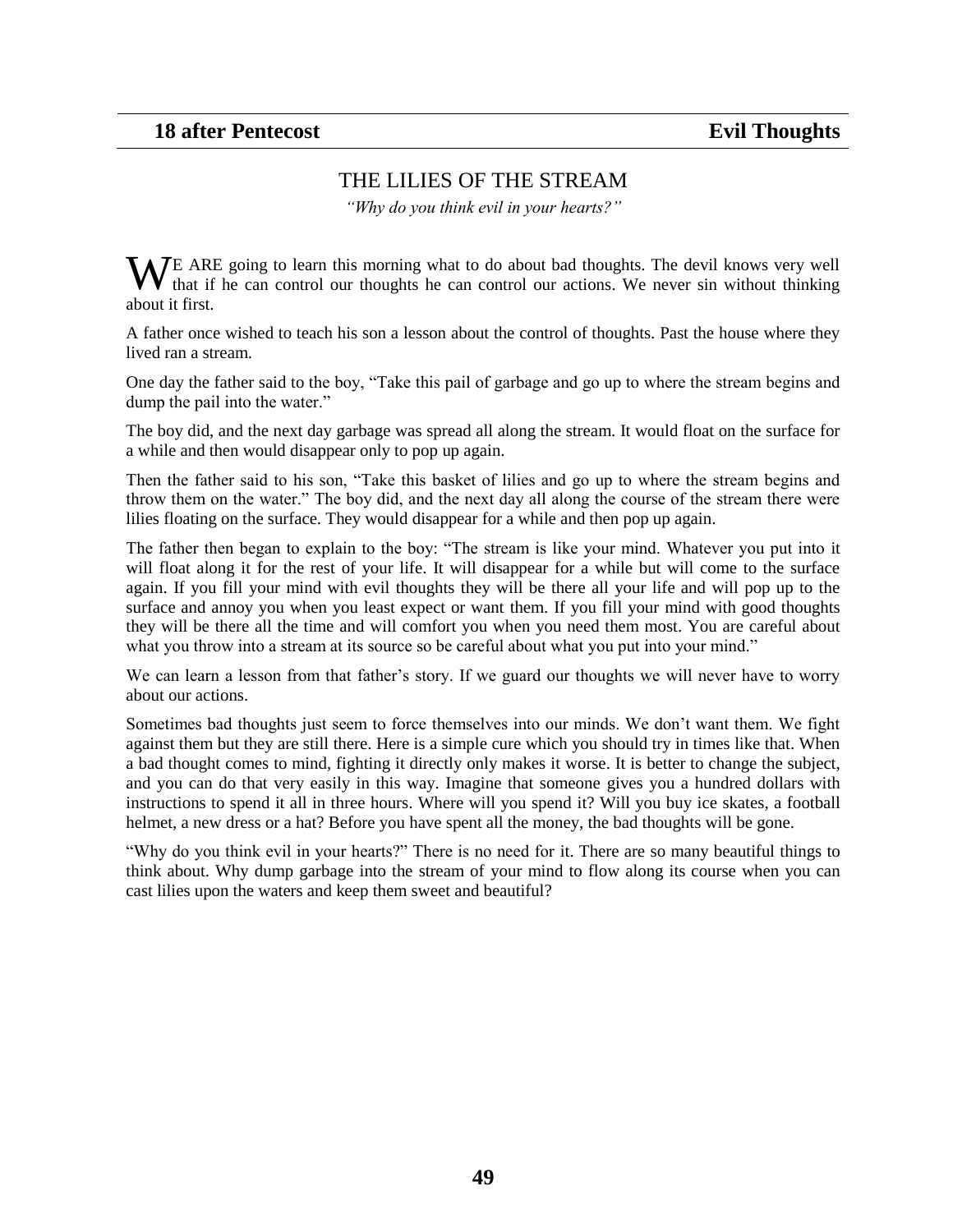### <span id="page-49-0"></span>**19 after Pentecost Mortal Sin**

#### THE DYING CAMEL

*"Friend, how camest thou in hither, not having on a wedding garment?"*

ID you know that camels go out into the desert alone to die? A traveler once watched a scene like **ID** you know that camels go out into the desert alone to die? A traveler once watched a scene like that. An old camel stumbled off across the sand dunes on his last journey, pitiful and alone. As the traveler watched, a shadow appeared in the sky. It was a vulture, wheeling above the camel in circles, watching and waiting. Slowly the camel walked along until it finally stumbled. Right away the vulture swooped down. But the camel got wearily to its knees and then to its feet; so the vulture moved away and continued to fly in great circles, watching and waiting. The rays of the sun caught it and threw its shadow on the sand. Again the camel stumbled and again the vulture swooped. This went on and on until they passed out of sight, the camel stumbling and the vulture swooping. It is a picture of a soul in mortal sin. Always the devil is there watching and waiting, always ready to swoop down for the kill.

Mortal sin robs our souls of grace. When we commit a mortal sin, the light of God that shines in our souls goes out. If we die in mortal sin, the devil swoops down on us and we belong to him for all eternity. We become like the man in the Gospel who did not have on a wedding garment. We will be cast out into the exterior darkness where there is weeping and gnashing of teeth.

In this regard, there are two resolutions which every one of us should make:

- 1. Never as long as we live to commit a mortal sin.
- 2. If through some misfortune we should commit sin, not to stay in that state but to remove it by going to confession as soon as possible.

We can help ourselves to keep these resolutions by thinking of the seriousness of sin, the greatness and goodness of God Whom we offend, and the danger in which we place ourselves. Mortal sin is a serious offense against the law of God. When we sin, we say, "I don"t care what God thinks, I am going to do it anyway." What a shame to offend the God to Whom we owe so much -- the kind and gentle God! And what a danger we place ourselves in! The danger of falling into the hands of the devil.

There was once a fish who got tired of life in the pond where he lived so he jumped out of the water onto dry land. He gasped and flopped around and said to himself, "I wish I was back in the pond again."

A little boy came along and felt sorry for him. He picked him up and threw him back in.

After a while the fish got tired of life in his pond again and jumped out once more. Again he gasped and flopped around and again the little boy threw him back where he belonged.

Over and over the fish did that, and the boy saved him every time. But once the fish jumped out when the boy was not there to save him, and he died. We are taking chances like that poor fish when we place ourselves in danger of death by sin.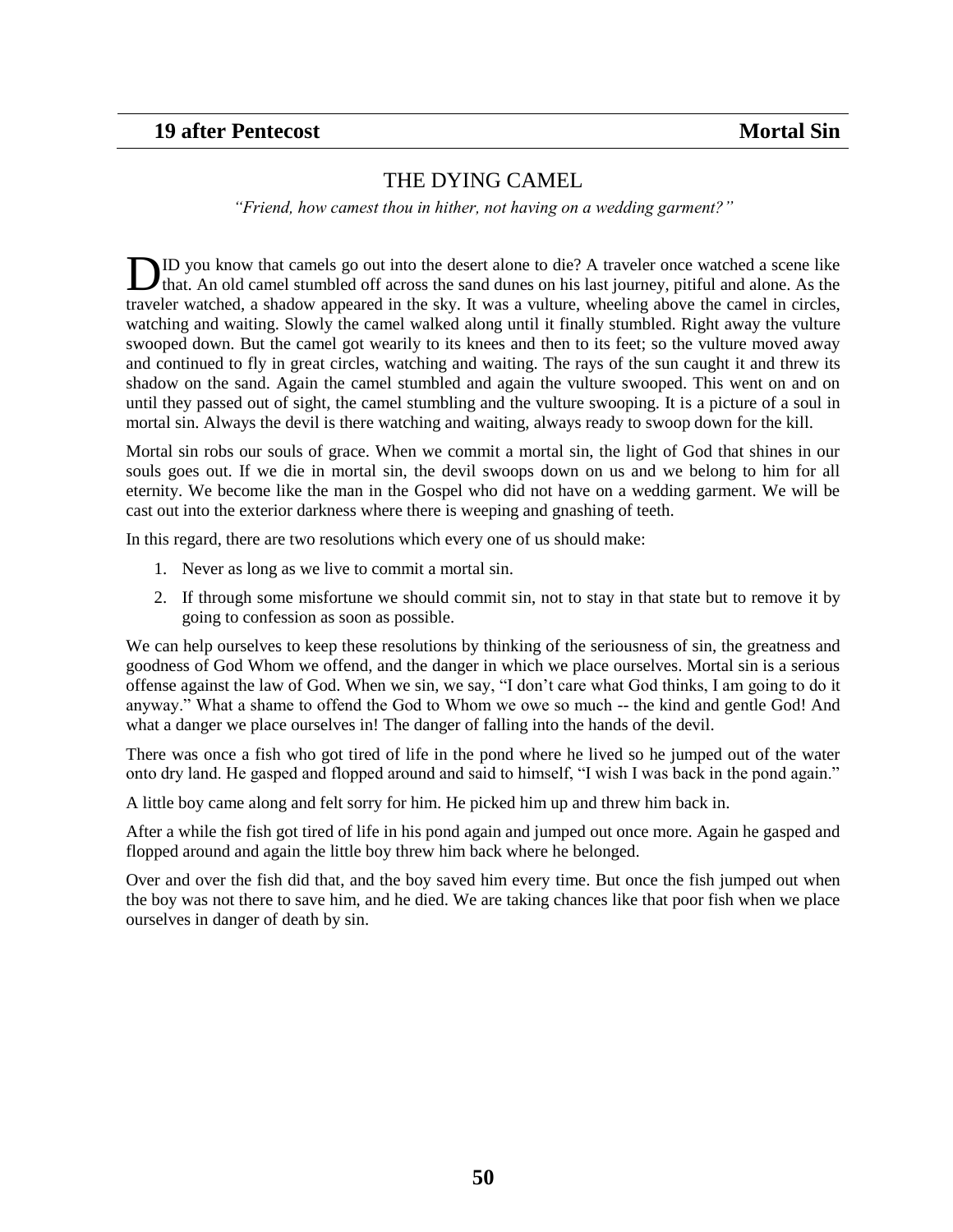### THE DYING MINISTER"S FAITH

*"The man believed the word which Jesus said to him."*

<span id="page-50-0"></span>PRIEST and a Baptist minister who lived in the same town used to talk a lot about religion. As **A** PRIEST and a Baptist minister who lived in the same town used to talk a lot about religion. As time went on the minister began to believe in the truths of the Catholic religion one by one. He believed in everything except one truth -- that of the real presence of our Lord in the Blessed Sacrament. This one truth he could not bring himself to accept. He used to keep saying, "If I could believe that I really and truly received God in Communion, I would be the happiest man on earth; but I just can't seem to do it."

Some time passed and the minister became very ill. The priest came to see him but he was unconscious. Kneeling down, the priest prayed that the dying man would regain his senses and the prayer was answered. The dying minister smiled and asked to be allowed to sit up and lean comfortably against the pillows. He might have gone on speaking but his eyes were fixed on something at the foot of the bed. He pointed, but the priest could see nothing. Then the dying man gazed and suddenly his face shone with joy. He gasped, "Really present -- if I had only known it in time, I would have preached it to the whole world." With that, he died.

We are lucky -- very, very lucky -- that we were given the gift of faith at birth. Other people often have to struggle to believe in things which come to us without any trouble.

One of the easiest and surest ways to guard this gift of faith is by receiving Communion frequently. Wherever the Blessed Sacrament is, there the faith is strongest. In Sidney, Australia, there was once a prison colony. Convicts were sent there from England. Since it was a crime in those days to be a Catholic, many Catholics were among them. They lived on, trying to keep their faith as best they could until priests came to say Mass for them. Now we have a Cathedral in Sidney. Where the Blessed Sacrament is, there the faith is strongest. It was the Blessed Sacrament that kept the faith of the martyrs strong when they hid in the catacombs from the soldiers of Rome. It is the Blessed Sacrament that will keep your faith strong.

The last words of the dying minister were, "Really present -- if I had only known it in time, I would have preached it to the whole world." You have known it all your lives and will know it all your lives. Be sure you make the most of it.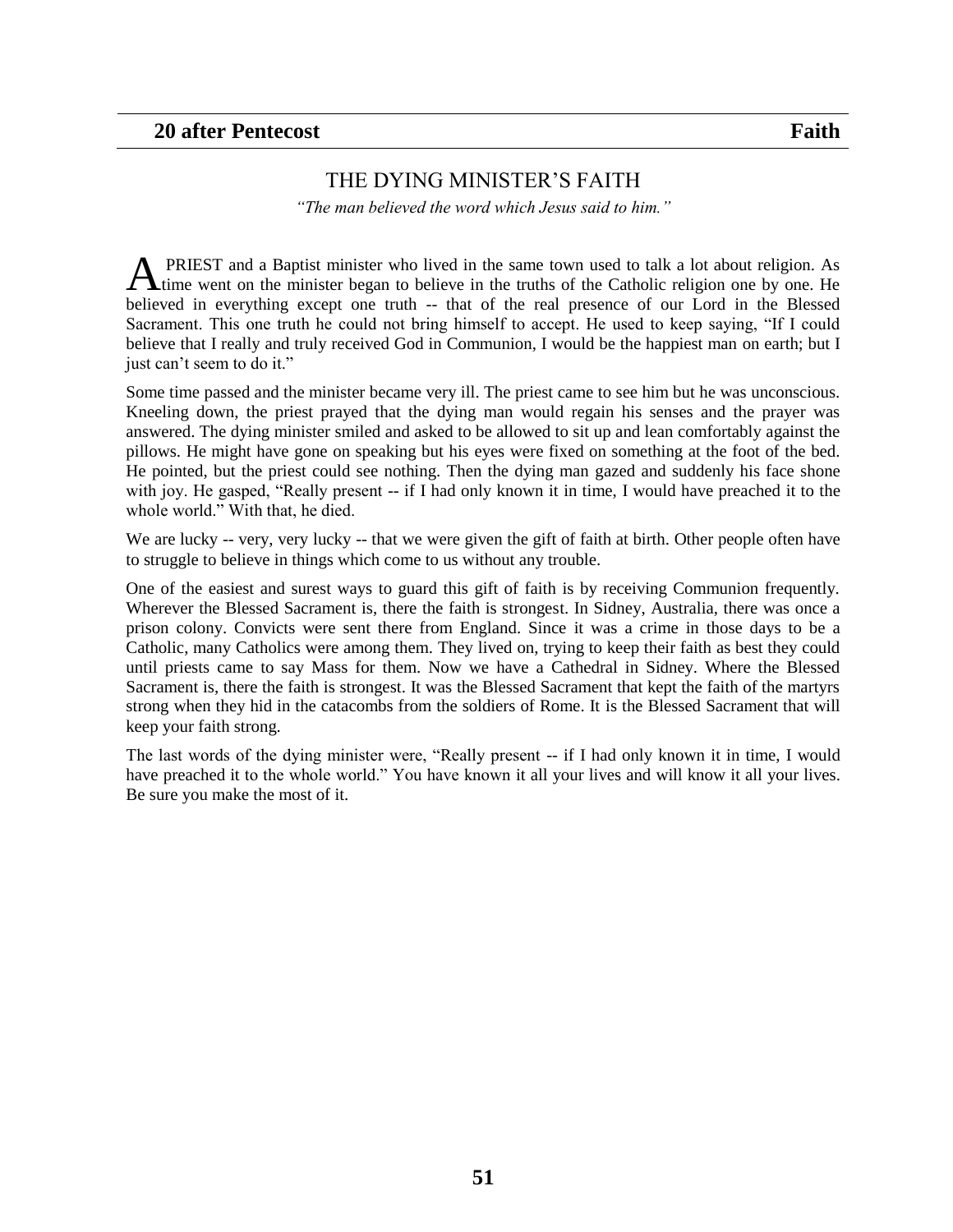### <span id="page-51-0"></span>**21 after Pentecost Forgiving**

#### I FORGIVE YOU FOR RUNNING OVER ME

"So *also shall my heavenly Father do to you, if you forgive not every one his brother from* your *hearts."*

HE greatest act of charity that we can perform is to forgive. Christ tells us over and over again that THE greatest act of charity that we can perform is to forgive. Christ tells us over and over again that we must forgive our enemies. A little boy once showed how this could be done. This little boy was playing in the street when he was run over by a large bus. His leg was broken and he was taken to the hospital. When he regained consciousness, the first thing that he did was to ask for a toy bus with a driver in it. His mother, wondering why he should want it, went and bought one for him. The boy took the toy in his hands and said, "It's all right. I forgive you for running over me."

The reason why we must forgive is told us in this morning"s Gospel. By our sins we have offended God. If we have sinned mortally, we have offended Him more than words can tell. When people hurt us there is a limit to it. There is no limit to the offense we do to God when we sin. God is perfectly willing to forgive us our large debt but He insists that we forgive people the smaller injuries that they do to us. If Christ is willing to forgive us for nailing Him to the Cross, we should be willing to forgive someone for pulling our hair or calling us names. When we refuse to forgive we place ourselves in the position of the unjust servant and say, "Pay what thou owest;" then we forget the many sins that God has forgiven us, and forget what we owe to Him.

A boy was once holding a grudge against another boy. He came up to him after Mass one Sunday morning and offered to shake hands. He said, "I was saying the Our Father this morning and I have just seen what it means, "Forgive us our trespasses as we forgive those who trespass against us.""

A Chinese emperor once said, "After I have conquered their country, I will destroy all my enemies."

He conquered the country and all his courtiers were expecting that there would be a great slaughter of the enemy leaders. They expected to find them beheaded, maybe after being tortured. They were surprised to find them all sitting at table with the emperor, laughing and joking!

They asked him, "You said you would destroy all your enemies."

He answered, "I have destroyed them. I have forgiven them all and made them my friends."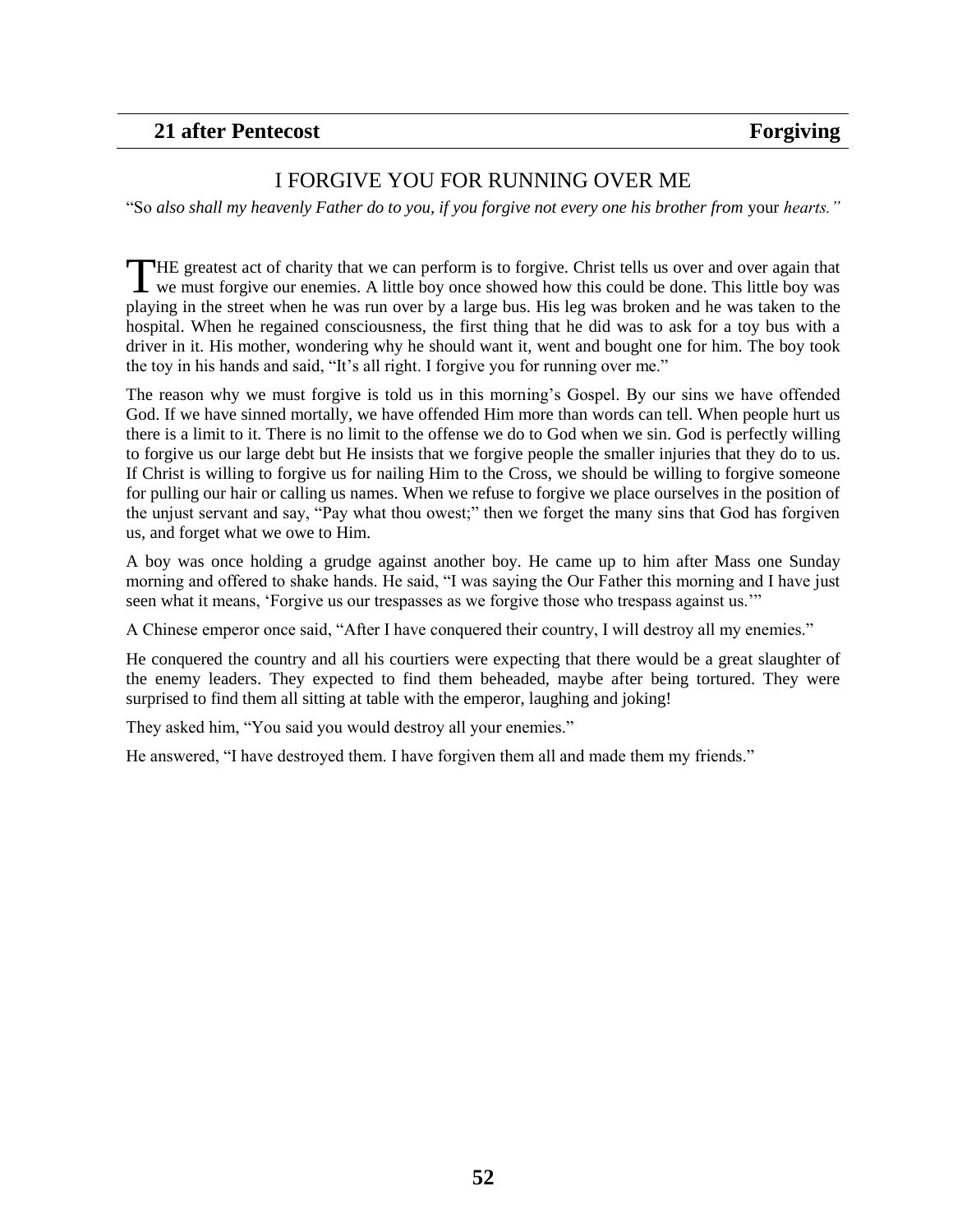#### HOW A LITTLE LIE GREW

*"Master, we know Thou art a true speaker."*

<span id="page-52-0"></span>WHAT a wonderful tribute the Pharisees paid to our Lord when they said these words! How nice it would be if the same could be said about us! would be if the same could be said about us!

So many boys and girls have the habit of lying. It should be overcome because it is a dangerous habit. The most dangerous thing about a lie is that it grows in the telling. Each time it is repeated it becomes worse. Here is an example of how a lie can grow and grow with each person who repeats it.

Some neighbors of a certain Farmer Jones came to tell him that Johnny Williams had taken a whole wagon-load of apples out of his orchard.

"Who told you?" the farmer asked.

They said that they heard it from Johnny Flannelmouth. Farmer Jones went around to see Johnny Flannelmouth. He asked, "Did you see Johnny Williams steal a wagon-load of apples out of my orchard?"

"Goodness, no," said Johnny Flannelmouth. "What I heard was that he took a wheelbarrowful. Jimmy Gabbygut told me about it."

The farmer went to see Jimmy Gabbygut. "Did you see Johnny Williams take a wheelbarrowful of apples out of my orchard?"

"Goodness, no," said Jimmy Gabbygut. "All I said was that he took a pocketful of apples. Gertie Garrulous told me."

The farmer went to see Gertie Garrulous. "Did you see Johnny Williams take a pocketful of apples from my orchard?"

"Goodness, no," said Gertie Garrulous. "I said he took one of your apples. Lizzie Longtongue told me about it."

The farmer went to see Lizzie Longtongue. "Did you see Johnny Williams take an apple out of my orchard?"

"Goodness, no," said Lizzie Longtongue. "Johnny was talking to me the other day and said that your apples were ripe and it was about time somebody picked them."

That is the way it is with a lie. We can do great harm without meaning to just because we are careless in what we say. A very simple rule to get and keep in mind early in your life is this: If you cannot say anything good about a person do not say anything at all. Telling lies makes us very unlike our Lord, to Whom even His enemies had to say, "Master, we know Thou art a true speaker."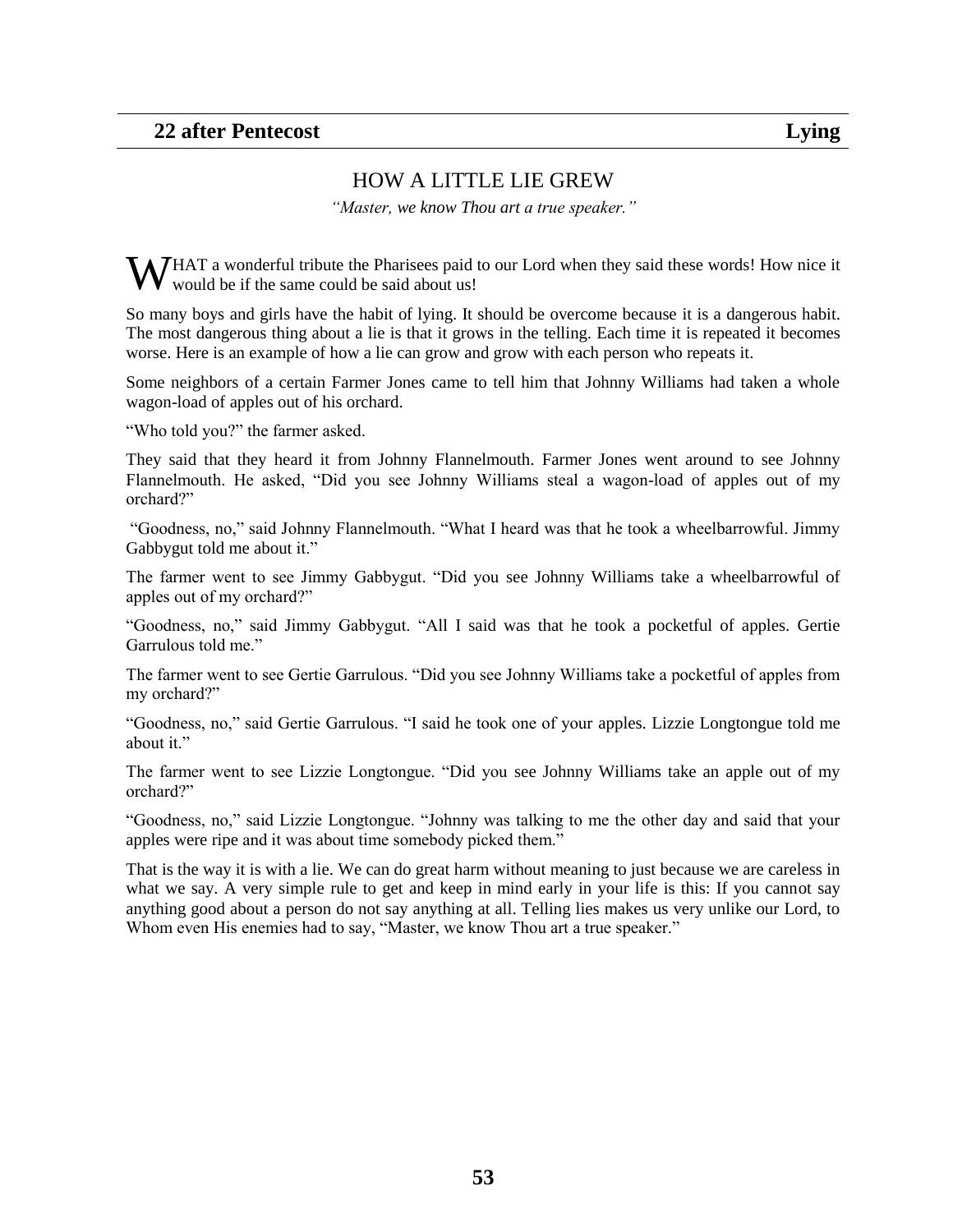#### MEMENTO MORI

*"My daughter is even now dead."*

<span id="page-53-0"></span>T THIS time of the year the Church actually wants us to think about death. It is not a thing that **A**T THIS time of the year the Church actually wants us to think about death. It is not a thing that "It is appointed unto men  $\mathbf{A}$ once to die."

A certain nobleman once made a pilgrimage to Rome in order to go to Confession to the Pope. In memory of this visit the Holy Father gave him a ring and asked him to read the inscription on it every day. On the ring was written, "Memento Mori" -- "Remember that some day you must die." Wearing the ring and reading the inscription every day made such a change in the man"s life that when the time came for him to die he was ready.

Death is a thing that we must prepare for. They once asked an old priest on his deathbed if he was afraid to die. He answered, "Do you think I would be such a tomfool as to be afraid of what I have been preparing for all my life?"

Mortal sin is the only thing which will make death hard. We should resolve never to stay in the state of mortal sin but to go to confession as soon as possible. The favorite trick of the devil is to get you to postpone going to Confession as long as he can because if he can keep you in the state of sin, you will belong to him for all eternity.

An Arabian proverb says that sin has five fingers. With two fingers it blinds our eyes so that we will not see how evil sin really is. If we really knew how great an offense sin is against God, we would never offend him. With two fingers it blocks our ears so that we will not hear the voice of God. When we are in the state of sin for a length of time, our hearts become hard and we do not wish to repent. With the last finger it blocks our lips so that we will not speak words of sorrow and repentance. We should never be afraid to speak words of repentance because God is always ready to hear them.

Death seems far away for children; yet our Lord keeps reminding us: You know not the day nor the hour." When we say the Hail Mary we pray that Our Lady will protect us now and at the hour of our death. We forget that there will come a time when "now" is "the hour of our death."

An excellent habit for you to cultivate is to say this prayer for a happy death every day:

"Jesus, Mary and Joseph, I give you my heart and my soul. Jesus, Mary and Joseph, assist me in my last agony. Jesus, Mary and Joseph, may I breathe forth my soul in peace with you."